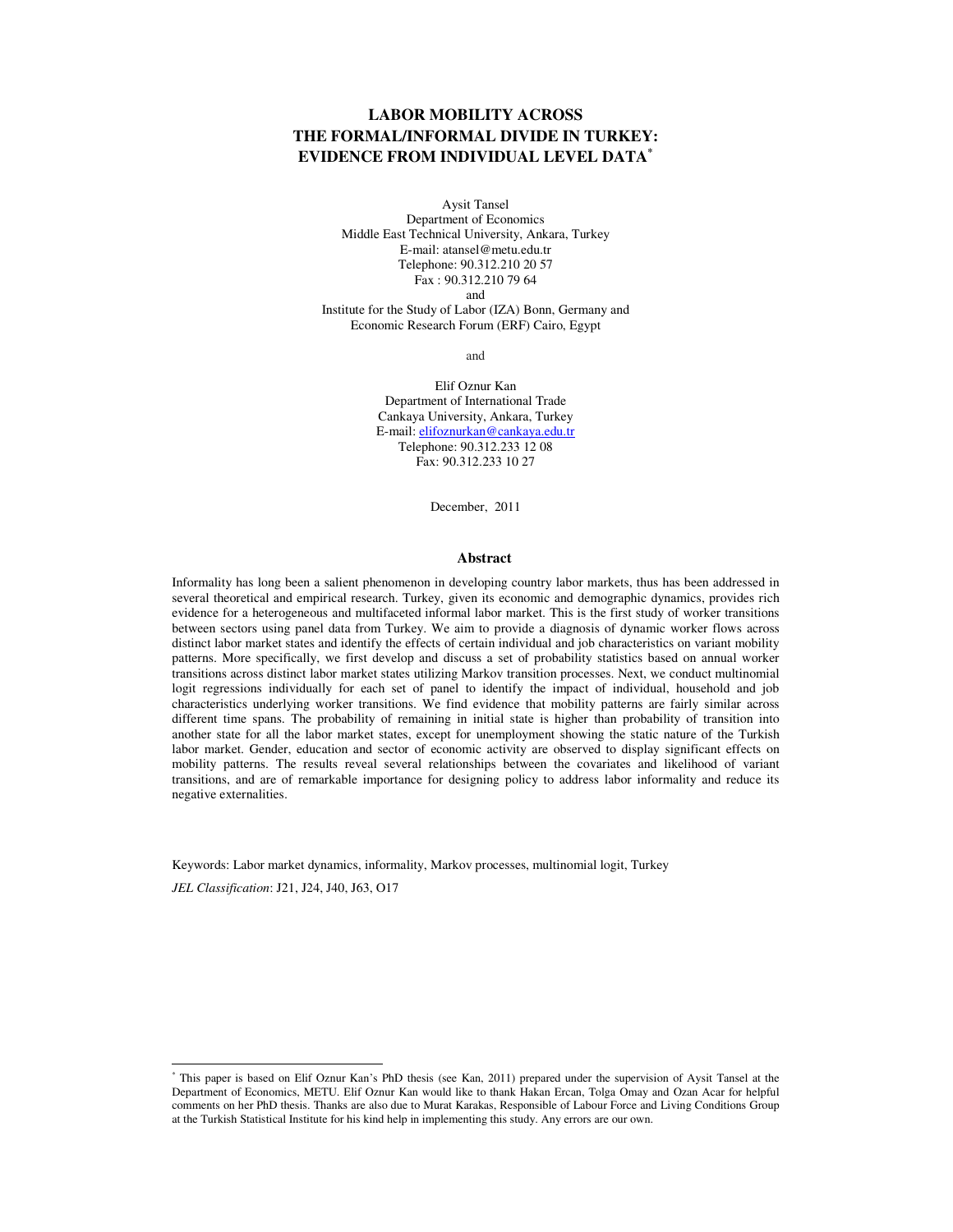# **1.INTRODUCTION**

Informality has long been a salient phenomenon in developing country labor markets, thus has been addressed in several theoretical and empirical research since the 1950s. In the early literature, most analyses hinged on static and aggregate approaches. With the introduction of advanced panel data sets and techniques, more profound and thorough dynamic research was empowered. Mobility analysis, in particular, now became readily available and led to a paradigm shift in the labor markets literature. In particular, it provided the means for investigating the implications of and motivations for workers transitions into and out of informal employment, examining the determinants of duration and turnover rates in the informal sector and the extent to which and how specific individual and job characteristics influence worker flows. Along these lines, mobility analysis illuminated the abstract informality phenomenon to a remarkable extent.

In this study, we implement the mobility analysis to the Turkish labor market with a specific emphasis on informality. Turkey, given its economic and demographic dynamics, provides rich evidence for a growing, heterogeneous and multifaceted informal labor market (Tansel, 1998; Tansel, 2000; Bulutay and Tasti, 2004; Ozdemir et al., 2004; DPT, 2009; Kenar, 2009; Aydin et al., 2010; World Bank, 2010). However, the existing evidence on labor informality in Turkey is mixed and scant. Data limitations and conceptual obscurity have hindered detailed analyses. Along these lines, we aim to contribute to the existing literature by providing a diagnosis of dynamic worker flows across distinct labor market states and identifying the effects of certain characteristics (i.e. age, gender, education, work experience, household demographics, economic activity sector, etc.) on variant mobility patterns. To the best of our knowledge, this study is the first such to undertake a labor mobility analysis in the context of formal/informal division in Turkey.

More specifically, we first develop and discuss a set of probability statistics based on annual worker transitions across distinct employment states utilizing Markov transition processes. As Bosch and Maloney (2007: 3) argue: "labor status mobility can be assumed as a process in which changes in the states occur randomly through time, and probabilities of moves between particular states are governed by Markov transition matrices". Towards this end, we use the novel Income and Living Conditions Survey (SILC) panel data of 2006-2009 to compute the transition probabilities of individuals moving across six different labor market states. We trace same individuals in the working age population over two, three and four year transitions for total, male and female samples; and lastly for total and nonagricultural samples. The six labor market states are formal-salaried, informal-salaried, formal selfemployed, informal self-employed, unemployed and inactive. This categorization disentangles the formal/informal divide further into salaried/self-employed subgroups and provides the means for assessing the extent to which and how informality prevails in different forms. Moreover, the inclusion

1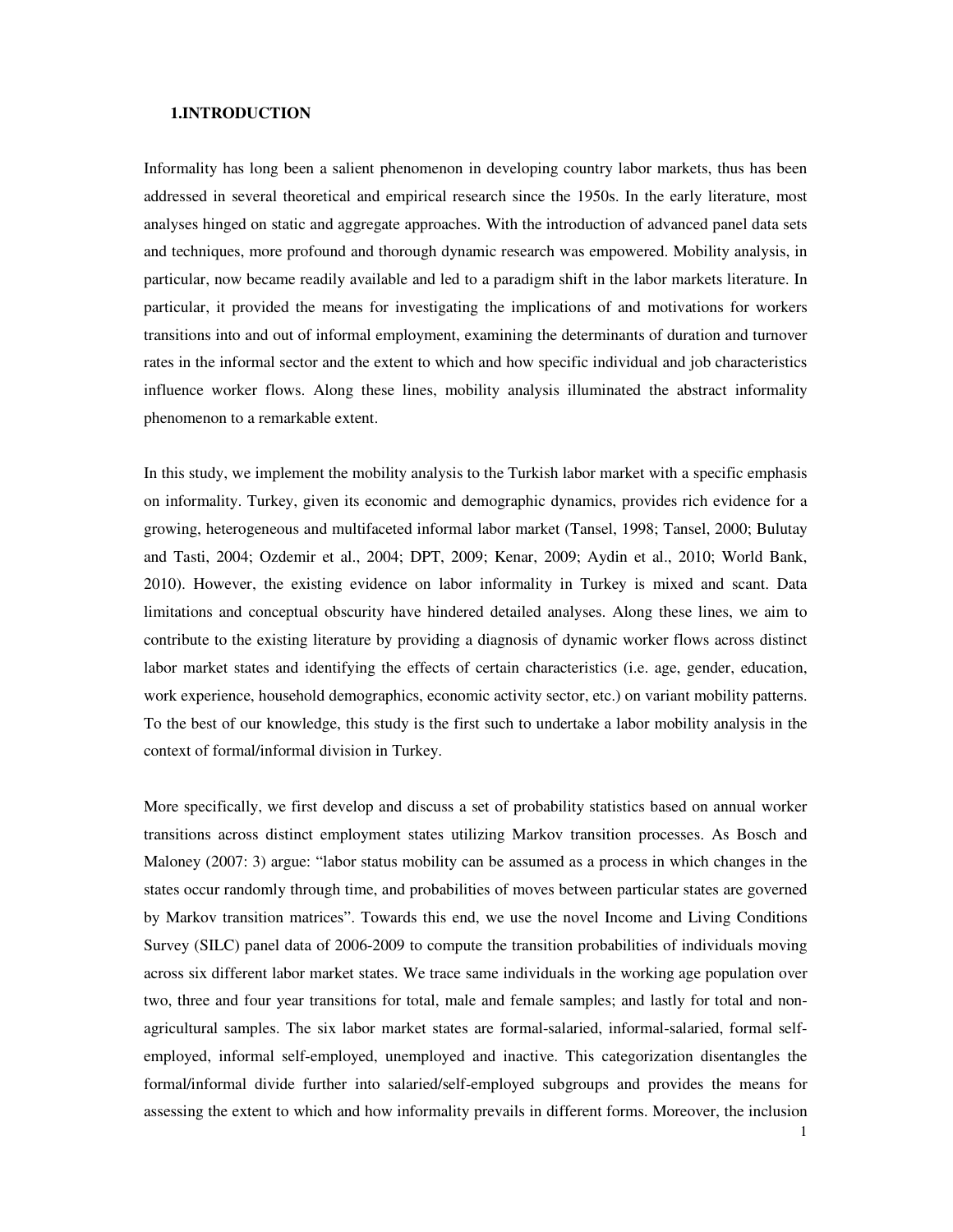of unemployed and inactive categories enables a more comprehensive labor market analysis, as informal employment displays substantial transitivity into/out of these non-employment states. In this way, we aim to contribute to the limited body of empirical stylized facts available on mobility and informality in the Turkish labor market. We find evidence that mobility patterns are fairly similar across different time spans. The probability of remaining in initial state is higher than probability of transition into another state for all the labor market states, except for unemployment. Together, these findings depict that Turkish labor market has a relatively static nature. Regarding the direction and degree of outflows, we note that there is very limited mobility into the formal-salaried state. This evidence is suggestive of entry barriers to and/or preference for formal-salaried employment, thereby confirming the traditional dualistic theory of formal and informal labor markets in the Turkish context. Another noteworthy pattern pertains to informal self-employed who display only minimal mobility into salaried employment. This finding is of great importance since it reveals the nature of informal self-employment in Turkey. Concurrent with transition statistics for the non-agricultural sample, we may conclude that informal self-employment is mostly agricultural and female. Therefore, informal self-employment in Turkey differs from that in Brazil, Mexico and Argentina where it is mostly voluntary (Bosch and Maloney, 2010)

The transition analysis, however, is mostly descriptive in nature and falls short of explaining the underlying dynamics. In order to examine the nature of labor mobility patterns in more detail, we estimate six multinomial logit models individually for each labor market state adopting several individual, household and job characteristics as explanatory variables. The results reveal several relationships between the covariates and likelihood of variant transitions. Particularly, gender, education and sector of economic activity are observed to display significant effects on mobility patterns. These findings are of great importance for designing policies to effectively address labor informality in Turkey. To the best of our knowledge, this study offers the first use of panel data and such exclusive analysis in the context of the Turkish labor market.

The introduction of reliable panel data sets gave rise to a new set of techniques in the informality literature. Starting with the pioneering works of Funkhouser (1996, 1997a 1997b) and Maloney (1999), several attempts have been made to model labor mobility using transition matrices constructed from probabilities of actual movements of the same individuals across distinct labor market states. In this way, more profound analyses on labor market dynamics were made possible. This approach was used in a number of developing countries. Calderon-Madrid (2000) analyzes transitions in Mexico. Gong et al. (2004) explore the mobility patterns in five urban cities of Mexico and their underlying dynamics associated with individual characteristics and business cycles. Duryea et al. (2006) provides an empirical mobility analysis of nine countries of Albania, Georgia, Hungary, Poland, Russia, Ukraine, Argentina, Mexico, and Venezuela. Krstić and Sanfey (2007) examine the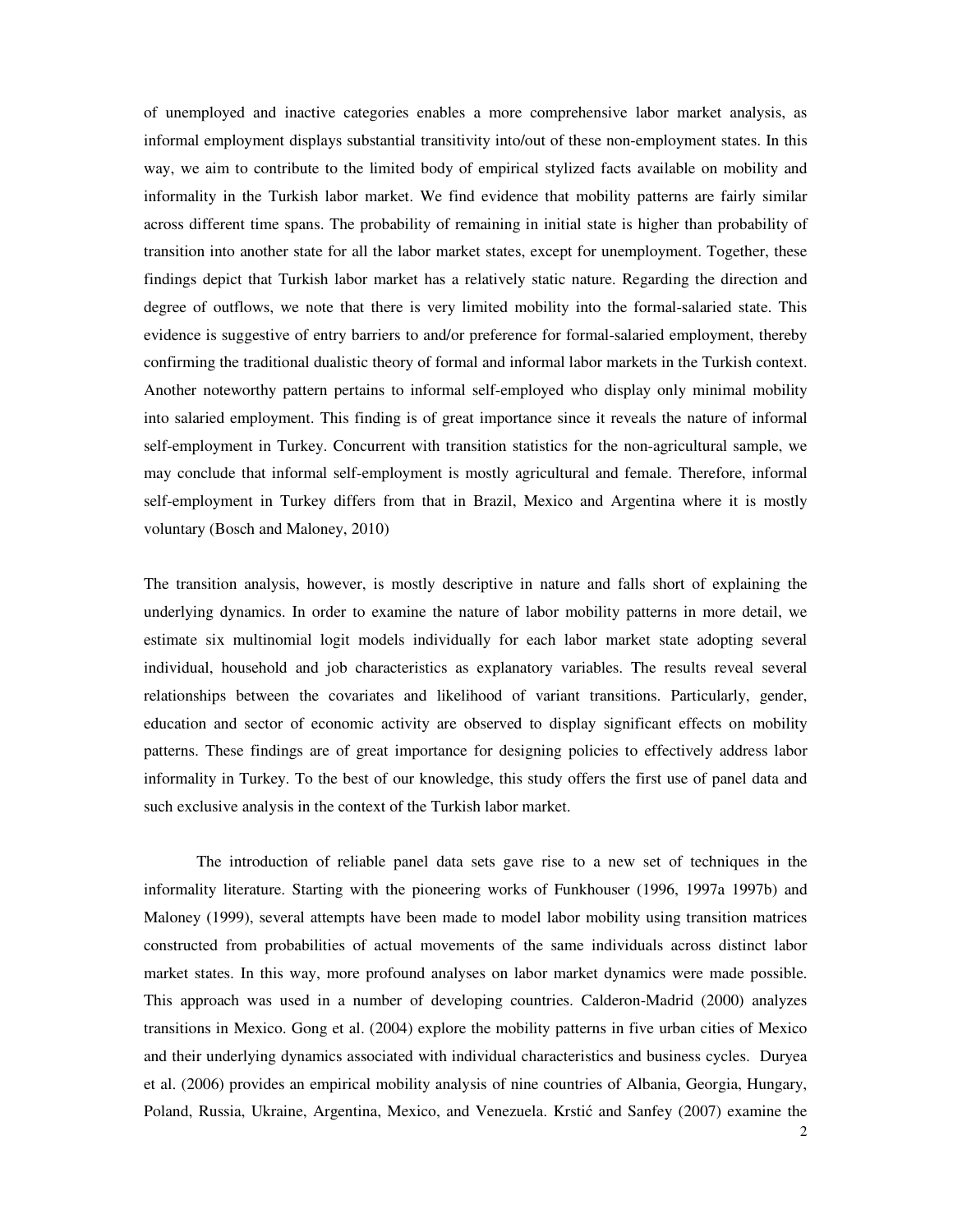labor mobility in Bosnia and Herzegovina. Lehmann and Pignatti (2007) investigate employment flows in Ukraine. Canavire-Bacarreza and Soria (2007) study worker mobility in Argentina. Bigsten et al. (2007) study the worker transitions in the Ethiopian labor market. Bernabè and Stampini (2009) analyze the mobility patterns in Georgia. Pagés and Stampini (2009) provide a comparative analysis of labor mobility patterns for six countries. The sample includes Argentina, Mexico and Venezuela, which have been addressed by several previous researchers; and extends to Albania, Georgia and Ukraine which have been understudied. In a recent comprehensive study, Bosch and Maloney (2010) use panel data from Argentina, Brazil and Mexico and using continuous time Markov transition processes derived from an underlying discrete time counterpart.

The remainder of the paper is organized as follows: Section 2 describes the recent economic developments in Turkey and the data and definition of main variables used in the study. The methodology and results of transition analysis are presented in Sections 3.1 and 3.2 respectively. The methodology of multinomial logit models is explained in Section 4.1 and estimation results are discussed in Section 4.2. Finally, Section 5 provides conclusions and implications for policy.

# **2. ECONOMIC BACKGROUND AND DATA 2.1 RECENT ECONOMIC DEVELOPMENTS IN TURKEY**

One of the severest crisis of Turkey's recent history occurred in November 2000 and February 2001. The per capita GDP declined by 9.6 percent in 2001 but recovered quickly in 2002 with a growth rate of 8 percent and achieved high growth rates for the period 2002-2007. However, the adverse labor market impact of the 2001 crisis was large and the subsequent output growth has not led to improvements in the unemployment rates. This is dubbed as the "jobless growth". Employment declined and remained below the pre-crisis level until 2004. In 2004, unemployment rate in urban areas reached 16 percent and that of the educated youth was 30 percent. Recently Turkey was affected by the global crisis in 2008 and 2009.In 2008 the rate of growth of GDP was less than one percent. During the first quarter of 2009 the GDP dropped by 14.7 percent and the annual decline in GDP was 4.8 percent. The economy recovered in 2010 with an annual rate of growth of 8.9 percent. The unemployment which reached the 14 percent in 2009 declined to 11.9 percent in 2010. In 2009 unemployment increased along with the declines in wages. Non-agricultural unemployment rate was 17.4 percent in 2009 and declined to 14.8 percent in 2010.Youth unemployment rate was 25.3 percent in 2009 and declined to 21.7 percent in 2010.

The salient labor market characteristics of Turkey are low employment creation, low employment ratio, low labor force participation rates and large informal sector. Non-registry to the social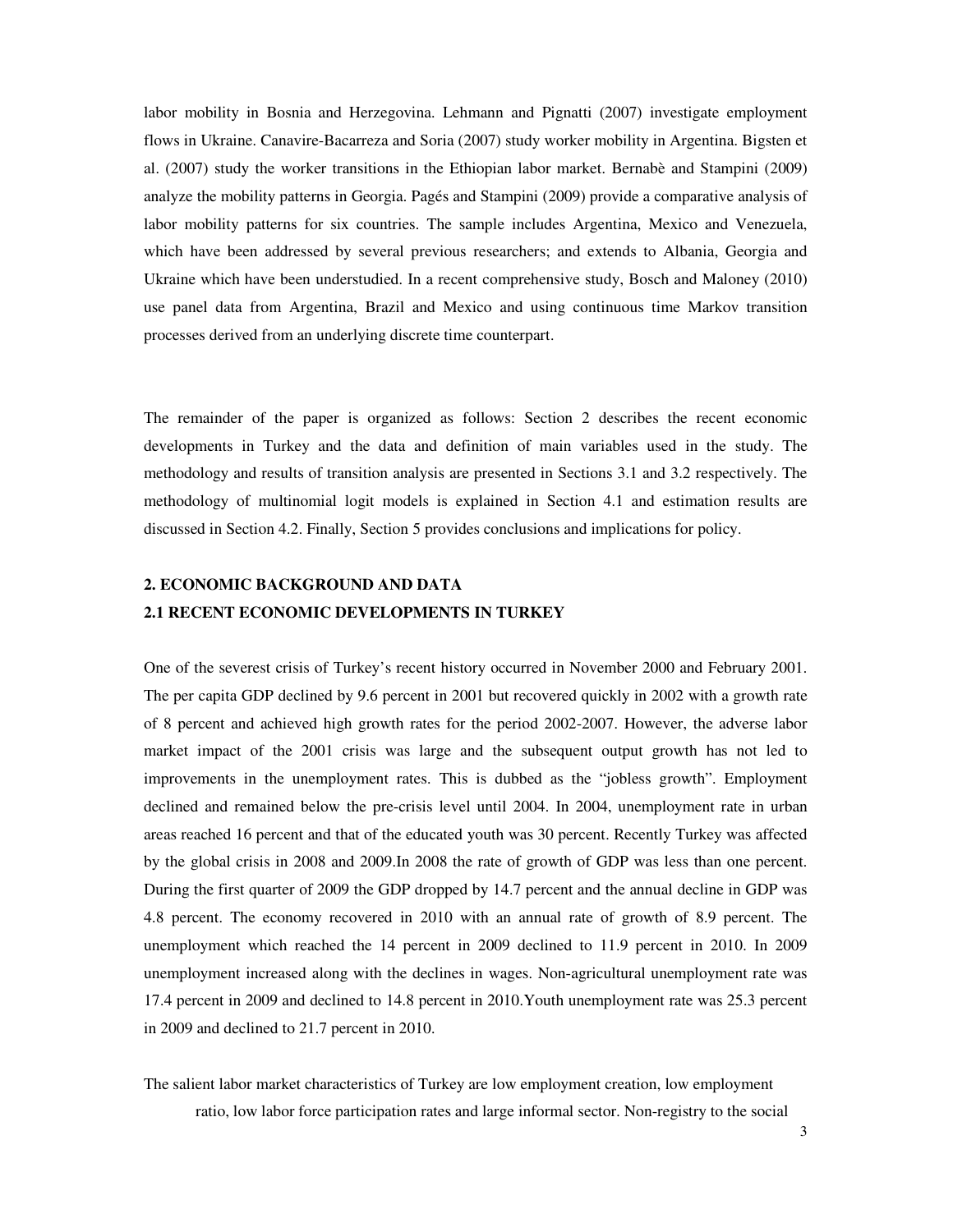security system which is one way of defining informality is widespread. In the urban areas on out of three and in the rural areas three out of four workers are unregistered. In Turkey the taxes on labor are relatively high. The contributions by employer and employee for pension, disability insurance, health insurance, unemployment insurance and workers compensation insurance as a total is 36.5-41 percent of the gross wages. The income tax is the 15-35 percent of the gross wages. In Turkey, at different wage levels and family characteristics the tax wedge on the labor income of the workers is one of the highest among the OECD countries (World Bank, 2006:71-72). The high tax rates on labor income creates incentives for noncompliance and thus contributes to informality.

# **2.2 DATA**

The data set used in this analysis is drawn from the "Income and Living Conditions Survey (SILC)", which has been conducted by the Turkish Statistical Institute (TurkStat) since 2006. The novel, nationally representative, rich, panel nature of the survey makes it unique and invaluable for the aim and methodology of the study. It provides detailed information on the employment status, social security coverage, working hours, labor and other income, demographic characteristics, living conditions, job characteristics, and socioeconomic conditions of the subjects. The survey results have only recently been released in micro data sets, thus to our knowledge have not yet been used in any other studies.

SILC is designed as a rotating panel in which the sample of households and corresponding individuals are traced annually for four consecutive years. Each year the survey is conducted for four subsamples. One subsample is removed and replaced by a new subsample in each year. The samples are selected and assigned survey weights so as to be representative of non-institutionalized Turkish resident population. A two-stage stratified sampling procedure is used in sample selection. The interviews are administered once every year. The sample size is designed considering possible non-response, thereby no replacement is undertaken.

The survey results are published annually in both cross-section and panel data set formats. The analysis below focuses mainly on the years 2006, 2007, 2008 and 2009, since the micro data set for the following years are not yet released. The original cross-sectional samples consist of 30,186 individuals for 2006; 30,263 individuals for 2007; 31,121 individuals for 2008 and 32,539 individuals for 2009. For the specific aim and methodology of our study, the panel samples are modifed in a way to comprise only the labor force between 15-64 years of age who are present in at least two consecutive years of the survey. That corresponds to 18,343 individuals for 2006-2007; 11,462 individuals for 2006-2008; 5,422 individuals for 2006-2009.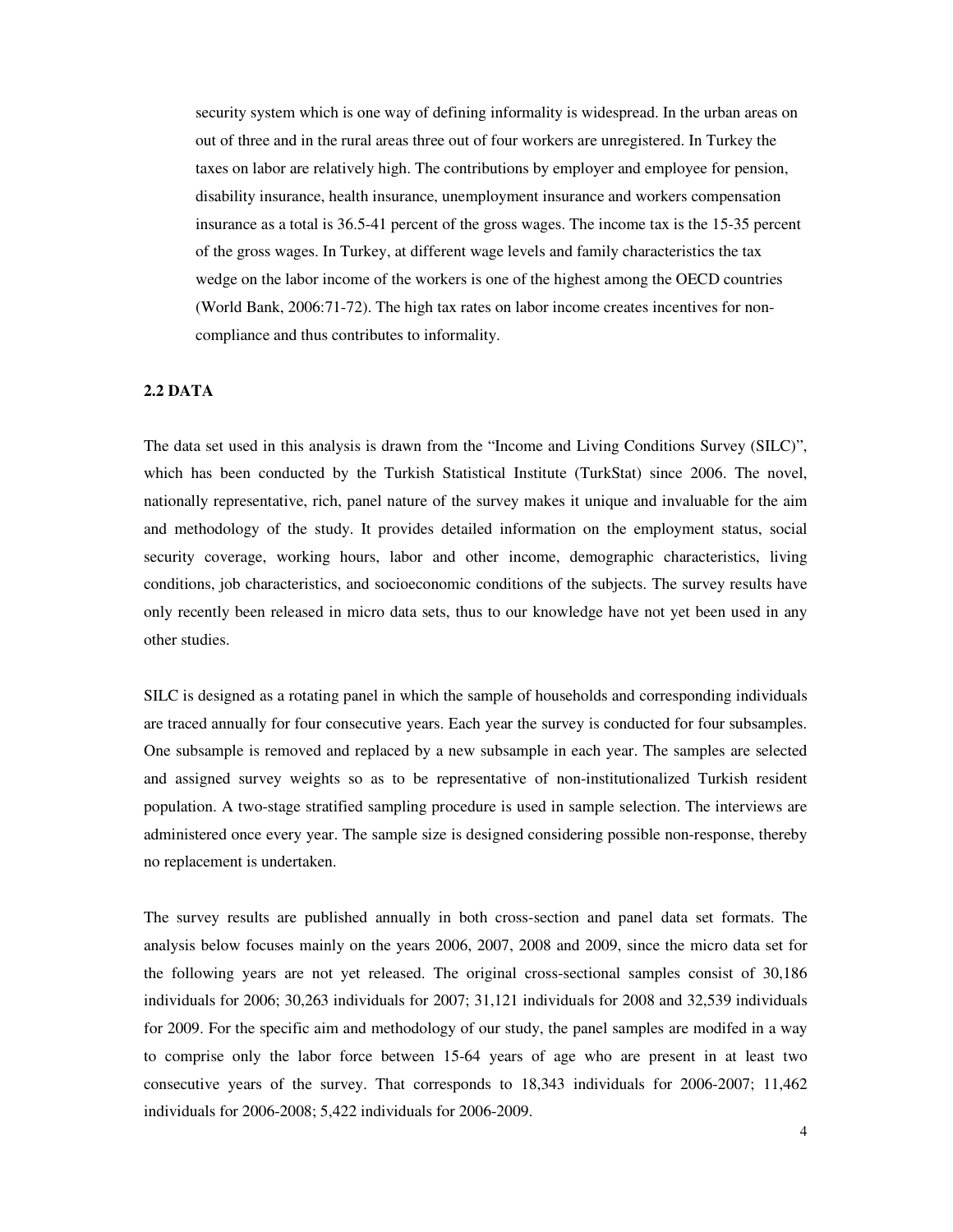Subsuming a rich set of information on household expenditure, income and assets, employment and living conditions, SILC is invaluable for implementing a detailed labor mobility analysis for Turkey. First and foremost, the questionnaire allows us to distinguish between employed/non-employed, salaried/self-employed, formal/informal. Along these lines, we identify six different labor market states: formal salaried, informal salaried, formal self-employed, informal self-employed, unemployed and inactive. As regards to defining informality, the first internationally agreed operational definition was adopted in the 15<sup>th</sup> International Conference of Labor Statisticians (ICLS) in 1993. According to this definition, informal employment was defined as comprising "all jobs in informal sector enterprises, or all persons who, during a given reference period, were employed in at least one informal sector enterprise", with informal sector enterprises meaning private unincorporated enterprises, i.e., enterprises that are "not constituted as separate legal entities independently of their owners, and for which no complete accounts are available that would permit a financial separation of the production activities of the enterprise from the other activities of its owner(s)" (Hussmanns, 2005:3). Put differently, informality was ascribed to small-scale enterprises; enterprises operating without a legal status and/or employing unregistered workers; and family enterprises with unpaid family workers and the self-employed (Aydin et al., 2010:3). The ILO definition was later extended to comprise self-employed in informal enterprises (i.e. workers, employer/owner of small firms, ownaccount workers, unpaid contributing family members); and wage employment in informal jobs (i.e. employees in informal enterprises, casual and domestics workers, industrial outworkers) (Chen, 2007). A third definition, in official ILO terms, considers an employment relationship as informal if it is not subject to labor legislation, social protection, taxes or employment benefits (Hussmanns, 2005:7). The social security and contract status are by and large the two most common measurement criteria in applied research.

The definitions are adopted to be as consistent as possible to the existing theoretical and empirical literature. Employees working for a wage/salary are defined as formal-salaried if they are registered at the social security institution for their current job, and informal-salaried when they are not. Ownaccount workers and unpaid family workers form the self-employed category, which is further divided into formal self-employed if registered at the Social Security Institution and informal self-employed if not. We identify unpaid family workers to be informal self-employed as in Pages and Stampini (2009:389). Employers are excluded from the sample, as the number of observations is insufficient to perform any reasonable analysis. Unemployed category comprises individuals who are not working, but actively searching for a job. Individuals are inactive if they are neither working nor searching for a job. In particular, students, retirees, seasonal workers, old or those unable to work, domestic workers are classified as inactive. By disaggregating the labor force into multiple subcategories, we are able to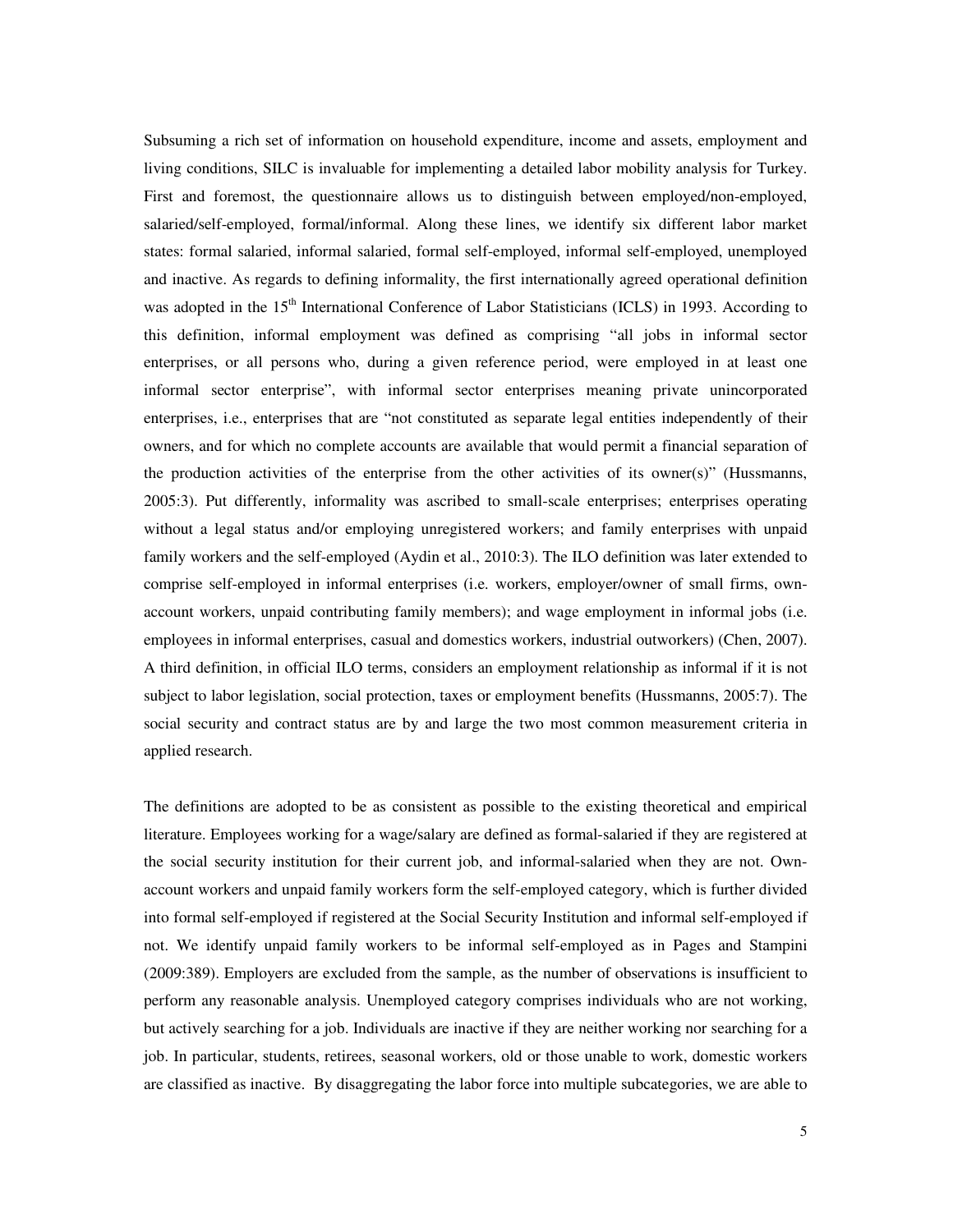scrutinize the different patterns of labor mobility defined as worker transitions between distinct labor market states.

The frequencies and shares of each labor market category for 2006, 2007, 2008 and 2009 are given in Table 1a. The numbers are quite similar across four years, except for the notable rise in the share of formal-salaried category. As Table 1a illustrates, inactives make up the largest share of total sample, reaching almost 50 percent. Informal self-employed and formal-salaried stand at similar shares of approximately 18 and 16 percents of the total sample, respectively. The remaining sample is comprised of informal salaried at around 10 percent, unemployed at 5 percent and formal selfemployed at only 3 percent.

A gender breakdown of distribution analysis is of significant importance in the Turkish labor market. Indeed, the incidence of inactive women still stands as a major virtue of the Turkish labor market, thence distorts most aggregate labor market figures. Along these lines, Table 1b and 1c break down the labor force into men and women, and recalculates the labor market distribution accordingly. As expected the inactivity rate increases to 70% for women, and falls to 22% for men. That proves the magnitude of inactive women to be a fundamental driving force behind the labor market dynamics. Indeed, the sample proportions of all other labor market states are considerably lower for women compared to that of men. As regards to informality, the figures also reveal an evident fact that almost two thirds of those women who are employed are informal, while men exhibit a more or less equal distribution across informal and formal employment. Further decomposition displays the fact that men are mostly employed in salaried positions, and women in self-employment positions. It is also noteworthy to mention that women show almost no existence in formal self-employment whereas majority of women work as informal self-employed. This fact is a mere reflection of unpaid women family workers in agriculture.

In addition to employment, SILC contains information on the demographics of the individuals such as age, gender, education, marital status, occupation, family composition, work experience, health status, economic sector, and detailed information on living conditions. A number of these variables will be used as covariates in the multinomial logit analysis in the further parts of the study.

In order to provide a general picture, labor informality in Turkey is decomposed across time and by a number of key factors<sup>2</sup>. Table 2 details the sample distribution of informality by gender, age, education, marital status, occupation, sector, employment status, firm size, household type and

The a more comprehensive decomposition, see Table 3 which details the composition of each of the six labor market states according to  $\frac{1}{2}$  For a more comprehensive decomposition, see Table 3 which details the composit multiple variables.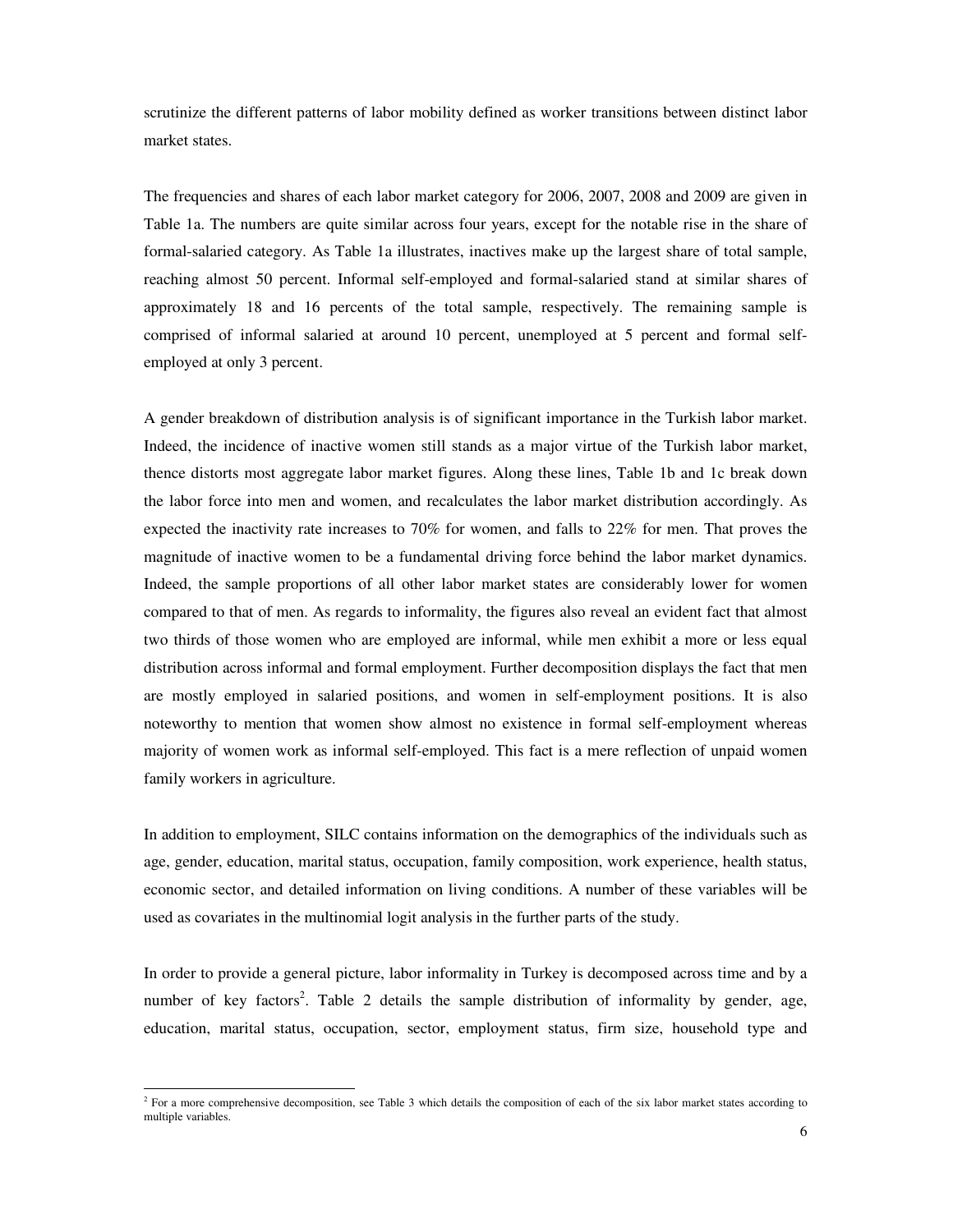location for 2006 and 2009<sup>3</sup>. The decomposition analysis is conducted separately for total employment and non-agricultural employment. The aim is to detach the effects of agricultural sector being 90 percent informal on the dynamics of labor informality. In the descriptive analysis, we follow TurkStat and define the informal employment as those who are employed but not registered to the compulsory Social Security Institution of Turkey (SSI). Accordingly, formal employment refers to those employed who are registered to SSI. Informal employment constitutes approximately over half of the total employment, displaying a decreasing trend through 2006 to 2008 and a slight increase for 2009 which is the year of global economic crisis. Whereas, the picture changes significantly if agricultural workers are excluded from the sample. Non-agricultural informality rates range around 35 percent, reaching its lowest level in 2008. Clearly, informal employment though displaying a decreasing trend, still assumes a sizable weight in the dynamics of the Turkish labor market.

A further breakdown of informality by demographic and socioeconomic factors reveals notable informality patterns. As Table 2 depicts, women are approximately 70 percent informal, where informality among male labor stands at around 45 percent. The shares of informality for men and women exhibit a converging trend towards approximately 40 percent if agriculture is excluded. In terms of age, we see young and elder to be more informal; in both total and non-agricultural employment. Informality appears to be perfectly negatively related to education level, descending from 90 percent for none education to 10 percent for university graduates. Single workers, as opposed to married, tend to be slightly more informal.

The occupational distribution of informality elucidates two notable patterns. It follows that professionals, technicians and clerks are to a large extent formal at around 80-90 percent, whereas skilled agricultural, elementary operations and service workers are mostly employed without being registered to the Social Security Institution (SSI). Needless to say, the figures of informality by occupation are more or less similar for both total and non-agricultural employment. Another central factor underlying the informality dynamics in the Turkish labor market is certainly the sector of economic activity. With regards to sectoral informality, agriculture assumes the lead in terms of informal employment, reaching a level of almost 90 percent throughout the four year period. Construction sector also exhibits a considerable rate of informality. On the other hand, the sectors of mining, utilities, finance, public administration, education, and health remain mostly formal at around 80 to 90 percent. The informality rates by sector remain to be more or less similar across the four years, except for the construction sector exhibiting a 10 percent decline in informality from 2006 to 2009.

-

<sup>&</sup>lt;sup>3</sup> For presentational brevity, Table 2 only reports numbers for 2006 and 2009 which correspond to the initial and final years of our data. The numbers for 2007 and 2008 are available upon request.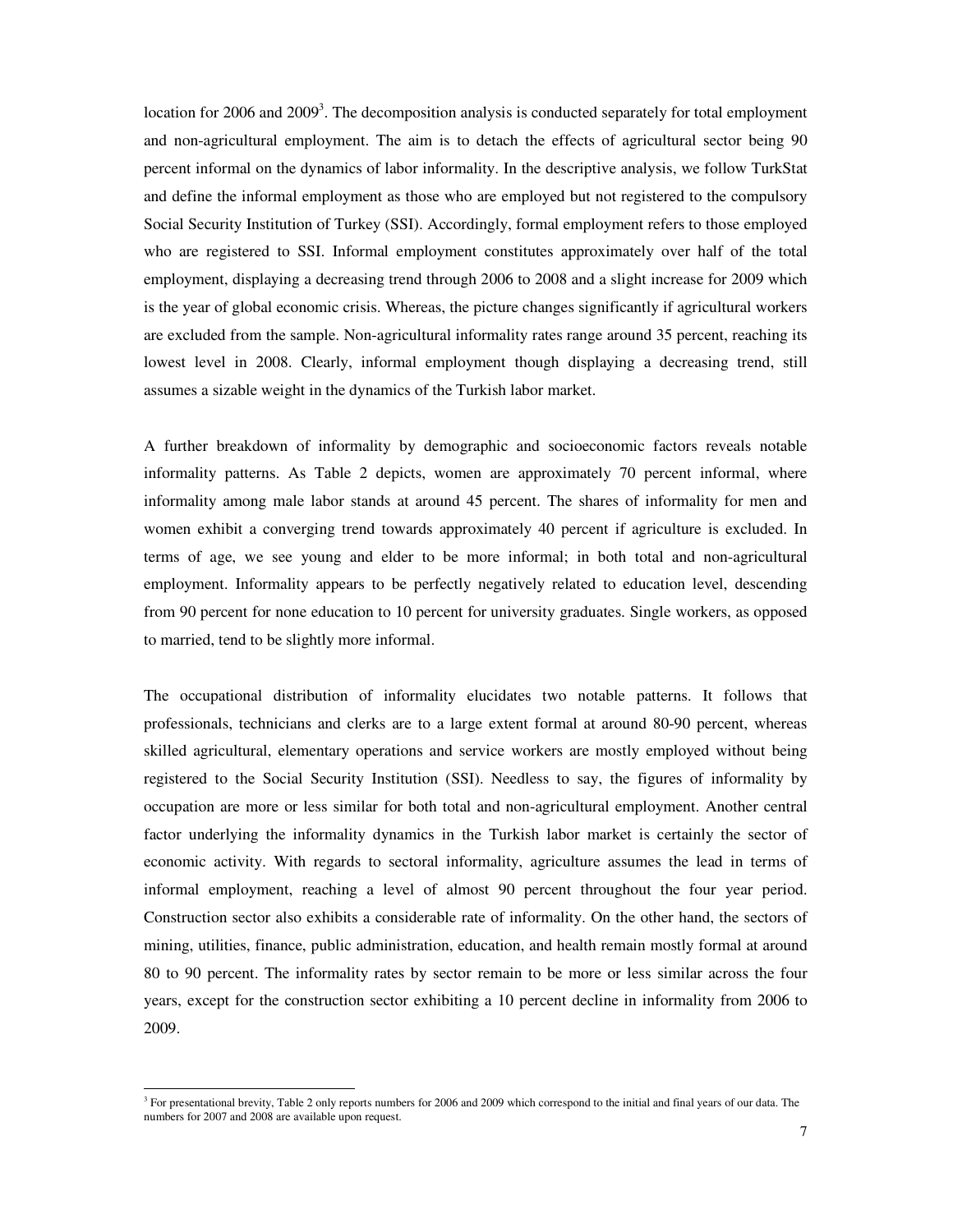The employment status portrays an even more detectable informality pattern. Regular employees are the least informal at around 20 percent, whereas casual employees, own-account workers and unpaid family workers are typically informal. Employers do not exhibit a remarkable distribution in terms of informality, being only slightly more formal. Exclusion of agriculture from the sample does not alter the informality composition significantly, as opposed to what is expected. Casual employees and unpaid family workers, being employed mostly in agriculture, still remain to be highly informal. The decline in informality rates is confined to about 10 percent for the own-account and unpaid family workers when the analysis is restricted to non-agricultural employment.

Firm size displays a perfectly negative relationship with informality, affirming the theory. Accordingly, employment in small firms is typically informal as opposed to that in larger firms being predominantly formal. Excluding agricultural employment, which prevails in smaller firms with ten or less workers, firm size criterion still persists to be negatively associated with informality. Informal employment appears to be more common among non-single households both with/without children. However, the figures somewhat reverses when agriculture is excluded from the sample, concealing a lucid pattern.

To sum up, informality appears to be mostly associated with individuals who are female, young and/or elderly, illiterates and none educated, single, agricultural and/or construction worker, casual employees and/or unpaid family workers, work in small-size firms and live in rural areas. If agriculture is excluded, the formal/informal divide in employment somewhat softens, as most of the above presented informality patterns seems to disappear. These summary statistics set out the preliminary framework of the informality analysis in the Turkish labor market. The sample, as weighted by nationally representative survey weights, characterizes roughly the current aggregate labor market along all dimensions being considered. Furthermore, comparing 2006 and 2009 labor market outlook, we observe that the Turkish labor market displays a somewhat increasing formalization across all dimensions being considered. In order to further delve into its dynamics, the following sections provide transition analysis and multinomial logit estimation.

# **2. TRANSITION ANALYSIS**

# **4.1. Methodology**

-

The use of micro panel data and multi-state stochastic models have led to a paradigm shift in the empirical labor market literature. In particular, individual labor market transitions between different labor market states have now became traceable through Markov chain models<sup>4</sup>. As Fabrizi and

<sup>4</sup> For detailed discussion on Markov chain models, see Gourieroux, C. (1989, chapter 5) or the English version translated by Klassen, P. B. (2000, chapter 6).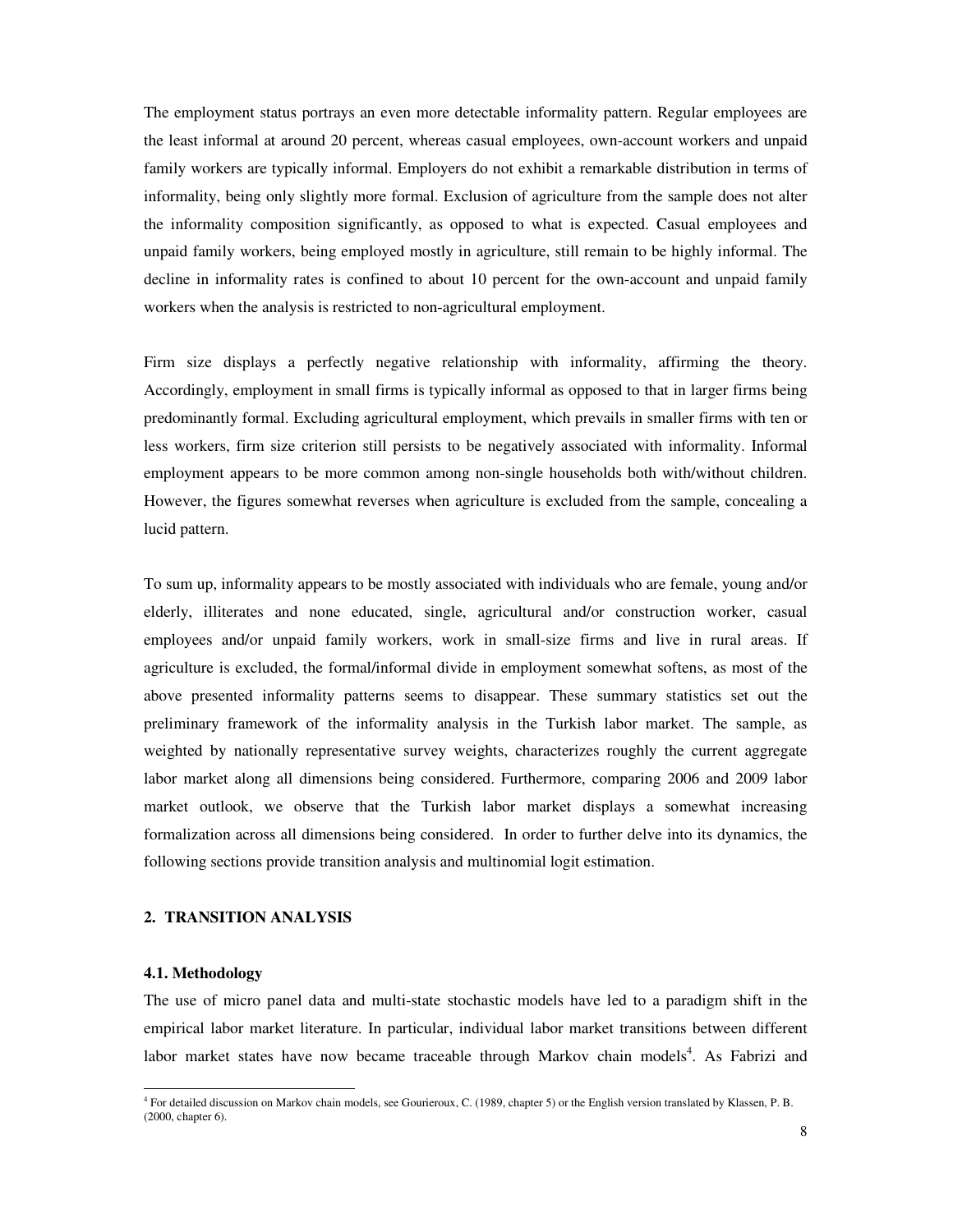Mussida (2009: 236) summarize, Markov chain models enable estimating transition probabilities when subjects are observed only at discrete time points, and hence exact transition dates are not available.

Given a finite set of states, the transition probabilities can be represented in a discrete time transition probability matrix.

The P matrix can be estimated by the maximum likelihood estimator for  $p_{kj} = \frac{N_{ki}}{N_{ki}}$  where  $N_{kj}$  is the number of transitions from state *k* to *j* and  $N_k$  is the number of transitions out of state *k*. We define the state space to comprise six labor market states; formal salaried (FS), informal salaried (IS), formal self-employed (FSE), informal self-employed (ISE), unemployed (U) and inactive (N). The definitions, as provided above, are adopted to be consistent with the ILO definitions and inclusive for a comprehensive analysis. Along these lines,  $p_{ki}$  refers to the probability of finding a worker in state *j* at the end of the period given that the worker was at state  $k$  at the begining of the period<sup>5</sup>.

In the following analysis, we estimate the P-matrix of raw transition probabilities for 2006-2007, 2006-2008 and 2006-2009. That is, we construct three different P-matrices for one, two and three year transitions. In this way, we are able to compare transition tendencies across different time spans, and hence in a sense test for robustness of the results. Furthermore, given the gravity of the agriculture sector in Turkish labor market, the analysis is conducted seperately for both total and non-agricultural employment.

# **4.2. Results**

-

The first thing to notice in Tables 4a, 4b and 4c is that the transition probabilities display a significant level of congruence across the two, three and four year panels. Nevertheless, each case will be discussed below for integrity purposes. Secondly, when agriculture is excluded from the sample, the picture somewhat alters but the changes are mostly limited to Informal self-employed and Inactive categories. Thirdly, the most discernible transition pattern can be observed along the main diagonal of the probability matrix. By definition,  $\mu_{ij}$  reflects the probability that an individual remains in a given state. The high levels of  $\mu_{ij}$  imply that majority of the subjects in each category do not move out of their initial labor market state, except for the unemployed.

From 2006 to 2007, we observe that approximately 90 percent of those who are initially formalsalaried remain in their state. This result is well consistent with the traditional approach which sees labor informality as a survivalist strategy when formal employment opportunities are limited (Yu,  $2009:3$ <sup>6</sup>. Once an individual becomes formal-salaried, he/she is unlikely to leave this state. The

 $<sup>5</sup>$  As Lehmann and Pignatti (2007) state, these estimates are close to the true transition probabilities in the absence of round-tripping.</sup>

<sup>6</sup> Fields (1975), Mazumdar (1976), Bernabè (2002), Perry et al. (2007)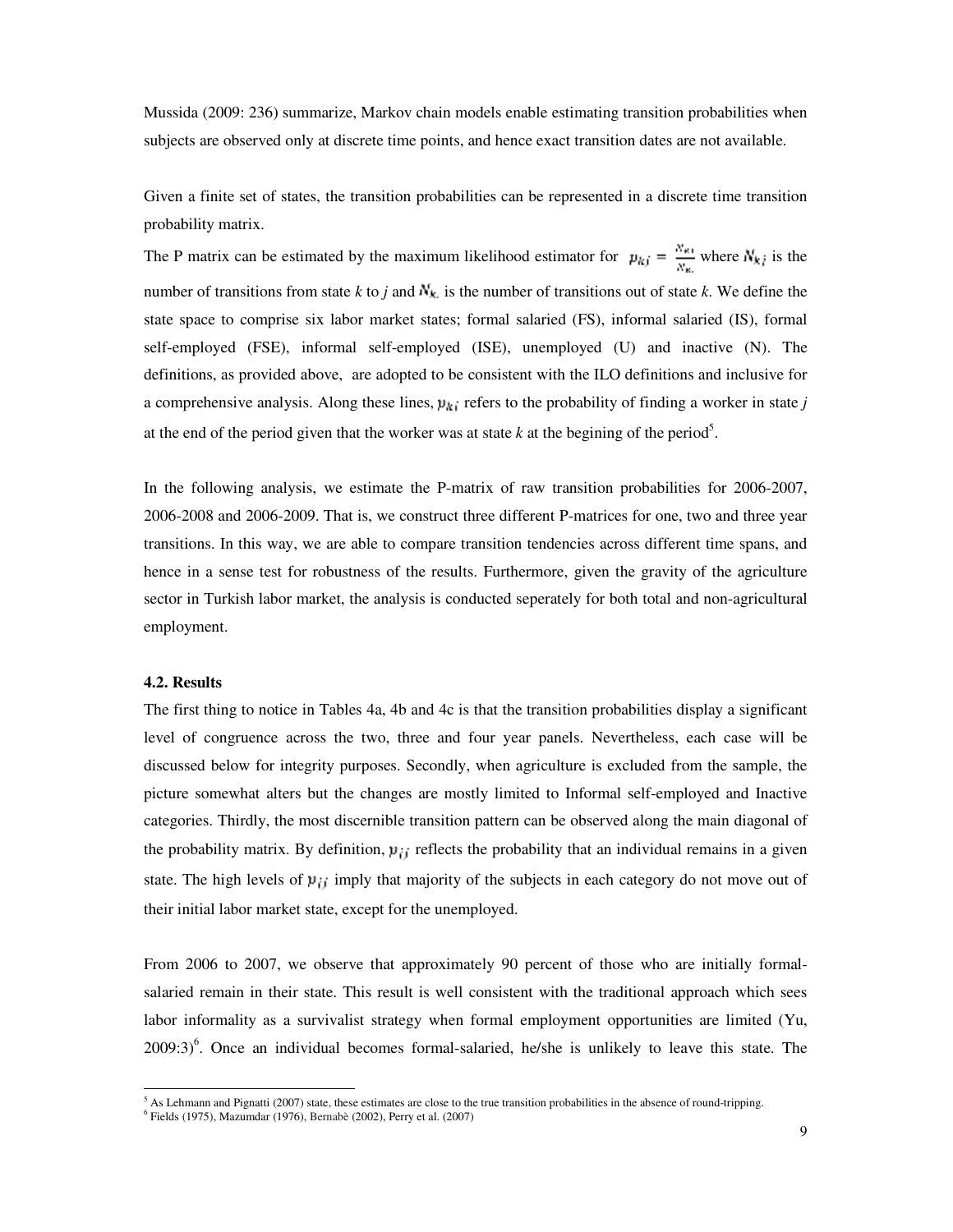almost negligible transitions into other states are typically results of early retirement. When agriculture is excluded, the transition dynamics of the formal-salaried do not alter at all. This finding is a mere reflection of the agriculture being eminently an informal sector.

The informal-salaried, who constitute roughly 10 percent of total employment, demonstrate a higher level of mobility. About 13 percent of those who were employed as informal-salaried in 2006 becomes formal-salaried in 2007. Considering that the reverse transition probability from formal-salaried to informal salaried amounts to only 2.8 percent, this figure is quite noteworthy. This finding indicates that the flows between formal-salaried and informal-salaried are asymmetrical, hence conforms to the conventional one-way flows from informality to formality. Approximately 22 percent of informalsalaried move into non-employed state, either as unemployed or inactive. The transition from informal-salaried to informal self-employed is limited at 7 percent. Exclusion of agricultural employment from the sample appear to have only trivial effects on the transition probabilities of the informal self-employed. This result evinces that agricultural workers do not figure in informal-salaried state.

The formal self-employed category, which amounts to only 3.5 percent of the sample, does not reveal any significant mobility pattern. The most noticeable flow out of formal self-employed is that into informal self-employed. The underlying dynamics for such a transition tendency will be investigated in the next section. For the non-agricultural sample, formal self-employed display almost the same transition pattern, the only exception being a fall in the probability of transition into informal selfemployed.

The informal self-employed constitute nearly one fifth of the sample labor market. The outflows are limited to 4 percent into informal-salaried, 4.5 percent into formal self-employed, and 13 percent into non-employment states. Transition to formal-salaried state is almost negligible. Altogether, these figures imply that informal self-employed are usually those disadvantaged who face barriers to mobility. As the labor market composition analysis demonstrates, agricultural employment mostly prevails as informal self-employment. Indeed, the sample weight of this state falls from nearly 18 percent to 4 percent when agricultural employment is left out. Needless to say, the most noticeable effects of excluding agriculture are observed on the transition dynamics of this state. In particular, the transition probabilities of flows into all other states double, except for that into inactive state. When agricultural workers, who consititute the majority are left out, informal self-employment emerges as a rather active state. Transition probabilities, albeit change in magnitude, do not alter the ouflow pattern of the informal self-employed. The likelihood of transiting out are, in decreasing order, into inactive, formal self-employed, informal-salaried, unemployed and formal-salaried.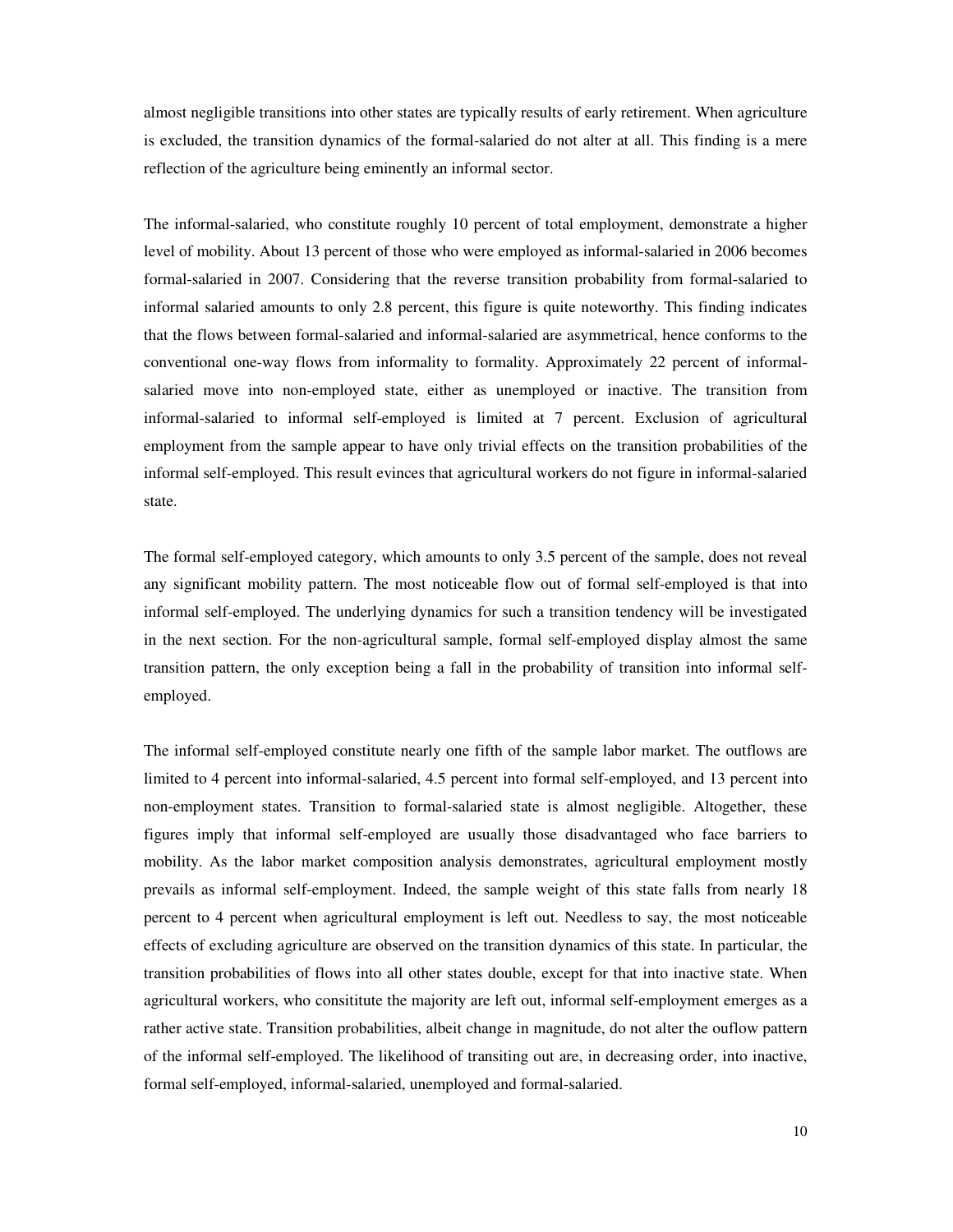The unemployed are visibly the most mobile among all labor market groups. Nevertheless, they display a rather heterogenous transition pattern. The remainers are limited to only 27.9 percent, whereas flows into formal-salaried prevail at 15.2 percent, informal employment at 32.4 percent and inactive at 23.8 percent. In other words, unemployed have the highest probabilities of transiting into above named states. These findings, overall, are a mere reflection of the heterogeneity of the unemployed category. The only noticeable inference to be drawn is that for unemployed, probability of transition to informal employment is twice of that to formal employment. It follows that formal employment opportunities are limited and have higher entry barriers. By definition unemployed state is irrelevant to exclusion/inclusion of agriculture; thus the transition probabilities are analogous.

Inactives constitute the largest segment of the sample. Outflows, being almost negligible, reflect the rigidity of the inactive transitions. Reluctance to move of inactives can be explained by a number factors such as discouraged workers and women inactivity being the most common. Indeed, the incidence of inactive women still stands as a major virtue of the Turkish labor market, thence distorts most aggregate labor market figures. In fact, the inactivity rate stands at 70 percent for women, whereas for men it is only 22 percent. If agriculture sector is excluded, the sample weight of inactives increase by approximately 10 percent. However, the probabilities of transition into other states are almost identical with the former counterparts.

Considering the 2006-2008 panel in Table 4b, we can easily notice that the transition probabilities remain to be more or less the same. The only changes, albeit hardly noticed, are a rise in informalsalaried to formal-salaried transition probability from 12.9 percent to 14.7 percent; a fall in formal self-employed to informal self-employed transition probability from 12 percent to 8.3 percent, and a fall in informal-salaried to informal self-employed transition probability from 7 percent to 5.5 percent. If we further increase time span to comprise 2006-2009 transitions, as Table 4c illustrates the picture is still the same. Along these lines, it can be argued that increasing the time dimension of our panel does not alter the transition patterns in the Turkish labor market. In addition, no significant effect of the global economic crisis in 2009 on the labor market can be detected. The same conclusions apply when non-agricultural employment is considered.

# **3. MULTINOMIAL LOGIT MODELS**

# **5.1. Methodology**

Identifying the variables that are related to the probability of worker transitions is of paramount practical and policy-making interest. In order to characterize mobility patterns in more detail, we utilize multinomial logit (MNL) specification to model the labor market transitions. Indeed, MNL model offers a statistically rigorous way to predict the probability of each possible transition as a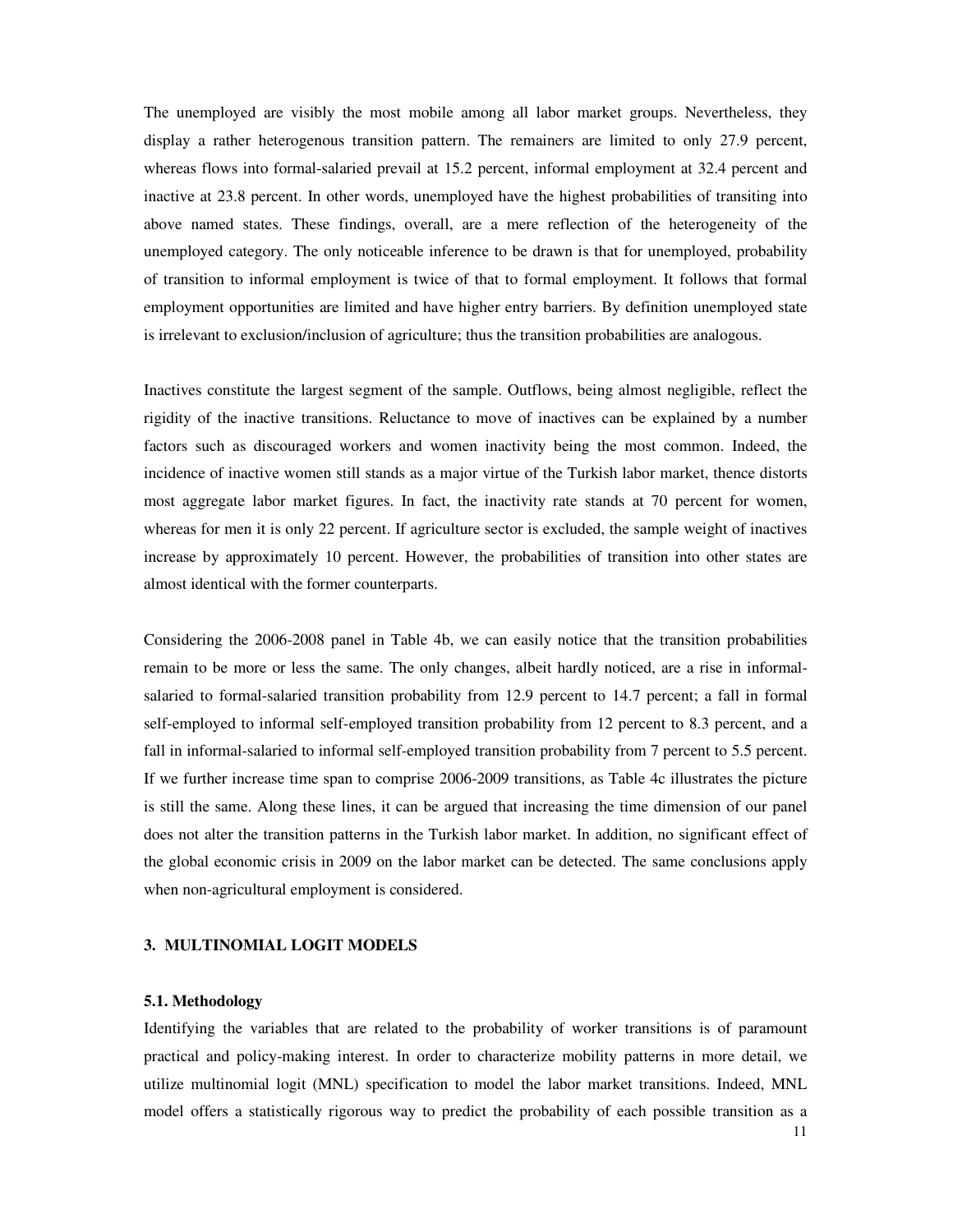function of individual characteristics<sup>7</sup>. Thereafter the parameter vector  $\beta$  is straightforward to estimate by maximum likelihood estimation (MLE) method. For MNL models, however,  $\beta$  coefficients are seldom used for inference<sup>8</sup>. Instead, marginal effects of the independent variables are computed.

In this study, we modify the above MNL methodology to be compatible with our specific purposes and comparable to the existing studies on other countries. We estimate six simple multinomial logit regressions for each labor market state of departure, namely formal-salaried, informal-salaried, formal self-employed, informal self-employed, unemployed and inactive. For robustness check purposes, this analysis is repeated for all three samples (i.e. 2006-2007, 2006-2008 and 2006-2009 panels) as was done in the transition analysis section. To this end, dependent variable in each regression conveys a different interpretation. It is defined as a categorical variable which takes the value 0 if the individual maintains his/her labor market state from  $2006$  to  $2007$ <sup>9</sup>. Whereas for each of the five possible outflows, values from 1 to 5 are assigned. Consider the subsample of individuals who were employed as formal-salaried in 2006. The dependent variable takes the value "0" if the individual remained as formal-salaried in 2007. If the individual changed state in 2007, the dependent variable assumes values from 1 to 5 for transitions into informal-salaried, formal self-employed, informal self-employed, unemployed and inactive states, respectively.

The explanatory variables include demographic characteristics of the individual in 2006 (gender, age, education level, marital status) and employment characteristics of the individual (occupation, sector of economic activity, firm size, work tenure, work tenure squared). A comprehensive table of variable definitions is provided in Appendix (Table A1). Note that for the unemployed and inactive employment characteristics cannot be used as explanatory variables, hence are kept out of the regressions.

The transition analysis has shown that our evidence does not change on a large scale if agricultural workers are excluded from the sample. The only notable differences in mobility patterns are observed for informal self-employed, as they are mostly employed in agriculture. As discussed in the previous section, when agricultural workers are removed we find that mobility of out of the informal selfemployment increases and that into informal self-employment decreases to a notable extent. The probability of remaining in informal self-employment decreases by almost 15 percent. Similar results are observed to hold for male and female only samples. This pattern, overall, indicates that agricultural

 7 There are a number of specifications for the MNL model. As Bernabè and Stampini (2009) indicate: "dynamic multinomial logit model -see Gong et al. (2004)- is theoretically the most appropriate model which accounts for unobserved heterogeneity. However, the estimation of a dynamic MNL is empirically infeasible for our specific case due to data limitations and sensitivity".

 $8$  As Greene (2002:722) states, the parameters of the multinomial logit model do not have a direct intuitive interpretation in regards to their sign or magnitude. Their use for drawing statistical inference in empirical research is uncommon.<br><sup>9</sup> For presentation brevity, the variable definitions are given for 2006-2007 panel only. Same definitions apply when 2007

<sup>2008</sup> and 2009, for the 2006-2008 and 2006-2009 panels respectively.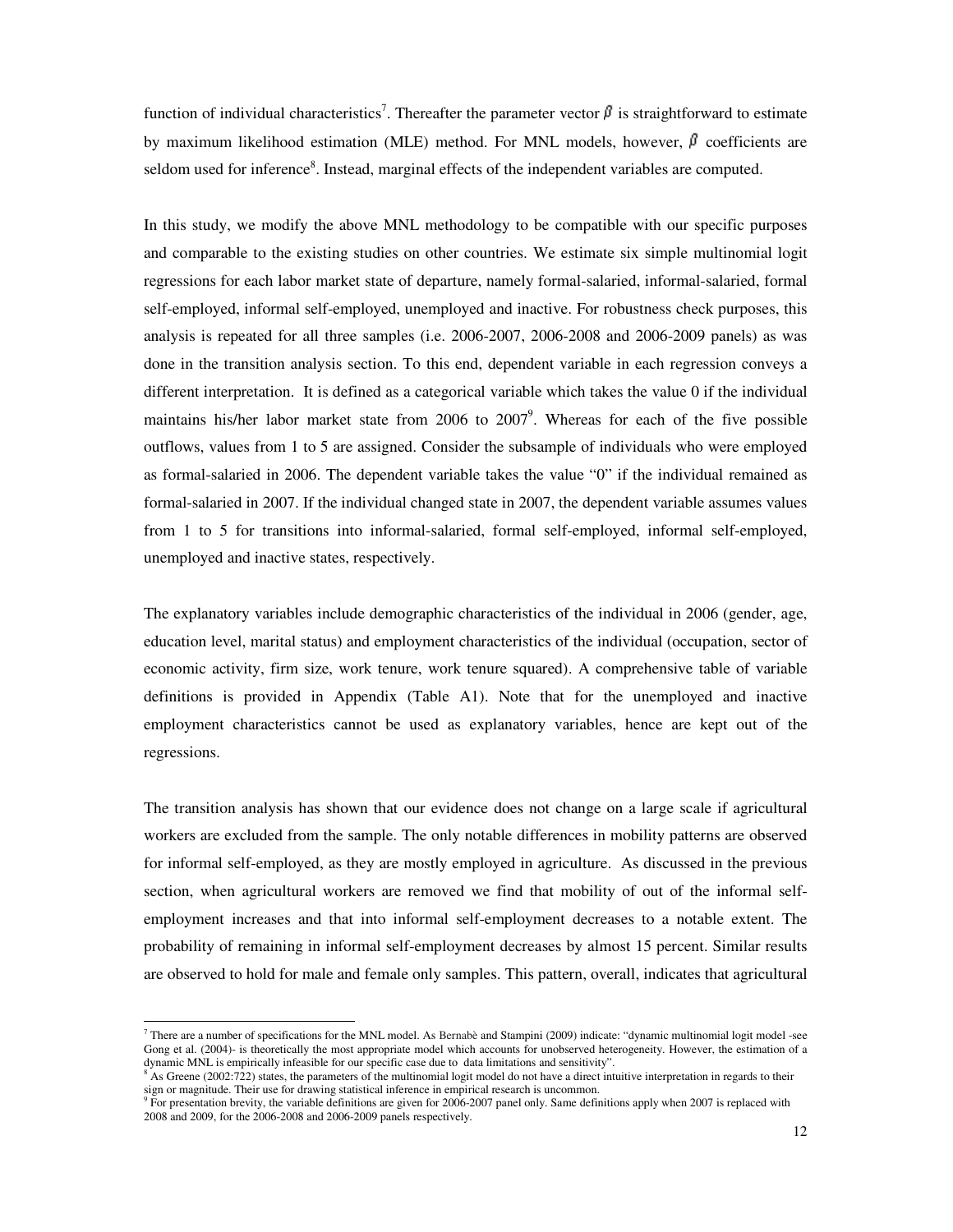has a very low level of mobility into other labor market states. In the following analysis, we estimate separate regression for total and non-agricultural samples considering robustness purposes, but only discuss the results of total sample regressions $^{10}$ .

Multinomial logit regressions are estimated by Maximum Likelihood Estimation (MLE). The marginal effects are computed at the means of the explanatory variables. All empirical analyses are done with STATA version 10.

### **5.2. Estimation Results**

This section discusses the results of the multinomial logit regressions in order to identify the influence of individual characteristics on worker transitions with a special emphasis on informal/formal divide, thereby shed some light on the dynamics of the Turkish labor market. The multinomial logit analysis is conducted for each set of panel individually to check for robustness and variation of the results $^{11}$ . For each panel data set, we estimate six MNL regressions based on the state of departure (i.e. formalsalaried, informal-salaried, formal self-employed, informal self-employed, unemployed and inactive). The marginal effects for 2006-2007, 2006-2008 and 2006-2009 panel data are reported through Tables 5a, 5b and 5c respectively. The presentation adopts the standard multinomial logit regression interpretation within the following framework: The marginal effects depict "how the given explanatory variables influence the probability of leaving the initial state for a certain destination state relative to the probability of no outflow" (Bukowski, 2005: 16). Overall, we find that multinomial logit evidence corroborates the previous transitional analysis to a remarkable extent.

### **5.2.1 Transitions from Formal-Salaried State**

-

In this subsection we examine 2006-2007 transitions out of formal-salaried state. MNL results appear to provide significant insight into the observed outflows. For this particular case, coefficient estimates represent the impact of explanatory variables on the probability of leaving formal-salaried state for a certain destination relative to the probability of no outflow. In this framework, gender is clearly ascertained to play a powerful role in explaining mobility out of the formal-salaried state. In particular, formal-salaried women are significantly less likely than men to become informal-salaried. Likewise, being female decreases the likelihood of transitions into formal self-employment, *ceteris paribus*. Considering the fact that only less than one percent of the women in our sample are formal selfemployed (see Table 3), the highly significant negative coefficient comes by no surprise. On the contrary, the effect of this variable becomes significantly positive for probability of moving into inactivity. Indeed, this result is consistent with our earlier finding that almost 70 percent of sample

 $10$  For presentational brevity the multinomial logit regression results for the non-agricultural sample are not reported, but available upon request.

<sup>&</sup>lt;sup>11</sup> In following the same vein as the Transition analysis in Section 4, we consider transitions for 2006 to 2007, 2006 to 2008 and 2006 to 2009, separately.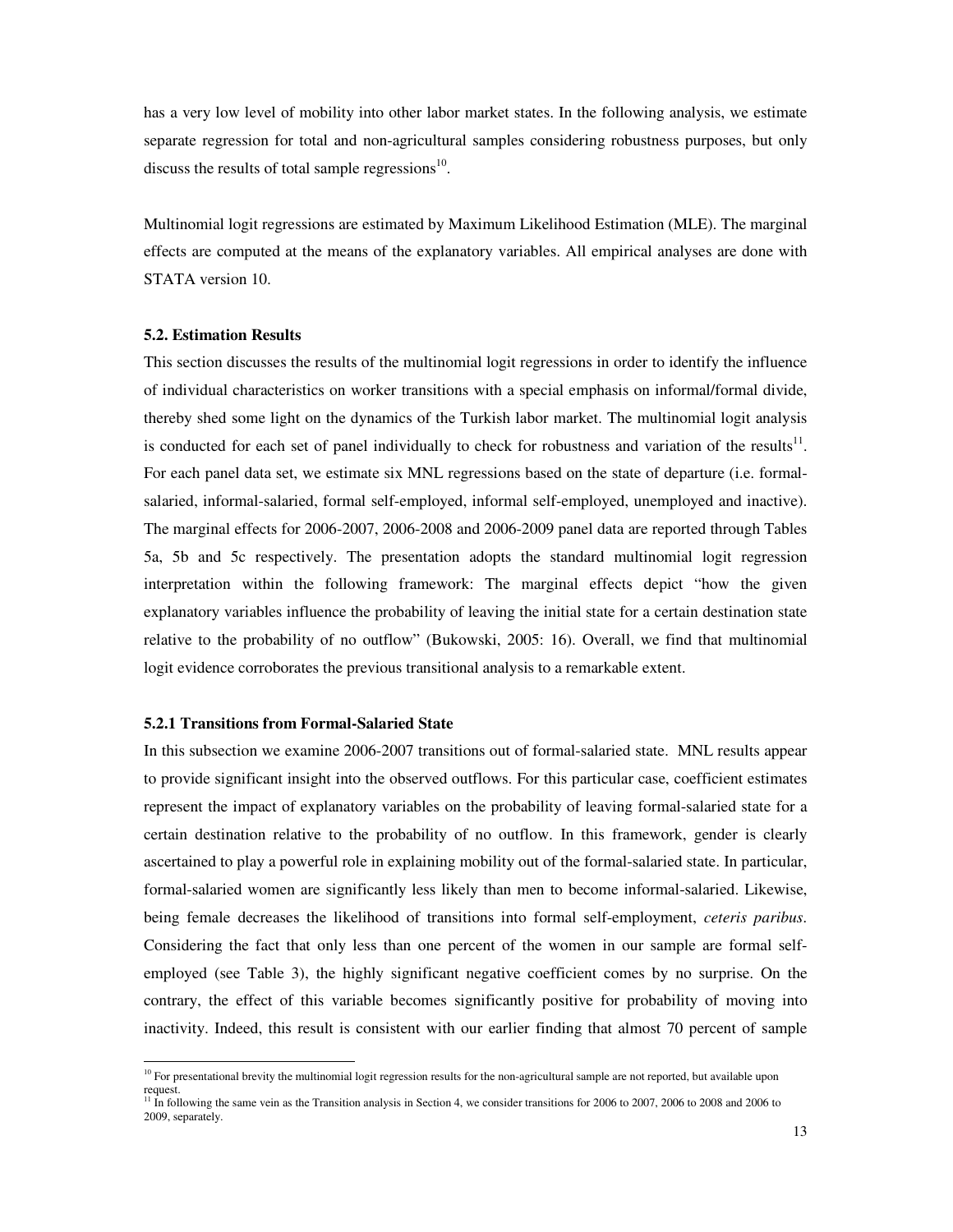women are inactive (see Table 3). The high level of inactivity of women seems to dominate their transition patterns. Given the traditional division of gender roles and family responsibility of women in Turkey, women are notably under-represented in formal employment. Apparently, if and/or once they become formal-salaried, they are more persistent in this state compared to men. Notwithstanding, the estimation results indicate statistically significant differences among transition patterns of women at different age groups. Accordingly, formal-salaried women aged 15-24 are less likely than those aged 25-44 to move into informal-salaried and formal self-employed states. It is noteworthy to mention at this point that the prime working age in Turkey is between 25-44, which corresponds to the age when families are started and children are born. In this context, middle age women tend to have stronger incentives (i.e. household financial needs) for working and/or re-employment in case of a layoff. Almost identical observations seem to hold with respect to results for 2006-2008 and 2006-2009 panels. Along these lines, we can conclude that gender remains a robust and powerful predictor of transitions out of formal-salaried state.

Regarding age, we find that formal-salaried workers aged 25-44 and/or 45-64 are significantly less likely to become informal salaried, compared to the reference category of age 15-24. This finding may be the reflection of two facts. First, as mentioned by Huitfeldt (1998:24), young individuals have a higher probability of moving out of employment. Second, young and less experienced workers often experience entry barriers to formal-salaried employment. Given that only about seven percent of aged 15-24 are formal-salaried<sup>12</sup>, it is no surprise that they are the least likely age group to maintain their state. One noteworthy finding is associated with transitions into inactivity. Compared to workers who are formal-salaried in 2006 and aged 15-24, the probability of dropping out of labor force is lower for 25-44 age group, but higher for 45-64 age group. This finding can be interpreted in two ways. First, young adults are often the first to be affected in case of a layoff. Yet, they are more flexible in remaining inactive compared to middle aged workers who often cannot afford to drop out of labor force. Retirement is probably the main reason behind older individuals' displaying a higher probability of transition into inactivity. The effects of age on the transitions of formal-salaried individuals are robust to 2006-2008 and 2006-2009 panels as well, thereby confirming its explanatory power.

Household demographic structure seems to play only negligible roles in explaining transitions of the formal-salaried workers. The marginal effect of marriage on outflows is only slightly significant for flows into formal self-employment and inactivity states. In particular, married formal-salaried are significantly more likely to become formal self-employed, but less likely to drop out of the labor force compared to the singles. This evidence points to the spouse effect in one's employment choice. As for female-marital status interaction, we find a strongly negative effect of married women on outflows

-

<sup>&</sup>lt;sup>12</sup> See Table 3.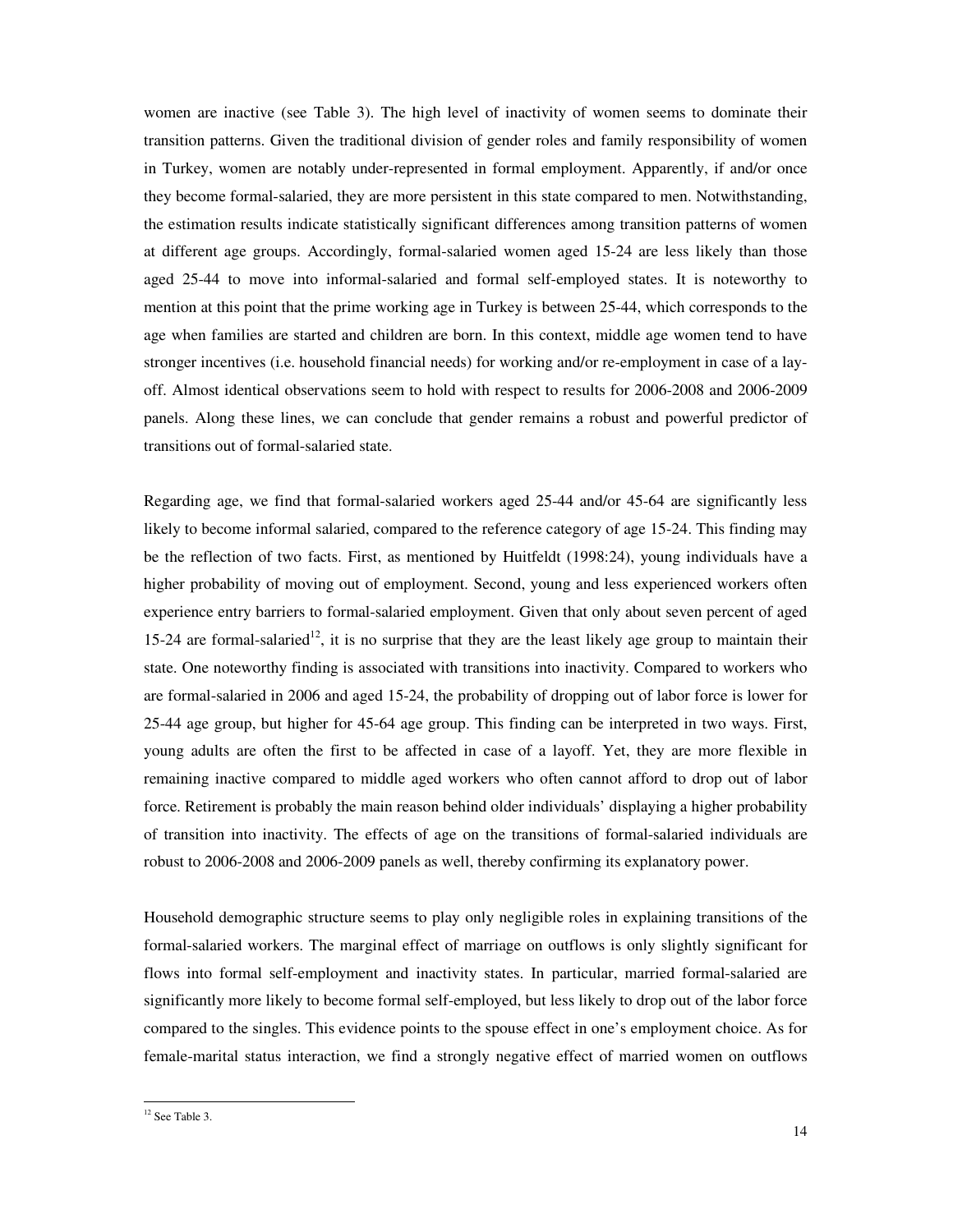into informal-salaried and/or formal self-employed, and a positive effect on transitions into inactivity. Having/not having children turns out to have almost no statistically significant explanatory power for formal-salaried workers' mobility patterns. Turning to the household size, estimation results indicate a significantly negative effect only for transitions into formal self-employment and inactivity. That is, the larger the household size the lower the probability of leaving formal-salaried employment and becoming formal self-employed and/or inactive. These findings, overall, point to the traditional family influence on individual labor decisions as increased family responsibility, increased dependence on safe employment and higher motivation for re-employment in case of a lay-off. Turning to 2006-2008 transitions, marital status becomes insignificant for all outflows, though coefficients signs remain as same. The marginal effect of household size appears still significantly negative for outflows into formal self-employment, but becomes insignificant for explaining outflows into inactivity. Esimation results for 2006-2009 transitions also do not reveal a remarkable difference. The effect of being married on transitions into inactivity continues to be significantly negative, but that to formal selfemployment now becomes positive albeit insignificant. We prefer not to treat the reverse in sign as meaningful, but a statistical outcome.

In line with the conventional wisdom, high school and university degree significantly reduce the probabilities of every movement out of formal-salaried. This pattern may be explained as purely result of formal-salaried jobs being intrinsically more stable as argued by Pages and Stampini (2009:398). However, there usually exist other underlying facts. First, as Maloney (1999: 292) suggests, the opportunity cost of working informally is considered to be lower for low-skilled individuals, especially for those who usually have only minimal earnings in formal sector. Second, the risk of being subject to involuntary layoffs is usually lower for better-educated workers. Even in case of a layoff they are often more likely than less-educated workers to find another formal-salaried job. Moreover, as suggested by Gong et al. (2004:17) "These effects may, however, also be demand-side driven, reflecting different educational requirements in the two sectors, with the formal sector jobs typically requiring more (formal) education than the informal sector jobs". Taking the evidence on education altogether suggests that labor market transition probabilities are partly determined by prior educational attainment. Considering the estimation results for the three and four year panels of 2006- 2008 and 2006-2009, we find the explanatory power of education to be increased. The coefficient of no education now becomes significant for transitions into informal self-employment, inactivity for 2006-2008 panel, and those into informal-salaried and unemployment for 2006-2009 panel. In other words, individuals with no education seem to be more persistent in formal-salaried state compared to the primary school graduates. These confutative results appear to contradict the basic premises of established theory. Given that only about one percent of formal-salaried have no education, the coefficients are regarded as of doubtful validity and vain. Coefficient for secondary school becomes significant for explaining outflows into informal-salaried state if we increase the time span of the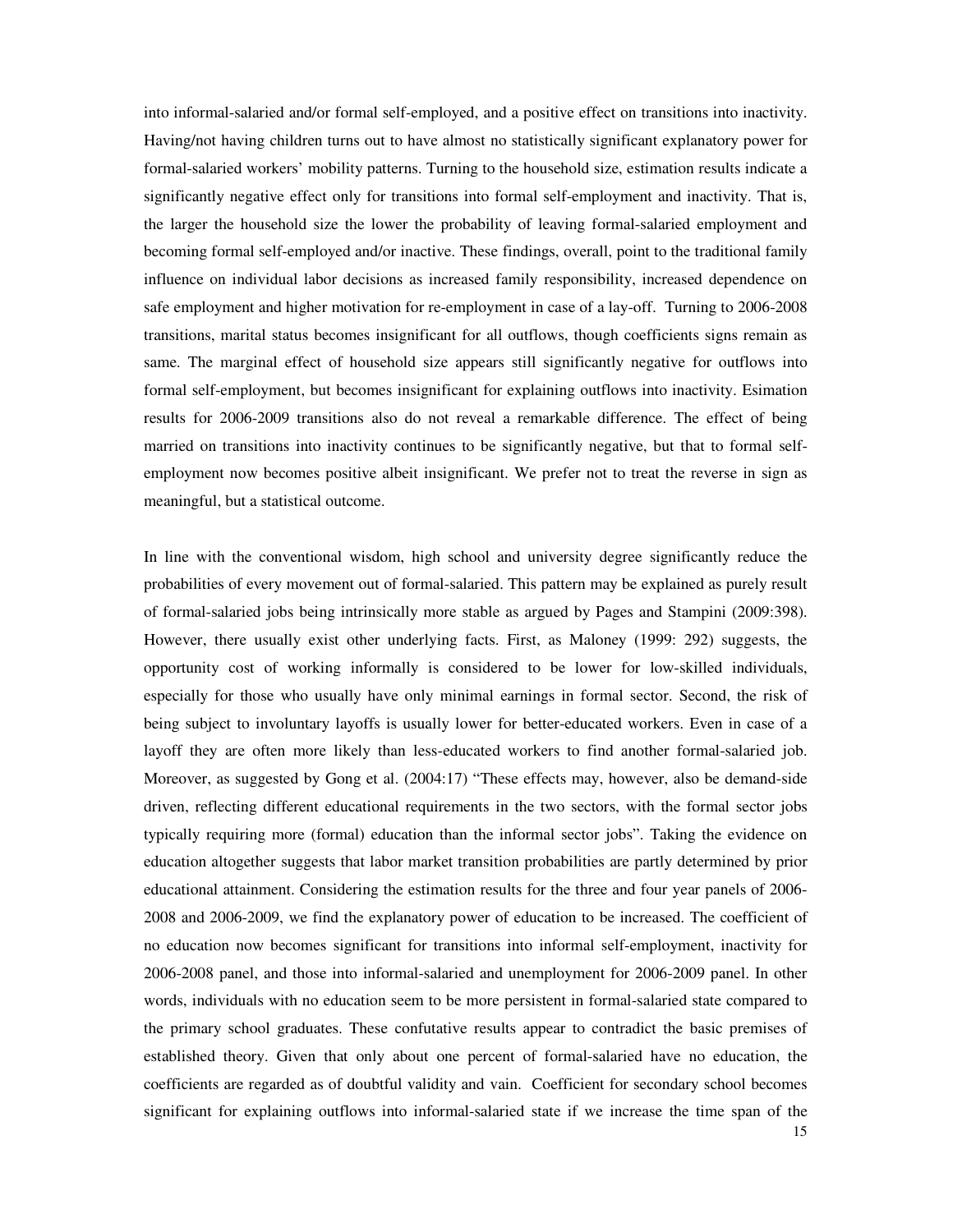panel. This evidence is consistent with earlier arguments that as the level of education rise, one is more likely to remain in formal employment. Formal-salaried workers with secondary school degree are also found to be significantly less likely to become unemployed and/or inactive compared to primary school graduates, which again confirms the basic premises. The influence of higher education exhibit almost identical patterns for three and four year panels, thereby underlining its explanatory power.

The MNL results reveal that experience, measured by total years of employment, does not seem to significantly explain any transition out of formal-salaried state, except for those into inactivity. Accordingly, probability of moving into inactivity relative to remaining in formal-salaried state significantly decreases with work experience. As is well-established in literature, the higher the experience, the lower the effect of negative labor shocks on a worker. Therefore, it is often easier for more experienced workers to maintain labor market state and/or achieve a match between jobs and personal attributes in case of a layoff. Considering 2006-2008 and 2006-2009 transitions out of formal-salaried state, the signs of experience and experience squared, though remain the same, are not statistically significant. The only exception is the negative coefficient of experience for transitions into unemployment which becomes significant for 2006-2008 panel. Overall, estimation results indicate that experience may not be a powerful explanatory variable, which can be interpreted twofold: First, formal-salaried workers in Turkey are mostly employed in public sector, and public jobs often offer life-time employment. If one ever becomes formal-salaried, which usually happens in the early ages, he/she is quite unlikely to exchange it for another type of employment or be subject to lay-off. In this regard, experience does not exert a determinate effect on their mobility patterns.

Sector of economic activity appears to play a fairly significant role in explaining movements out of formal-salaried state. Compared to the base category of industrial workers, services workers are significantly less likely to move to informal-salaried, unemployed and inactive states. In other words, industrial workers display a somewhat stronger persistence in formal-salaried employment relative to the services sector workers. The result is coherent with the fact that about 70 percent of industrial workers are indeed formal-salaried. The coefficient of agriculture appears to be significantly negative for all flows out of formal-salaried state. However, considering the share of formal-salaried in agriculture is only less than one percent, we prefer not to make any conclusive statement regarding the effects of agriculture. Construction sector is associated with a significantly lower probability of formal-salaried to formal self-employment transition relative to industry sector. Overall, a closer look at the sectoral breakdown of labor market transitions highlights the importance of sector's nature in affecting mobility tendencies, and evinces that some sectors are intrinsically more stable than others. Sector coefficients somewhat alter in terms of either magnitude or significance if we consider three and four year panels, namely 2006-2008 and 2006-2009. We will briefly discuss the differences which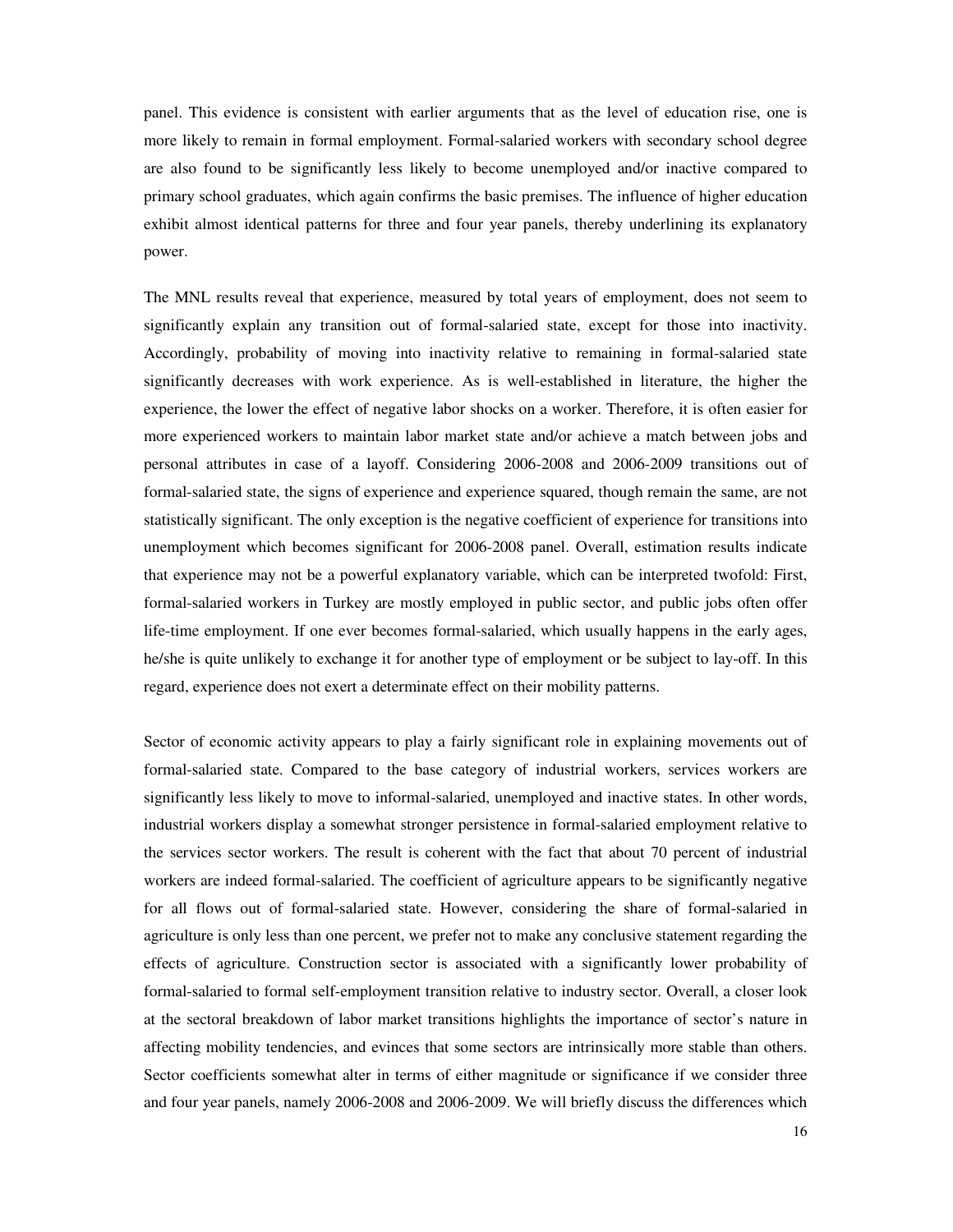we find to be notable and indicative. First, coefficients of agriculture appear to switch signs and become positive for outflows into informal self-employment. Though not found as significant, this effect seems more consistent with the existing theory and evidence. As reported in Table 3, over 80 percent of agricultural workers in our sample are detected to be informal self-employment. That being said, we would typically expect the likelihood of transitions from formal-salaried to informal selfemployment to be higher for the agricultural workers compared to the industrial workers. A similar result holds for the construction sector, which exhibits a negative sign for 2006-2007 transition, but becomes significantly positive for 2006-2008 and 2006-2009 outflows into informal-salaried state. Given that approximately 60-70 percent of construction workers are employed as informal-salaried, they are typically expected to display a higher probability to move into informal-salaried state compared to industry workers. The coefficient of services, though still negative, becomes insignificant for outflows into informal-salaried when we consider 2006-2008 and 2006-2009 transitions. Nevertheless, given that over 50 percent of services workers and approximately 70 percent of industry workers are formal-salaried the coefficient is not expected to provide a determinate effect.

The lens of firm size variable, confirming our priors, offers a powerful tool for understanding the transitions out of formal-salaried state. In particular, workers in firms of size 50 or more are strongly less likely than those in firms of size less than 10 to leave formal-salaried employment, and move to any other labor market state. Considering the fact that more than 90 percent of large firm employment is associated with formal-salaried state, this finding comes by no surprise. Whereas firm size 11-49 turns out as statistically significantly negative for only outflows into informal-salaried and formal selfemployed groups. The results confirm the universally accepted stylized fact that informality declines sharply by increasing firm size. Taymaz (2010: 31) attributes this fact to "the probability of enforcements (large firms are more likely to be identified and inspected by the authorities), and productivity differentials since small firms are, on average, less productivity and thus has a stronger incentive to operate informally to reduce the cost of compliance". Firm size appears to display the similar effects when we consider estimation results for 2006-2008 and/or 2006-2009 transitions, reflecting the fact that its a pretty powerful predictor of formal-salaried workers' mobility.

# **5.2.2. Transitions from Informal-Salaried State**

This section of the paper aims to explore the underlying dynamics of transitions out of informalsalaried state. The coefficients of the multinomial regression represent the marginal effect of a given explanatory variable on the probability of moving into any given labor market state relative to remaining in the informal-salaried state.

Plentiful evidence exists for the differential impacts of gender on transition patterns of informalsalaried individuals. Women are significantly less likely than men to leave informal-salaried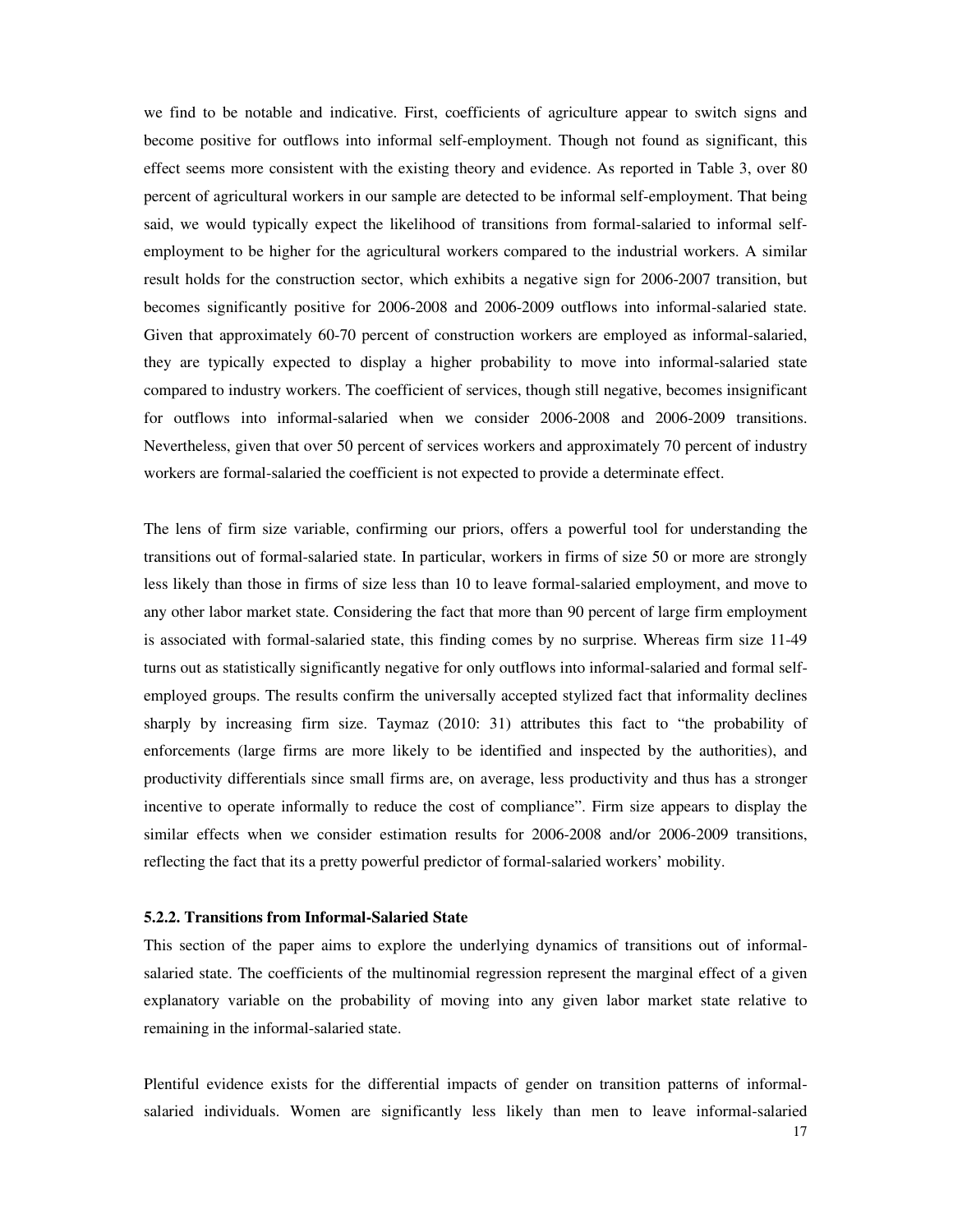employment and move to either formal or informal self-employment. This finding points to women being more settled in informal-salaried positions, and less likely to consider leaving and becoming self-employed. Whereas, they display a significantly higher probability of dropping out of the labor force as compared to men. As Cook et al. (2010) report, women are often disproportionately pushed out of salaried (i.e. formal and/or informal) employment, and are disadvantaged compared to men for new employment opportunities in the labor market given equal qualifications. Notwithstanding, the reproductive role of women and traditional gender division of labor in family structure in Turkey are often the most important underlying causes. Turning to estimation results for 2006-2008 and 2006- 2009 transitions, female variable seems to remain robust. When combined with its high significance level, this finding suggests that gender is indeed a powerful variable explaining mobility patterns of informal-salaried workers, particularly flows into self-employment and inactivity.

In the context of transitions out of informal-salaried state, age variable has almost no statistically significant explanatory power. The only remarkable age effect prevails for outflows to inactivity. Compared to the 15-24 age group, individuals aged 45-64 are more likely to perform a transition into inactivity rather than remaining in informal-salaried state. The same results hold when we consider the female-age interaction variables. Turkey's early and gender differentiated retirement policy and pension system are the primary reasons for such a pattern. Especially elderly women, either retired or laid off, find it comparatively harder to find new employment, hence become inactive. Turning to the 2006-2008 panel, we notice that informal-salaried workers aged 45-64 are significantly less likely to become formal-salaried. This finding is consistent with the fact that public sector accounts for a large share of formal-salaried employment, and that public sector jobs are often acquired during early ages. Moreover, generous pension schemes have resulted in an epidemic of early retirement, after which elder individuals often move into other types of employment or inactivity. Overall, age remains to be insignificant in explaining informal-salaried workers' transitions for the three and four year panel specifications as well. The disparities in estimation results are barely discernible.

It is interesting to note that marital status and children has no statistically significant relationship with any type of informal-salaried mobility. Household size, on the other hand, appears to somewhat explain transitions into informal self-employment, unemployment and inactivity. Considering the highly significant coefficient of *hsize* for all given outflows, we can readily assert that the probability of remaining in informal-salaried employment increases with the household size. Clearly, this result stems from increased responsibility and financial needs coming with increased household size. As for the 2006-2008 and 2006-2009 multinomial logit results, we observe that same conclusions apply with respect to the effects of household characteristics on mobility of informal-salaried workers.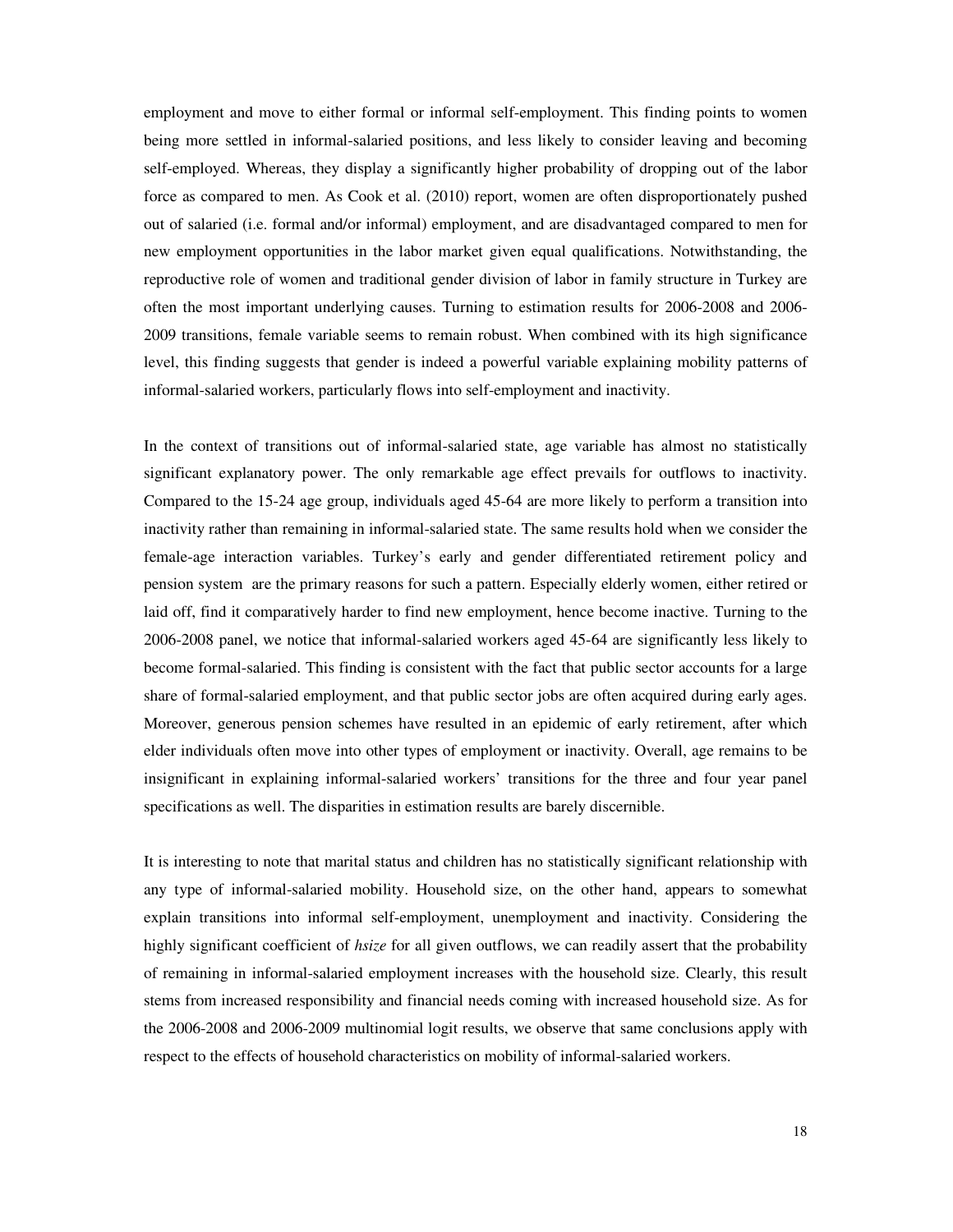As regards the education level and in line with the conventional wisdom, university graduates appear as significantly more likely than primary school graduates to move into formal-salaried state rather than remaining as informal-salaried. Moreover, the likelihood of flows into formal self-employment is significantly lower for uneducated and/or university graduates relative to the reference group of primary school graduates. We also find evidence that secondary school graduates are less likely to become inactive relative to primary school graduates. While interpreting results, we should account for the fact that primary school graduates dominate all labor market states with the highest share, and make up about 50 percent of the labor force. Nevertheless, evidence appears to be in line with the existing theory and conventional wisdom that formality increases with education. For 2006-2008 and 2006-2009 transitions, the most notable disparity is observed for individuals without any education. First, uneducated informal-salaried workers become significantly less likely than primary school graduates to move into informal-salaried employment. Given that share of formal-salaried employment is only 2 percent for uneducated individuals compared to 13 percent for primary school graduates, the result confirms our expectations. Second, the sign of no education switches from positive to negative for outflows into unemployment, and becomes significant for 2006-2009 estimation. This difference is deemed to be associated with the effects of economic crisis. Third, secondary school graduates become significantly more likely than primary school graduates to remain in informal-salaried when we increase time dimension of the panel. This result is nothing but typical given our basic premises.

Experience appears to be the most significant determinant of the outflows of informal-salaried workers. As experience increases, the likelihood of switching out of informal-salaried state to all other labor market states significantly falls. That is, the higher the experience, the higher the probability that an individual persists in informal-salaried state. This finding is consistent with the view pointed out by Galli and Kucera (2003:4) and several studies, that returns to experience are often higher in informal employment<sup>13</sup>. The most discernible difference between  $2006-2007$  and other panels concerns work experience. In fact, coefficient of experience seems to lose almost all of its explanatory power, albeit having the same signs.

The multinomial logit coefficient estimates for economic sector imply that workers in agriculture, services and construction sectors are all significantly less likely to become formal-salaried than industrial workers. As Table 3 depicts, the share of formal-salaried employment in industry sector is approximately 70 percent. The evidence taken together, point to the intrinsically formal nature of

-

<sup>&</sup>lt;sup>13</sup> "See Funkhouser (1996) for El Salvador, Guatemala, Honduras, Nicaragua and Costa Rica; Funkhouser (1997) for El Salvador; and Marcouiller *et al.* (1997) for El Salvador, Mexico and Peru for examples. Related evidence is found in two other studies. Telles (1993) finds higher returns to experience for both male and female unprotected workers (self-employed and employees) than for self-employed protected by social security in Brazil; and Mohan (1986) finds higher returns to experience for male self-employed workers than for blue-collar and white-collar employees in Colombia" (Galli and Kucera, 2003:4).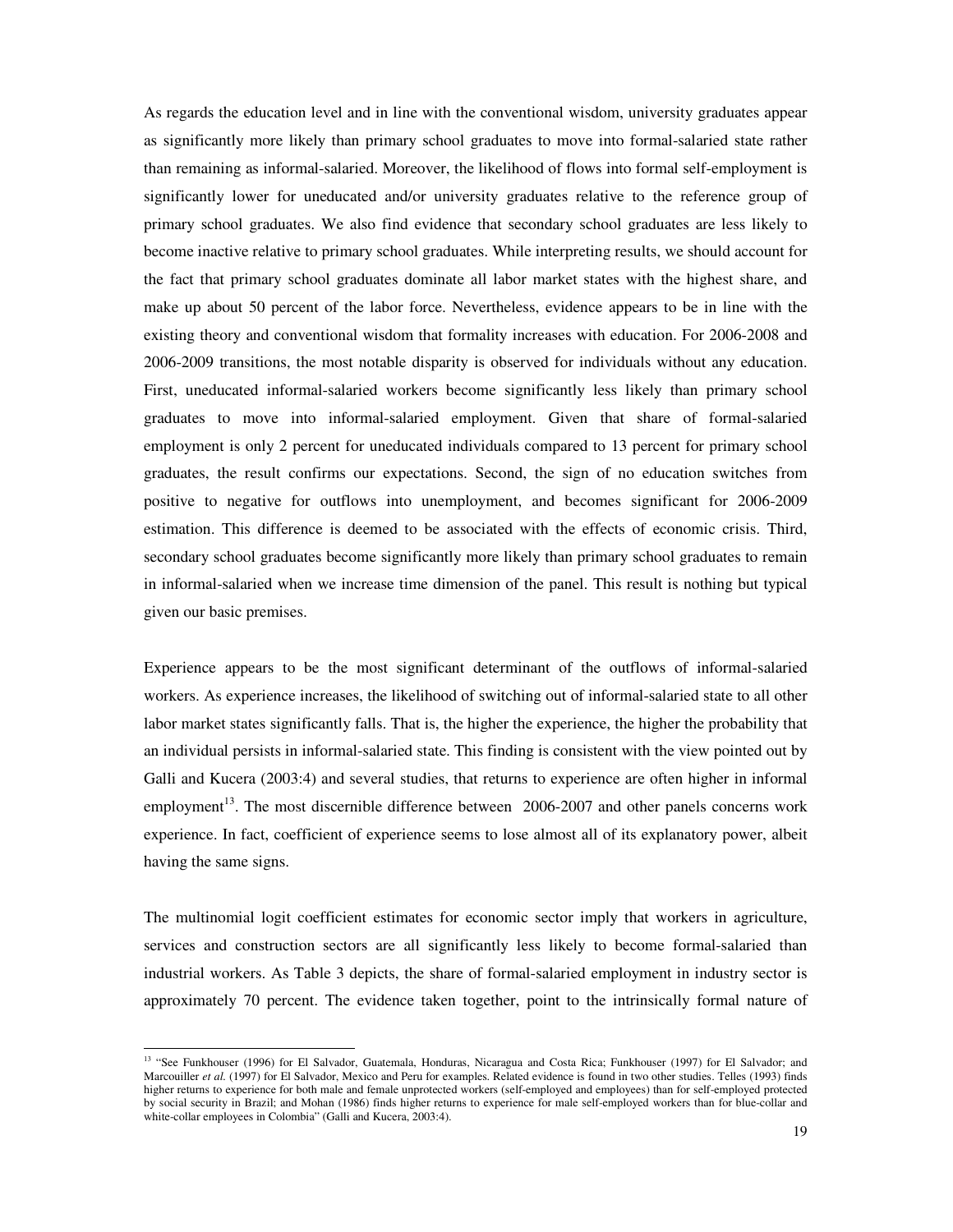industry. If one leaves informal-salaried state for formal-salaried, he/she is often employed in industry sector. Similarly, informal-salaried workers in construction and services sectors display a lower probability of transition into formal self-employed state, compared to industrial workers. Moreover, we find evidence that probability of transition into informal self-employment is significantly lower for construction sector workers, which can be attributed to the intrinsic salaried nature of construction sector. Lastly, informal-salaried workers in services sector are less apt to become inactive compared to workers in industry sector. Comparing and contrasting three sets of panels, we do not detect a marked disparity. Nevertheless, in order to scrutinize underlying dynamics, we have run inter-sectoral transition analysis individually for 2006-2007, 2007-2008 and 2008-2009<sup>14</sup>. Except for construction workers who recorded the highest outflow rate overall from 2008 to 2009, transition probabilities are somewhat similar implying that Turkish labor market exhibits a fairly static structure in terms of intersectoral mobility.

In line with the conventional literature and also our previous findings, there is a clear firm size influence. As firm size increases the probability of informal-salaried moving to formal-salaried state rises. Similar results hold for the corresponding variables in the 2006-2008 and 2006-2009 transitions.

# **5.2.3. Transitions from Formal Self-Employed State**

The discussion on the transitions of formal self-employed will deliberately be kept brief, since the share of formal self-employed in the sample is only minimal. We only present estimation results but refrain from conclusive interpretations. Also, estimation results for 2006-2008 and 2006-2009 transitions will not be discussed, since the number of observations becomes more than halved thereby renders interpretations of estimation statistics muddled at best and erroneous at worst.

The most evident explanatory factor in transitions out of formal self-employed state appears to be gender. The coefficient of female dummy, albeit being significant for all outflows, should be approached with caution. Since the female share of formal self-employment accounts for less than one percent of the sample, the marginal effects may be artificially high.

Multinomial regression results mark a number of relationships between individual characteristics and probability of flows out of formal self-employment. First, middle aged individuals (those between 25 to 44) are less likely to switch to informal-salaried state compared to the base age group of 15-24. Furthermore, 25-44 aged formal self-employed are strongly less likely to become non-employed (unemployed and/or inactive) compared to the young. These findings represent a very lucid pattern of Turkish labor markets. As can be observed in summary statistics in Table 3, formal self-employment

-

<sup>&</sup>lt;sup>14</sup> See Appendix Table A2.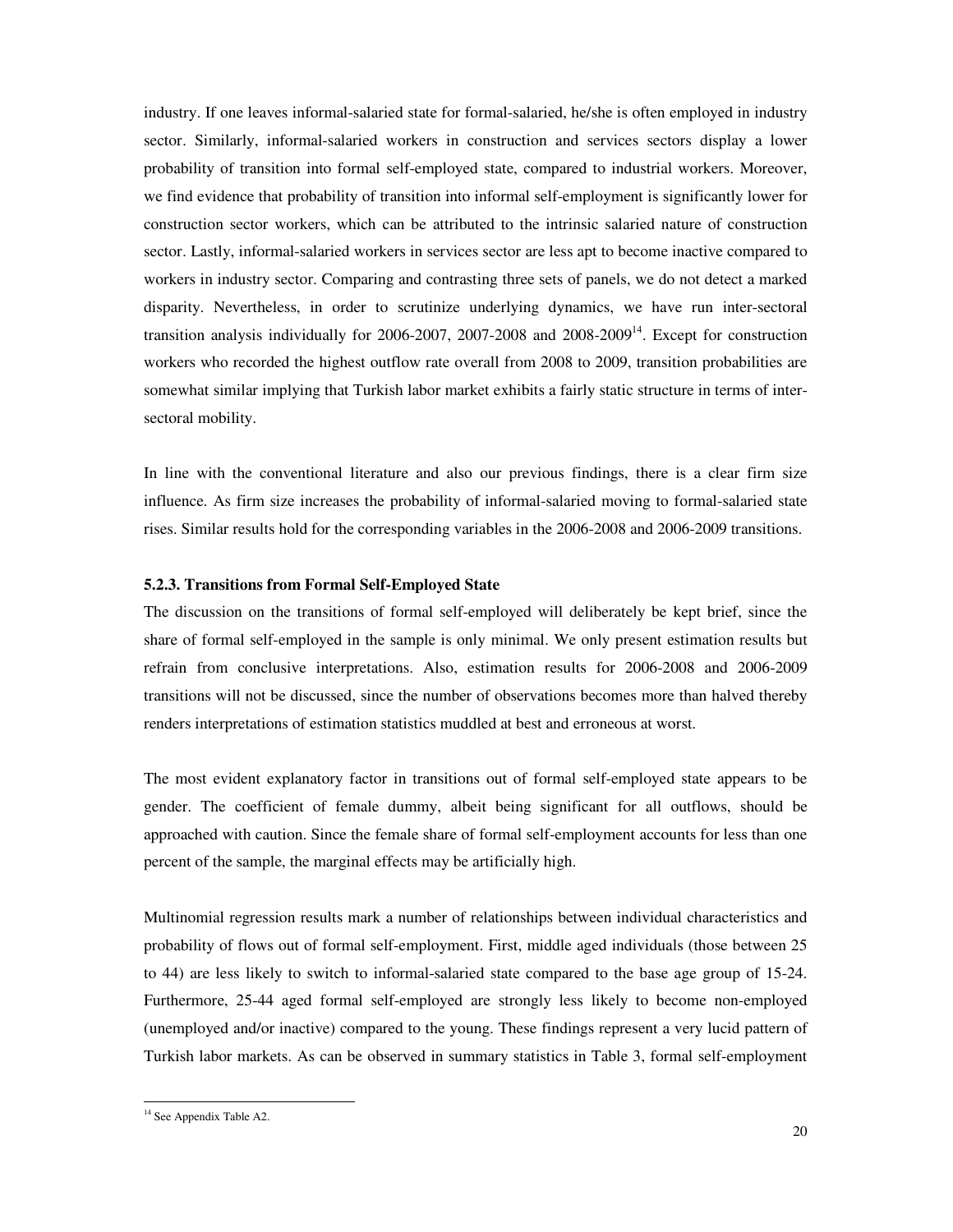in Turkey is mostly a middle age and male phenomena, which mostly corresponds to *voluntary or upper-tier* self-employment as put by Perry et al. (2007). On the other hand, informal self-employment displays a rather equal distribution across age and gender groups. Furthermore, it comprises almost all unpaid family worker. When combined, it would not be wrong to conclude that informal selfemployment in Turkey pertains rather to an *involuntary or lower-tier* self-employment type. Regarding female-age interaction effect, we find evidence that females aged 25-44 are significantly more likely than those aged 15-24 to perform a transition from formal into informal self-employment states. On the other hand, female aged 45-64 display a higher probability of maintaining formal selfemployment rather than moving into formal- and/or informal-salaried employment, compared to female aged 15-24. This effect is reversed for transitions into inactivity.

With respect to the effects of education on the relative probability of moving out of formal selfemployment relative to remaining, we find that outflows into formal- and informal-salaried employment is significantly lower for the non-educated individuals compared to those with primary school diploma. The reverse is true for transitions to unemployment that is, non-educated are more likely to become unemployed compared to primary school graduates. For higher education variables, university degree appears significantly negative for transitions to informal self-employment, unemployment and inactivity. Secondary school graduates exhibit a 35 percent reduction in the probability of transition out of formal self-employment into unemployment.

The likelihood of outflows to informal self-employment and unemployment are significantly lower for married, hence they appear to be more persistent in formal self-employment compared to singles. Though household size does not have a significant effect on any outflow; having children seems to be significantly negative at 5 percent for transitions to unemployment.

As for sector of economic activity, industry workers form our reference category. An interesting result is that agricultural formal self-employed are significantly less likely to become non-employed compared to industry workers. For construction workers the probabilities of transition to informalsalaried, informal self-employed and inactive states rather than maintaining formal self-employment are significantly lower. Considering the fact that construction workers are only about one percent formal self-employed, the estimation results are not very conclusive. The odds of being unemployed is lower for services workers.

# **5.2.4. Transitions from Informal Self-Employment State**

Informal self-employment accounts for the second largest state in our sample after inactives. The decomposition analysis depicts that majority of informal self-employment is female, low skill and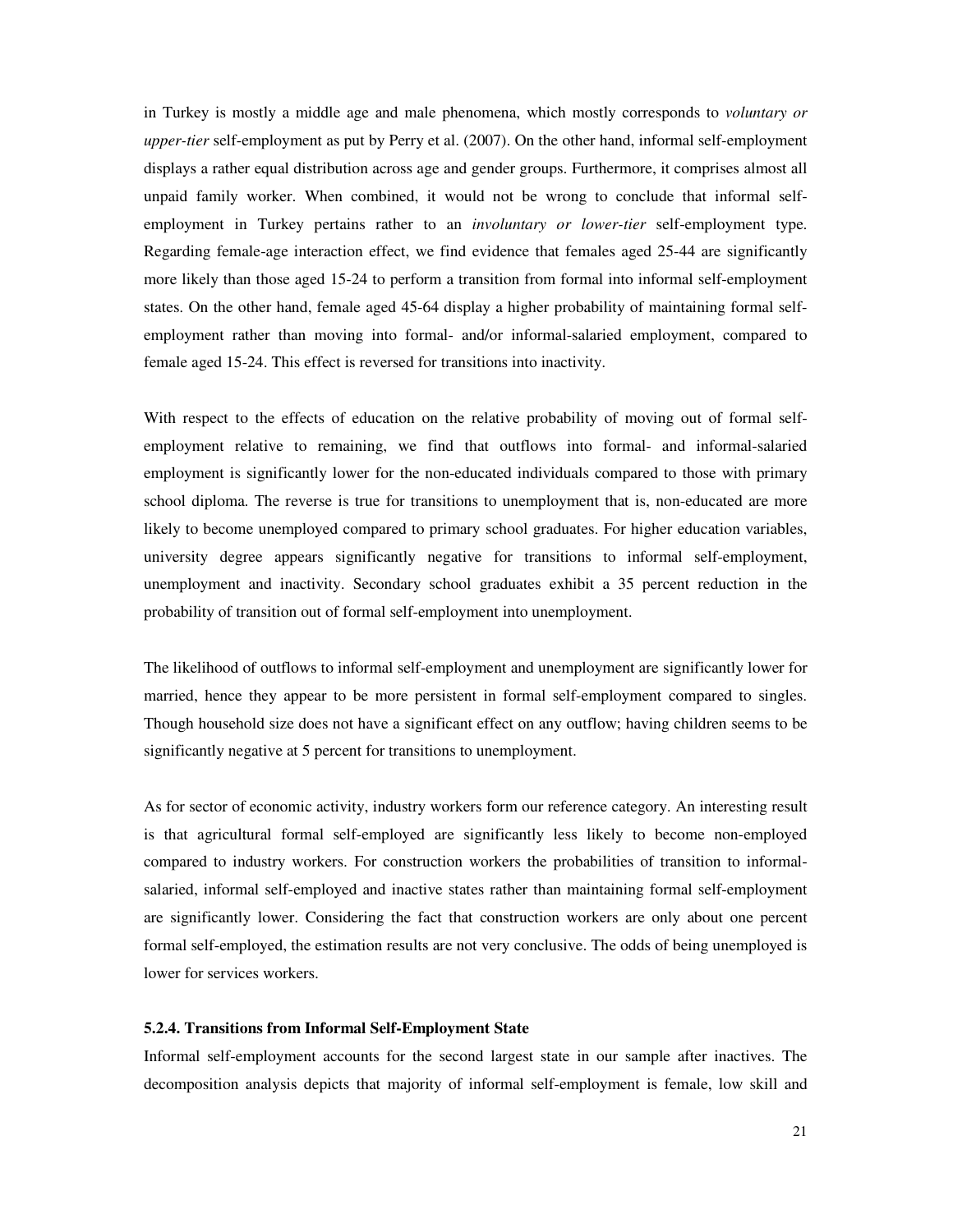works in agriculture sector. Combined with these findings illustrated in Table 3, multinomial logit evidence provides further insight to mobility dynamics of informal self-employed workers.

Female dummy is statistically significant for all the outflows from informal self-employment. In particular, informal self-employed women exhibit a higher probability to move into inactivity, but a lower probability to move into all other states. Put differently, they are more persistent in informal self-employment than men. Considering the fact that share of informal self-employment in male and female samples are almost identical and more than half of female workers in our sample are employed as informal self-employed, the results are of great interest. When we increase the time dimension of our panel and consider 2006-2008 and 2006-2009 flows, female dummy somewhat loses much of its explanatory power except for transitions into inactivity which remains robust. Particularly notable is the change of sign for transitions to unemployment, as informal self-employed women now exhibit a greater likelihood of becoming unemployed as opposed to their male counterparts. Though not found to be statistically significant, we consider a positive sign as more accurate. This finding, in fact, is a mere reflection of the entry barriers faced by women. The robust effect of gender on transitions into inactivity is nothing but the manifestation of the magnitude of inactivity among women.

Age does not have a notable explanatory power in informal self-employment mobility patterns. We only find evidence that transitions from informal self-employment to inactivity decreases for 25-44 age group, but increases for 45-64 age group, compared to base age group of 15-24. Additionally, probability of becoming unemployed compared to remaining in informal self-employment is found to be lower for elder individuals. The findings are identical for 2006-2008 and 2006-2009 transitions as well.

Education has virtually no role in explaining mobility of informal self-employment for 2006-2007 transitions. If we consider three and four year transitions for 2006-2008 and 2006-2009, the picture changes albeit slightly. First, in conformity with the traditional theory, those informal self-employed with no education are found to be highly less likely than primary school graduates to become formal salaried for 2006-2009 logit results. Moreover, coefficient of university degree becomes highly significantly negative for moving to unemployment for both three and four year panels. Third, we find some evidence that if education level increases likelihood of moving from informal self-employment to informal-salaried employment significantly falls. This result denotes that education, hence skill level of informal self-employed are on the average lower than that of informal-salaried workers.

Experience, on the other hand, is only significant for transitions out of informal self-employment into inactivity. In particular, individuals with more work experience exhibit a lower probability of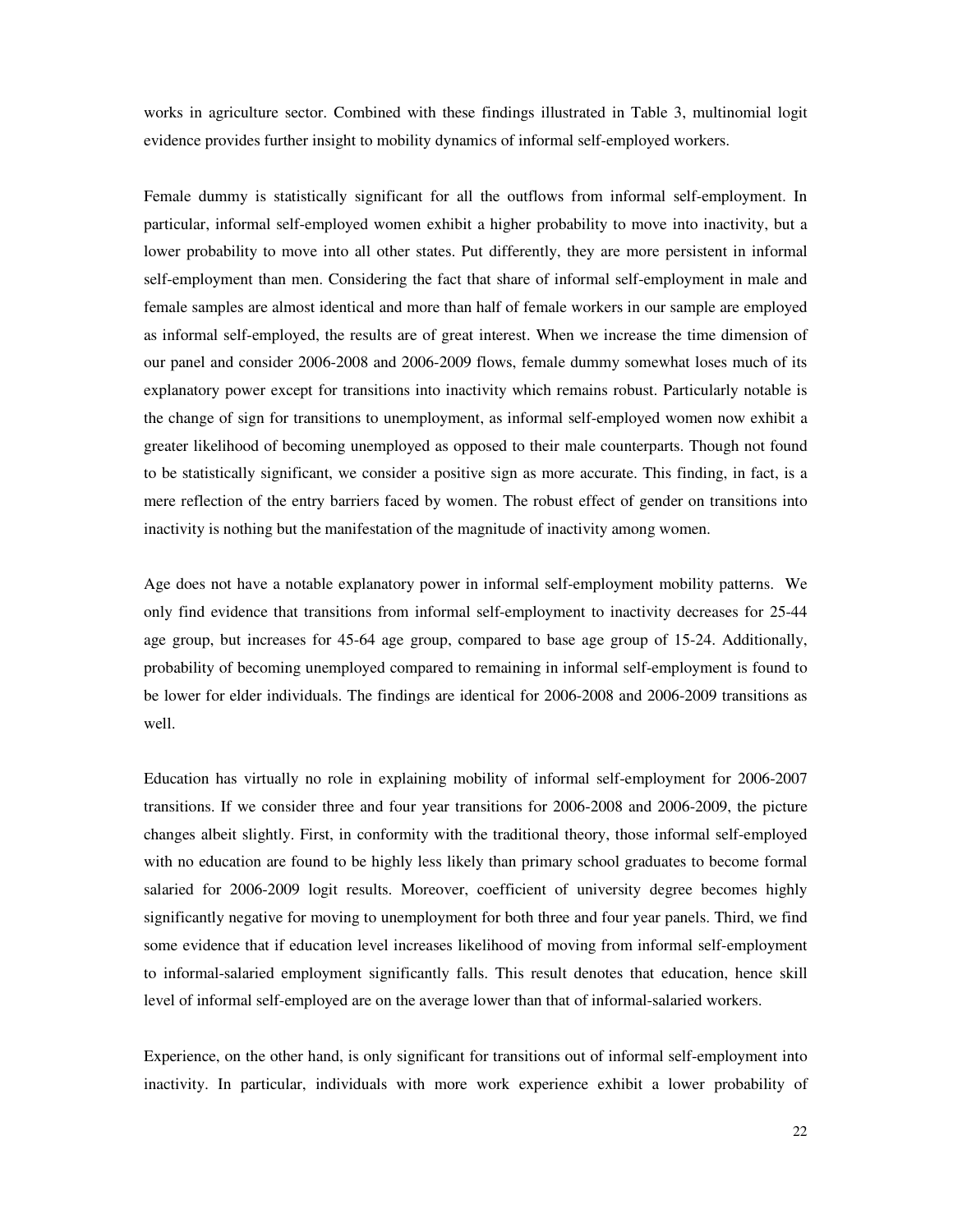becoming inactive compared to remaining in informal self-employment. The effect is robust for all panel specifications.

In the analysis of transition out of informal self-employment, we trace significant sectoral effects. First, informal self-employed agricultural workers exhibit significantly lower probabilities for all transitions out of informal self-employment compared to that of informal self-employed industry workers. This finding is most likely a statistical artifact resulting from 80 percent of informal selfemployment being in agriculture but only about 5 percent in industry. Another interpretation would be that informal self-employment is a far more unstable labor market state where entry and exit are easier. Similarly, services workers are found to be negatively associated with all outflows, thereby significantly more persistent in informal self-employment compared to industry workers. However, the statistical results should arguably be approached with some caution considering that share of informal self-employment in industry sector is only trivial. For 2006-2008 and 2006-2009 transitions, almost identical findings are reported except for construction workers now being significantly far less likely than industry workers to move into formal-salaried state.

### **5.2.5. Transitions from Unemployment**

In this section, we focus on the determinants of outflows from unemployment. Tansel and Tasci (2010) give the hazard rates of unemployment and its determinants in Turkey. Confirming our priors, we find that unemployed women are seemingly less likely than men to find employment, but more likely to become inactive. The effect of female dummy is negative (positive) particularly significant for outflows into formal and informal self-employments (inactivity). These results are in agreement with two salient gender-specific characteristics of the Turkish labor market: women are at a notable disadvantage to get a job, and/or less encouraged about wanting a job, thereby making fewer efforts to find work. However, due to data limitations and presentational brevity, we are not able to further scrutinize the gender gaps in the mobility patterns of unemployed. With regards to three and four year transition analysis, particularly noteworthy is the significantly positive female coefficients for outflows into both formal and informal-salaried employments in 2006-2008 logit results. This result is most likely just a statistical error.

Age also appears to play a notable role in explaining mobility of the unemployed individuals. Odds of transition out of unemployment into formal-salaried, informal-salaried and inactive states are significantly lower for middle aged compared to the youth. Similarly, the coefficients of 45-64 age dummy is observed to be significantly negative for outflows into formal-salaried, informal-salaried and formal self-employed. This finding demonstrates the persistence of the elderly in unemployment compared to the base age category of 15-24, who are somewhat more likely to find either salaried and/or self-employment jobs. More interesting are the coefficients of female-age interaction dummies.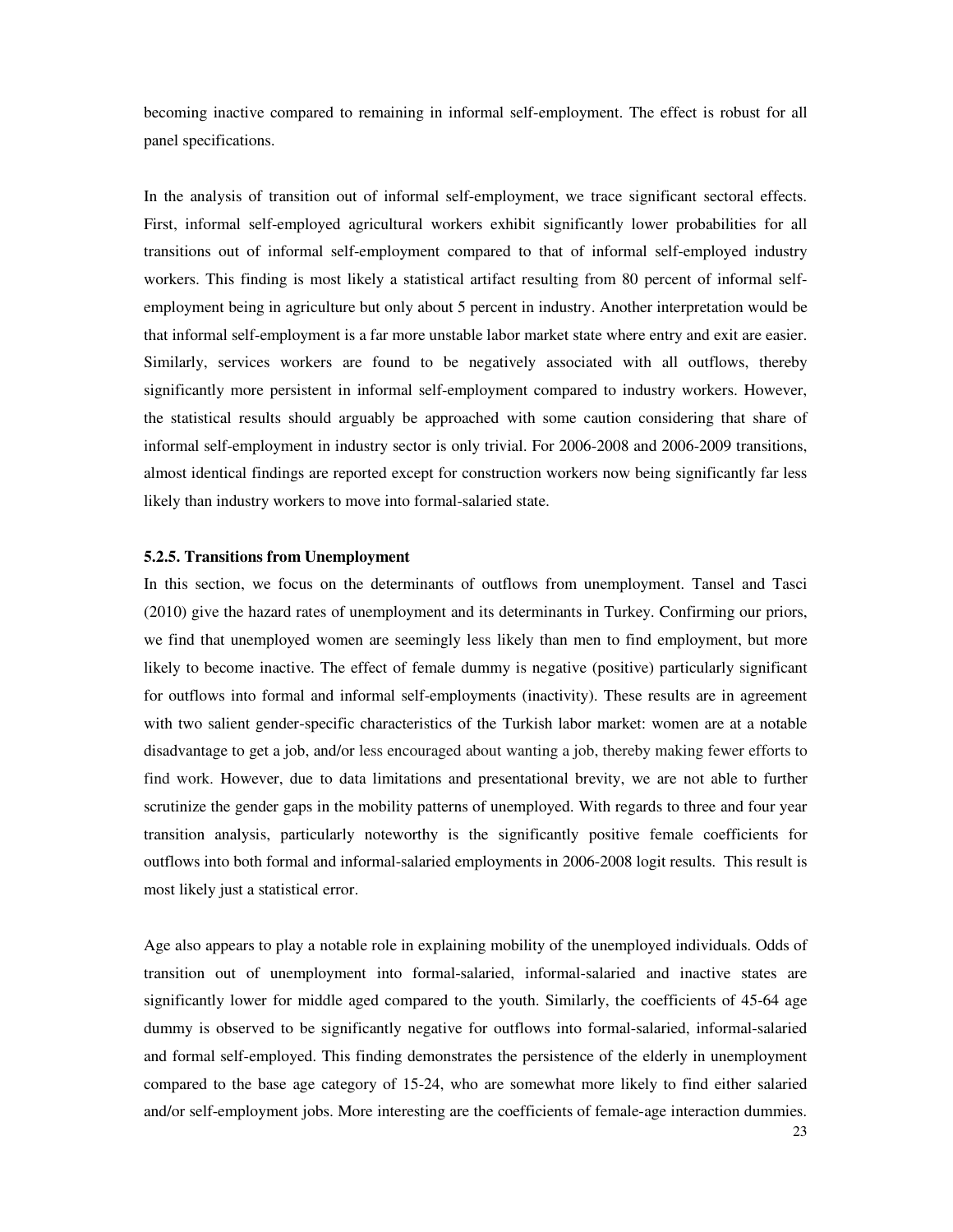In particular, women of age 45-64 exhibit a significantly lower probability of finding a formal-salaried and/or informal self-employed position (i.e. leaving unemployment state) in relation to women of age 15-24. On the contrary, they are significantly more likely to become formal self-employed rather than remain unemployed. When combined, reported coefficients imply that the young somewhat find it easier to move from unemployment into employment, which may be explained by their eagerness to find a job, lack of entry barriers into employment or employers being more favorably disposed toward employing younger workers. Age loses much of its explanatory power in mobility of the unemployed when we consider 2006-2008 and 2006-2009 transitions. The only robust effect is the 45-64 aged unemployed being significantly less likely than the 15-24 aged group in moving to formal-salaried employment, thereby confirms the characteristic of Turkish labor market whereby formal-salaried employment is mostly attained in early ages of working life.

Marital status and having/not having children do not exhibit any significant influence on outflows from unemployment. Household size, albeit being only weakly significant, is negatively related to finding formal and/or informal self-employment. Put differently, as household size increases one is less likely to prefer self-employment to unemployment. This may be the result of added worker effect, that is if other members of the household are employed one has less incentives to find a job. Therefore, he/she can remain as unemployed for a longer time. Needless to say, the larger the household size, the greater the added workers effect. Three and four year panels do not reveal any significant mobility patterns regarding the household demographics. Combined with the fact that the one and only statistically significant household variable, *hsize*, is merely significant, we may conclude that household demographics do not exert a notable influence in the mobility of the informal self-employed individuals.

With respect to education, we find that chances of finding a formal-salaried job out of unemployment state significantly increases for high school and university graduates compared to primary school graduates. The estimation results indicate that the coefficient of no education and secondary school dummies are statistically significant for transitions into formal self-employment. However, we prefer to view these coefficients with skepticism, since the share of formal self-employment is almost negligible for these two education groups. The estimation results for the three and four year transitions reveal more or less the same mobility patterns. Overall, the age effects confirm the conventional theory which presumes that the duration of unemployment is usually lower for individuals with higher level of education.

Experience appears to be negatively related to the probability of giving up on job searching and dropping out of the labor force, although the significance is weak. This finding may be interpreted in the sense that more experienced workers are often more encouraged to find employment compared to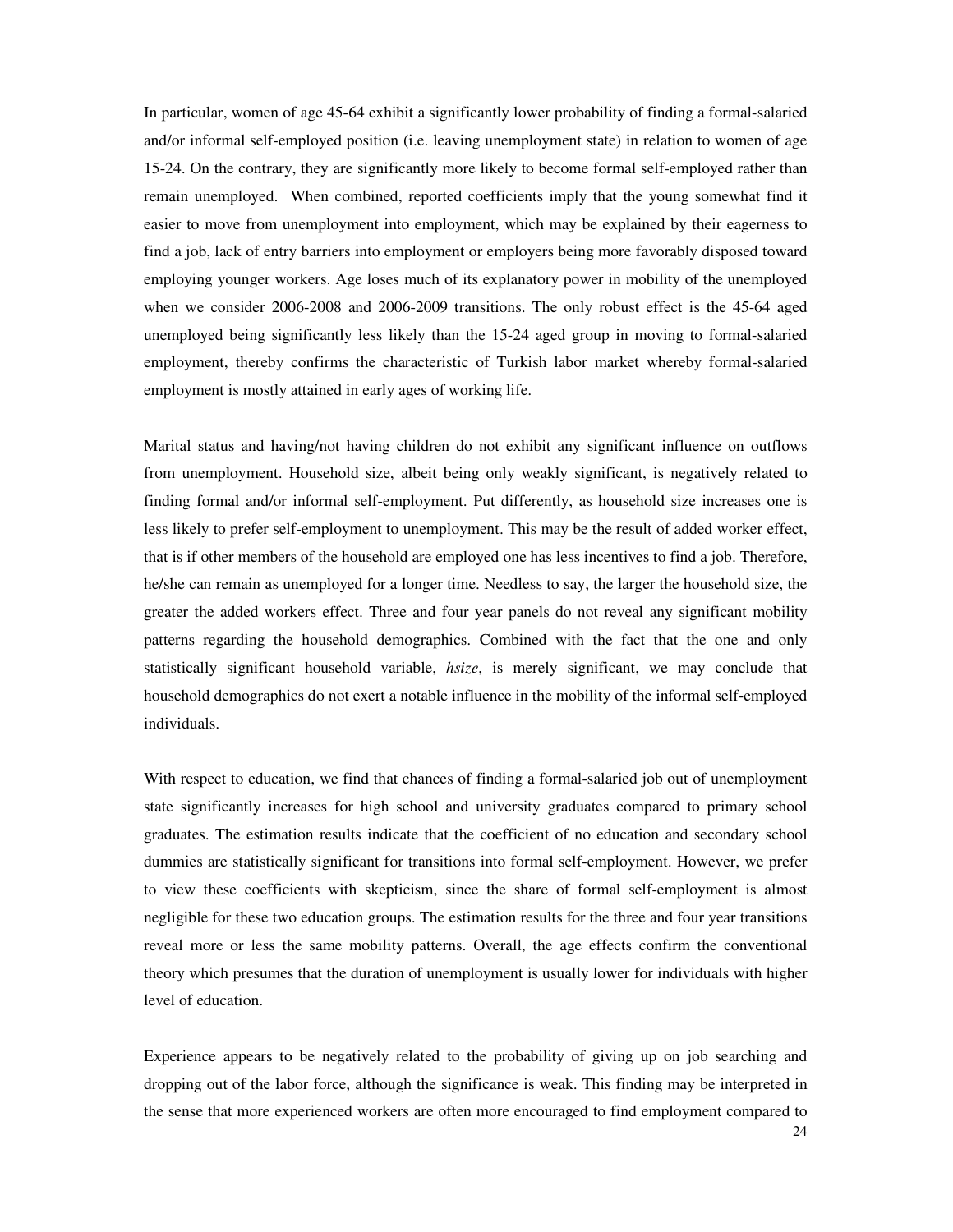those with less experience, or that having experience enables them to find a job more easily than less experienced individuals. Almost identical results are reported for the three and four year transitions.

### **3.2.6. Transitions from Inactivity**

-

High levels of inactivity, which account for more than 45 percent of our sample, have been a longstanding incidence in Turkish labor markets. However, as decomposition analysis reveals labor force detachment phenomenon is predominantly a product of female inactivity. Multinomial evidence indeed confirms this fact, as women are found to have significantly lower probabilities for all outflows which implies higher persistence of inactivity. Simply put, women are voluntarily opting out of the labor force. The low level of female labor force participation rate can be explained by several structural determinants<sup>15</sup>. Moreover, gender effect on mobility of inactives are markedly robust for the 2006-2008 and 2006-2009 transitions.

We detect age to be a highly significant determinant of transition probabilities pertaining to inactivity. In particular, middle aged and elderly individuals are significantly less likely to move out of inactivity than the reference group 15-24. The age effects are robust for the 2006-2008 and 2006-2009 transitions. As contended by ILO (2010; p.19) there is a strong decrease of labor force participation among youth since "many more youth now have the choice to stay in education rather than enter the labor market". The labor force participation rate are often higher for higher age bands of 25-44 and 45- 64 years. Turning to female-age interaction effect, the results are mixed. First, females aged 25-44 are significantly more likely to become informal self-employed rather than remain out of labor force. Second, females aged 45-64 are found to be positively associated with outflows into formal-salaried and informal self-employed states, but negatively associated with transitions into formal selfemployment instead of staying inactive.

Marital status, although weakly significant, exhibits a positive relationship with movements out of inactivity into employment. The evidence is most likely the result of increased household financial burden and welfare responsibilities. Therefore, one is more motivated to leave inactivity and look for employment opportunities. The result is also confirmed by the significantly negative coefficient of household size for transitions into unemployed. Put differently, the larger the household size, the greater is the likelihood of entering the labor force and searching for work.

Regarding the influence of education on the probability of leaving inactivity, estimation results reveal a somewhat ambivalent picture. Overall, we find that as level of education increases the likelihood of

 $<sup>15</sup>$  ILO (2010) lists key factors underlying low female labor force participation as religious, cultural and social norms, access to education;</sup> fertility; income level; institutions (legal framework, enterprises, labour unions, etc.); sectoral base of the economy (agricultural, industrial or service-based).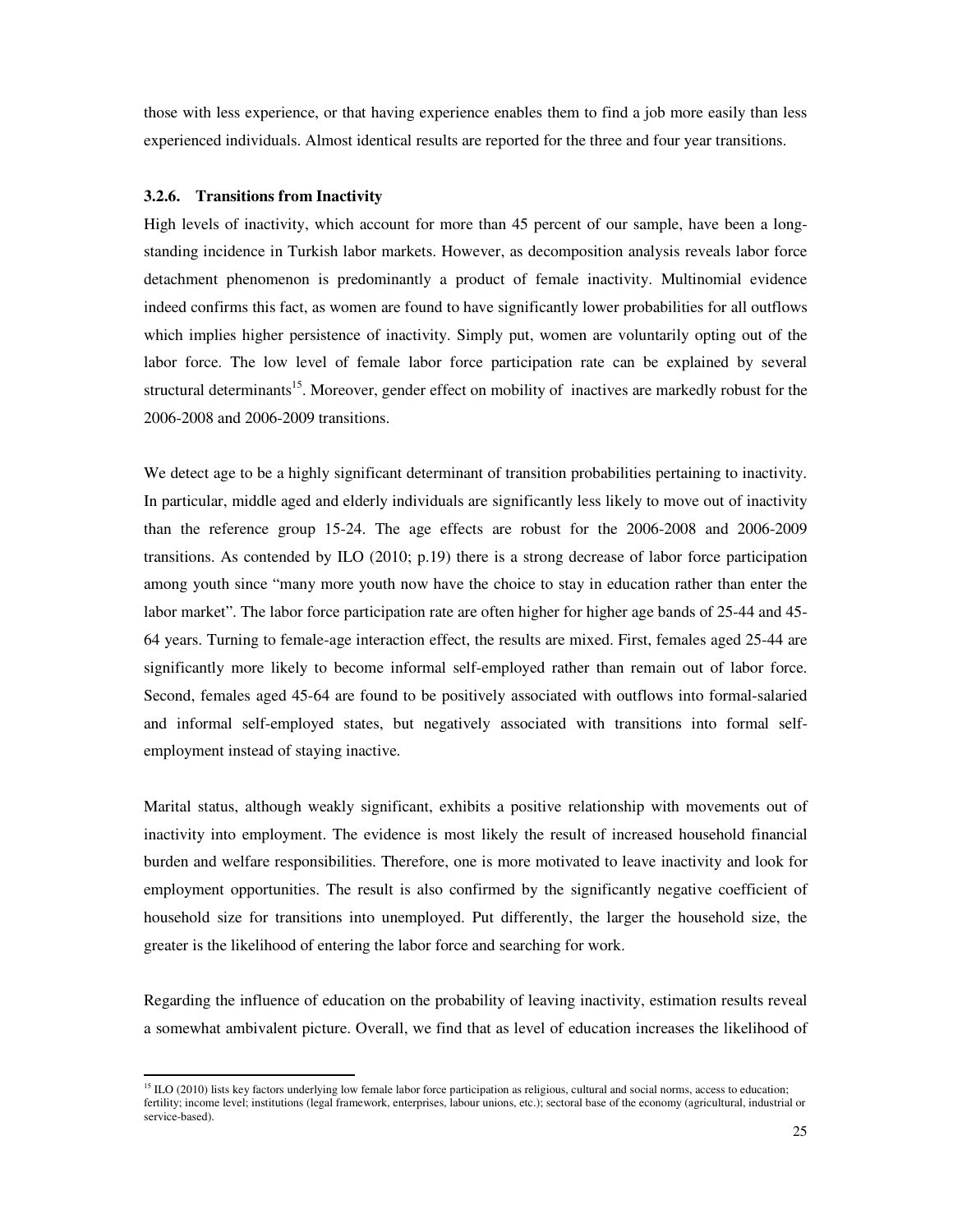leaving inactivity significantly decreases. In particular, secondary school dummy is significant for transitions into informal employment, both salaried and self. High school graduate inactives are less likely than primary school graduates to move into informal-salaried, formal self-employment and informal self-employment states. Almost similar results hold for individuals with a university degree.

# **4. CONCLUDING REMARKS**

Research on informal employment in Turkey has been confined only to aggregate and static statistics due to data limitations. Recently, TurkStat has introduced a nationally-representative and rich panel data set from the Income and Living Conditions Survey (SILC) which enables more thorough analysis of labor market dynamics. In this paper, we examine the mobility in the Turkish labor market with a specific emphasis on informality by using the Income and Living Conditions Survey panel data for the period between 2006 and 2009. In particular, we aim to verify to what extent the Turkish evidence confirms the conventional labor market segmentation theory and to characterize the labor mobility patterns and their underlying dynamics. In this regard, we first compute the Markov transition probabilities of individuals moving across the labor market states of formal-salaried, informal-salaried, formal self-employed, informal self-employed, unemployed and inactive. The transition analysis is conducted separately for both total and non-agricultural samples, considering the fact that agriculture sector, being almost 90 percent informal in Turkey, may conceal some important facts. The most evident aspect of the Turkish labor market during the given period is that inactives clearly dominate the labor force. Combined with female labor force being almost 70 percent inactive, labor market dynamics are apparently driven by these two main factors. Nonetheless, transition probabilities display most of the characteristics peculiar to the Turkish labor market. Having computed the P-matrix of raw transition probabilities separately for 2006-2007, 2006-2008 and 2006-2009, we identify that the transition probabilities are almost identical. The most discernible pattern is that most individuals remain in their initial state, except for the unemployed, implying a pretty static structure. The formalsalaried individuals turn out to be the most reluctant to leave their state, confirming the traditional theory which sees formal employment as the ultimate desirable labor market state. The informalsalaried, on the other hand, demonstrate a higher level of mobility than the formal-salaried. The probability of transition from informal-salaried to formal-salaried is about 5 times of the probability of reverse transition, hence conforms to the conventional theory asserting one-way flows from informality to formality. Regarding the mobility patterns of informal self-employed individuals, the outflows are fairly limited which may imply that the state is more like a *lower-tier* self-employment. However, the exclusion of agriculture changes the picture to a remarkable extent. In particular, the transition probabilities of flows into all other states double, except for that into the inactive state. The unemployed appears as the most mobile among all labor market groups and displays a heterogenous transition pattern. A noteworthy finding is that probability of transition from unemployment to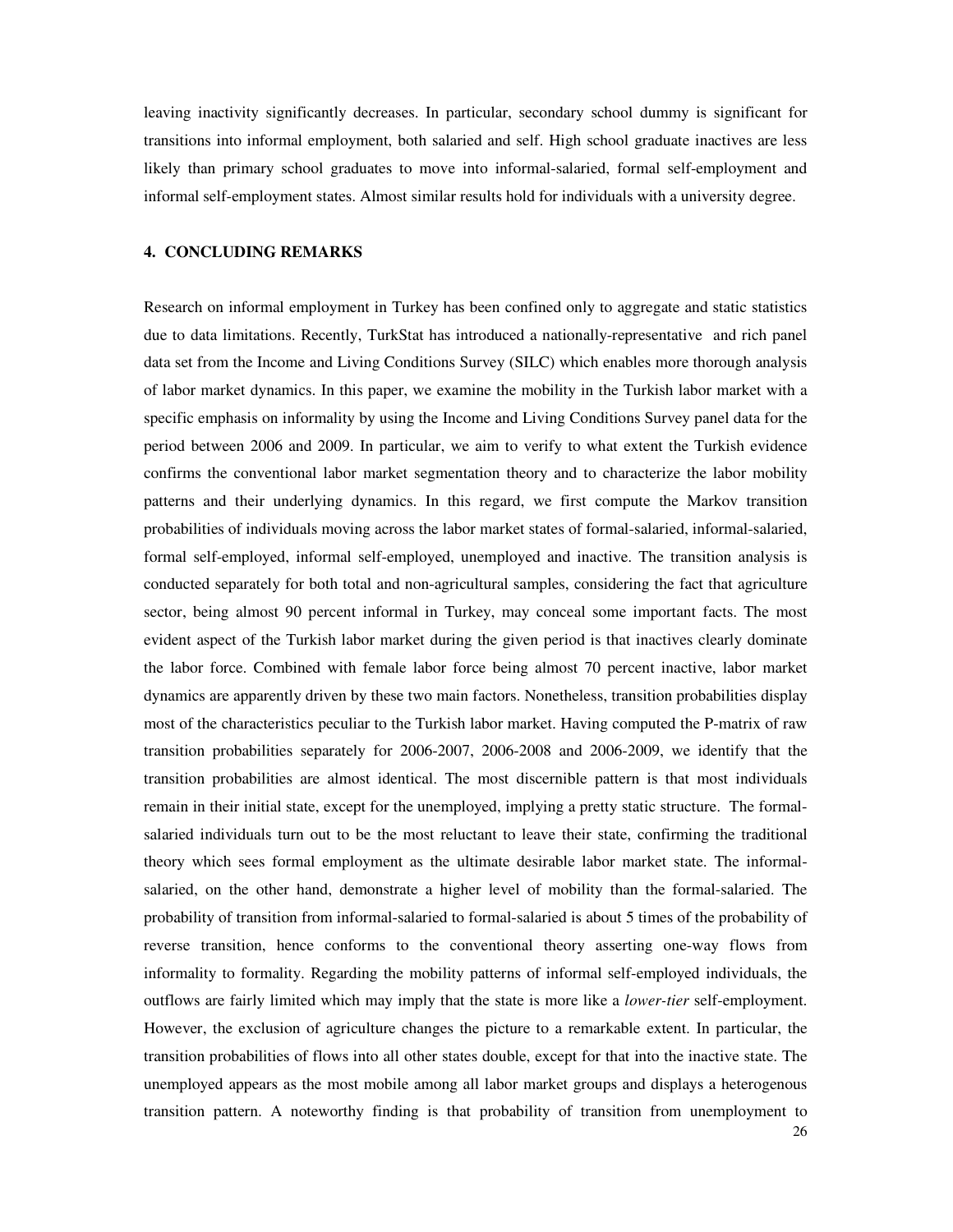informal employment is almost twice of that to formal employment when we consider 2006-2007 panel. This result also depicts that formal employment opportunities are limited and have higher entry barriers. Inactives, who constitute the largest share of the labor force, exhibits almost negligible outflows indicating the rigid nature of the state. The result is mostly explained by discouraged worker effects and women deliberately preferring to remain out of the labor market.

Next, we conducted multinomial logit regressions individually for each set of panel to identify the impact of individual characteristics underlying worker transitions. The logit analysis is of remarkable importance for designing policy to address labor informality and reduce its negative externalities. Gender evinces to be the most significant determinant of labor flows. Our findings clearly indicate that females are significantly disadvantaged in terms of labor market mobility. Particularly evident is that they are mostly either informal self-employed or inactive, and display relatively lower probabilities of transition into other types of employment. This fact can be explained by several intrinsic factors including the traditional division of gender roles and family responsibility in the household, their reproductive role, negative discrimination against women in hires and lay-offs and their lower average level of education. Following these lines, policy makers should first address the female labor force in order to reduce informality. Increasing their participation rate through positive discrimination tools and policies might alter the informality patterns drastically. Furthermore, investing in education, which turns out to be strongly negatively related to informality, may increase women's chances of finding formal employment.

Another key factor explaining labor market transition patterns is education. In line with the conventional wisdom, high school and university degrees appear to significantly reduce the probability of transition into informal employment. The level of entry barriers and risk of being subject to involuntary layoffs are usually lower for better-educated workers. Also, they display a higher probability of moving into formal employment as compared to the less-educated individuals. Evidently, policy makers may aim at increasing the level of education, hence skills of the overall labor force in order to alleviate labor informality problem.

The intrinsic demographics associated with individual and household characteristics are also found to display notable relationships with labor market transitions. Regarding age, we find that the young often experience entry barriers to formal employment, which confirms to the traditional theory. The generous pension schemes resulting in an epidemic of early retirement, is also another significant determinant of mobility patterns in Turkey, which can readily be observed from the statistically significant effects of 45-64 age dummy. In particular, elderly display higher probabilities of transitions into inactivity, but lower probabilities of transitions out of inactivity. Moreover, they are found to be more persistent in unemployment as compared to the young, who are somewhat more likely to find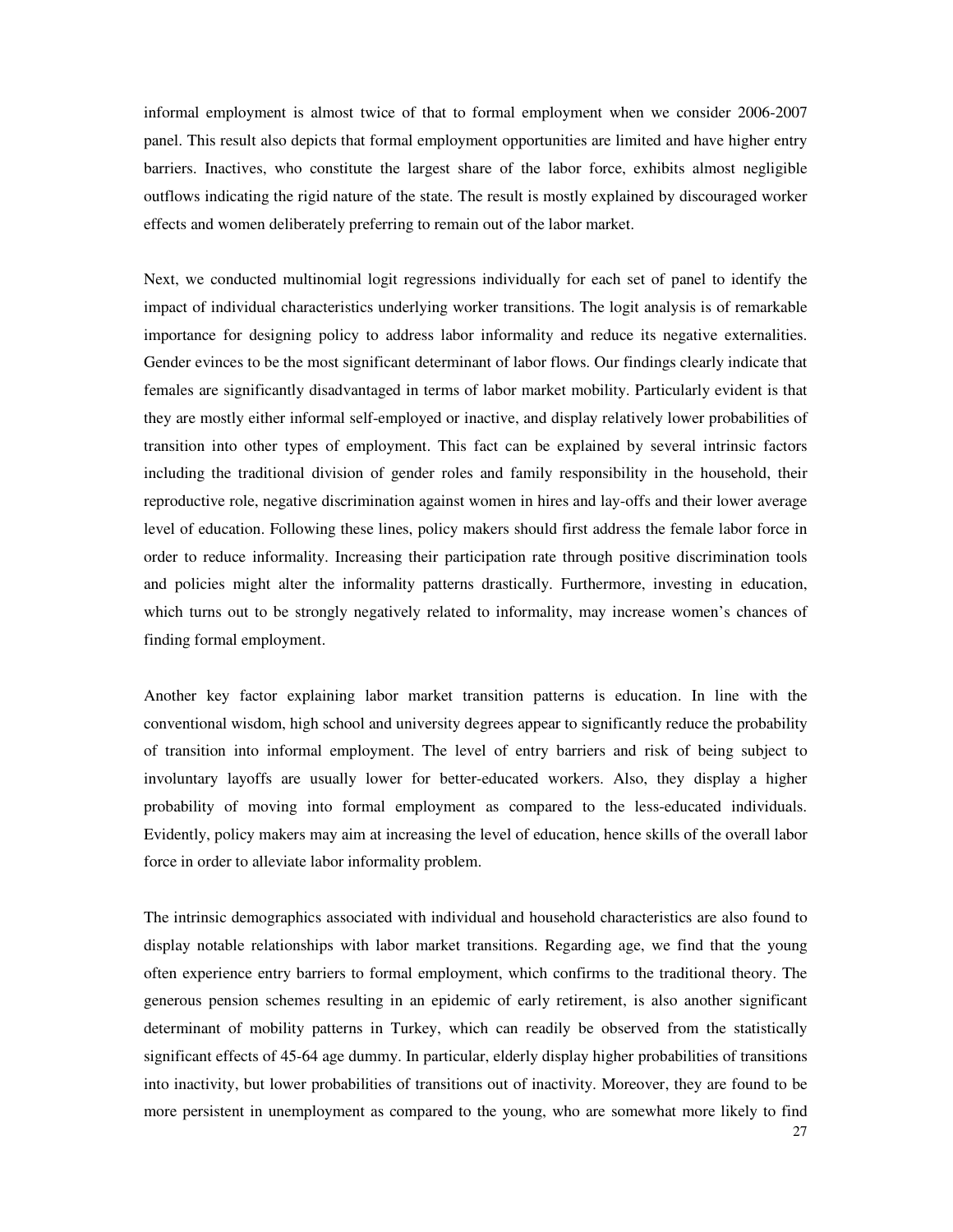either salaried and/or self-employment jobs. Household size proves to display two notable effects on labor market transitions. First, we find that the probability of remaining in informal-salaried employment increases with the household size, which stems from increased responsibility and financial needs coming with increased household size. As household size increases the probability of moving from unemployment to both types of self-employment falls. This may point to the added worker effect.

Sector of economic activity appears to play a fairly significant role in explaining most of the transitions in the labor market. Notably, we find that industrial workers are somewhat more likely to remain as formal-salaried, agricultural workers are less likely to move out of informal selfemployment and construction workers display higher probability of becoming informal-salaried. The results, overall, signify the intrinsic nature of the given sector as an important determinant of the labor market flows.

To conclude, the analysis provides a very comprehensive and detailed diagnosis of the Turkish labor market. The market is observed to display a rather static structure throughout the period we considered. This indicates that a well recognition of underlying dynamics may help policy makers to produce various effective tools for addressing informality.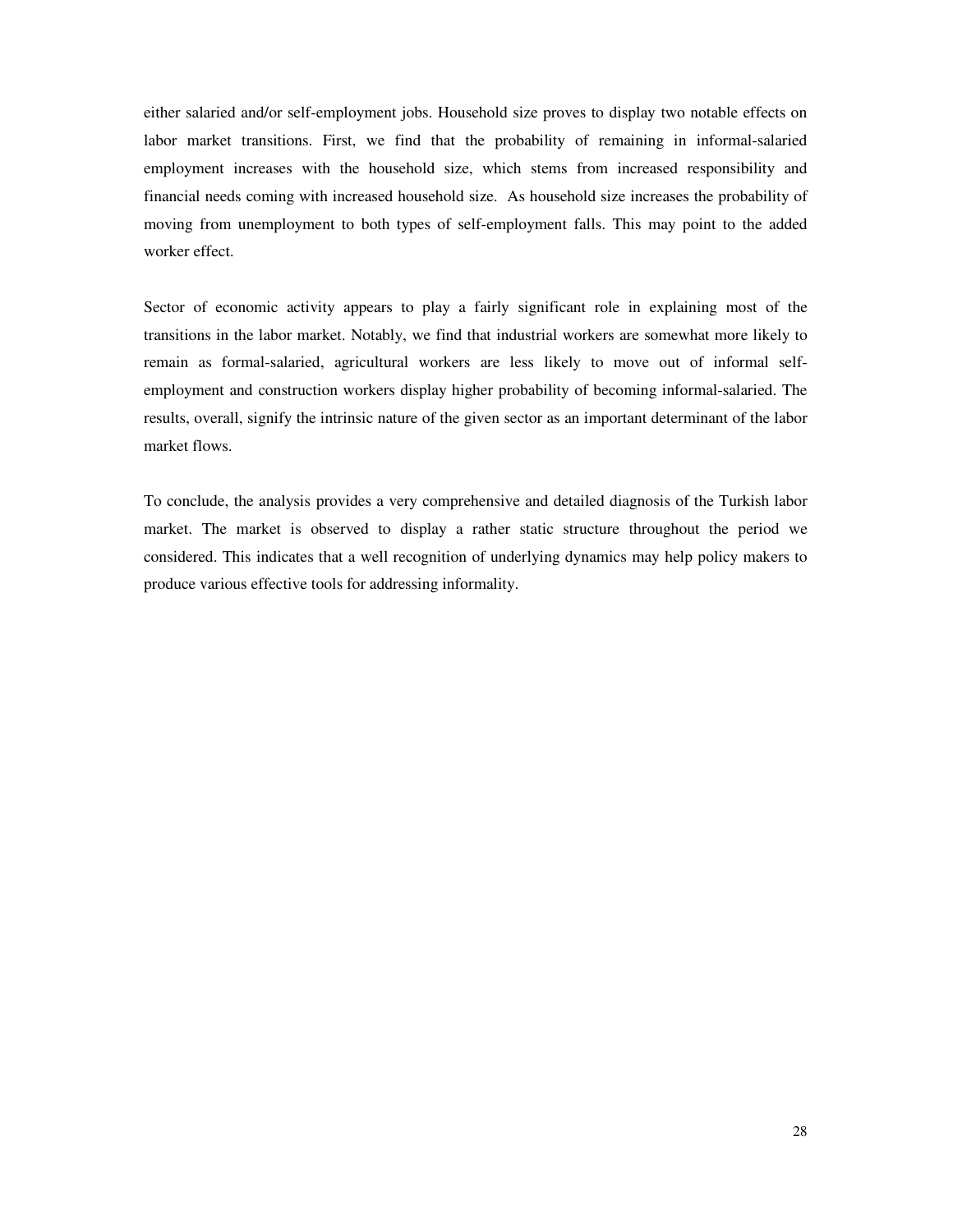# **REFERENCES**

Aydin, E., M. Hisarciklilar and I. Ilkkaracan (2010), "Formal versus Informal Labor Market Segmentation in Turkey in the Course of Market Liberalization", *Topics in Middle Eastern and North African Economies*, 12,1-43.

Bernabè, S. (2002), "Informal Employment in Countries in Transition: A Conceptual Framework", LSE Centre for Analysis of Social Exclusion (CASE) Paper No.56, London.

Bernabè, S. and M. Stampini (2009), "Labour Mobility During Transition: Evidence From Georgia", *Economics of Transition*, 17(2), 377-409.

Bosch, M. and W. Maloney (2005), "Labor Market Dynamics in Developing Countries: Comparative Analysis Using Continuous Time Markov Processes", World Bank Policy Research Working Paper No. 3583.

Bosch, M. and W. Maloney (2007), "Gross Worker Flows in the Presence of Informal Labour Markets. Evidence from Mexico, 1987-2002", IZA Discussion Paper No. 2864.

Bosch, M. and W. Maloney (2010), "Comparative Analysis of Labor Market Dynamics Using Markov Processes: An Application to Informality", *Labour Economics*, 17(4), 621-631.

Bigsten, A., T. Mengistae and A. Shimeles (2007), "Mobility and Earnings in Ethiopia's Urban Labor Markets: 1994–2004", World Bank Policy Research Working Paper No. 4168.

Bukowski, M. and P. Lewandowski (2005), "Transitions from Unemployment in Poland: A Multinomial Logit Analysis", Labor and Demography 0511008, EconWPA.

Bulutay, T. and E. Tasti (2004), "Informal Sector in the Turkish Labour Market", Turkish Economic Association Discussion Paper, No. 2004/22.

Calderon-Madrid, A. (2000), "Job Stability and Labor Mobility in Urban Mexico: A Study Based on Duration Models and Transition Analysis", Inter-American Development Bank Working Paper No. R-419.

Canavire-Bacarreza, G. J. and L. F. Soria (2007), "Unemployment Duration and Labor Mobility in Argentina: A Socioeconomic-Based Pre- and Post-Crisis Analysis", CEDLAS Working Papers No. 0054.

Chen, M. A. (2007), "Rethinking the Informal Economy: Linkages with the Formal Economy and the Formal Regulatory Environment", Dept. of Economic and Social Affairs DESA Working paper No. 46, United Nations.

Cook, S., Q. Deng, M. Wang and N. Yuan (2010), "Towards Gender Equality in China's Economic and Social Transformation: The Rise in Informal Employment and its Impact on Women During China's Economic Transition", Social Protection In Asia Newsletter No. 6.

Duryea, S., G. Marquez, C. Pages and S. Scarpetta (2006), "For Better or For Worse? Job and Earnings Mobility in Nine Middle and Low Income Countries", *Brookings Trade Forum*, 187- 203.

Ehrenberg, R. G. and R. S. Smith (1996), *Modern Labor Economics: Theory and Public Policy*, Reading, MA: Addison-Wesley Longman, Inc.

Fabrizi, E. and C. Mussida (2009), "The Determinants of Labour Market Transitions", *Giornale degli*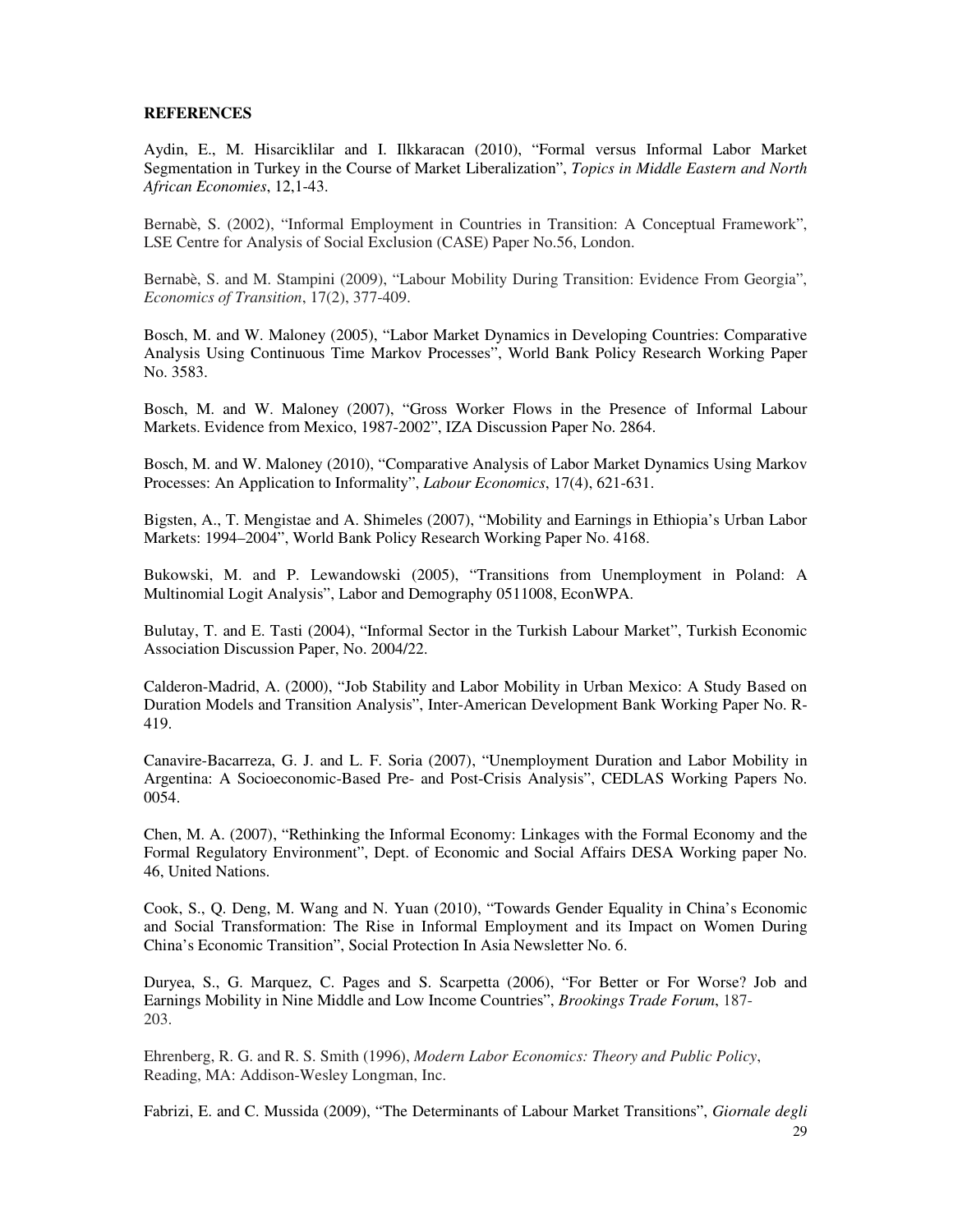*Economisti e Annali di Economia*, 68(2), 233-265.

Fields, G. S. (1975), "Rural-Urban Migration, Urban Unemployment and Underemployment, and Job Search Activity in LDC's", *Journal of Development Economics*, 2, 165-187.

Funkhouser, E. (1996), "The Urban Informal Sector in Central America: Household Survey Evidence", *World Development*, 24(11), 1737-1751.

Funkhouser, E. (1997a), "Mobility and Labor Market Segmentation: The Urban Labor Market in El Salvador", *Economic Development and Cultural Change*, 46(1), 123–153.

Funkhouser, E. (1997b), "Demand-Side and Supply-Side Explanations for Barriers to Labor Market Mobility in Developing Countries: The Case of Guatemala." *Economic Development and Cultural Change*, 45(2), 342–66.

Galli, R. and D. Kucera (2004), "Labor Standards and Informal Employment in Latin America", *World Development*, 32(5), 809-828.

Galli, R. and D. Kucera (2003), "Informal Employment in Latin America: Movements Over Business Cycles and the Effects of Worker Rights", ILO International Institute for Labour Studies Working Paper No. 145/2003.

Gong, X., A. Van Soest and E. Villagomez (2004), "Mobility in the Urban Labor Market: A Panel Data Analysis for Mexico", *Economic Development and Cultural Change*, 53(1), 1-36.

Gourieroux, C. (1989), *Econometrie des Variables Qualitatives*, 2<sup>nd</sup> edition, Paris: Economica. (English version, 2000: *Econometrics of Qualitative Dependent Variables*, Cambridge Un. Press).

Greene, W.H. (2002), *Econometric Analysis*, 5<sup>th</sup> edition, New Jersey: Prentice Hall.

Huitfeldt, H. (1998), "Unemployment and Labour Market Transitions in the Czech Republic: Evidence from Micro-data", Uppsala University Dept. of Economics Working Paper Series No. 5.

Hussmanns, R. (2005), "Measuring the Informal Economy: From Employment in the Informal Sector to Informal Employment", ILO Policy Integration Department Working Paper No. 53.

ILO (1993), "Resolution Concerning Statistics of Employment in the Informal Sector", *Resolution II adopted by the Fifteenth International Conference of Labour Statisticians, Jan. 1993*, Geneva.

ILO (2010), Women in Labour Markets: Measuring Progress and Identifying Challenges, International Labor Office, Geneva.

Kan, E. O. (2011), "Essays on Informal Sector in the Turkish Labor Market", Unpublished PhD Thesis, Middle East Technical University, Ankara.

Kenar, N. (2009), "Informality: Regulations, Institutions and Enforcement", Background paper prepared for the Turkey CEM on Informality.

Krstić, G. and P. Sanfey (2007), "Mobility, Poverty and Well-being among the Informally Employed in Bosnia and Herzegovina", *Economic Systems,* 31(3), 311–335.

Lehmann, H. and N. Pignatti (2007), "Informal Employment Relationships and Labor Market Segmentation in Transition Economies: Evidence from Ukraine", IZA Discussion Papers No. 3269.

Maloney, W. (1998), "Are Labor Markets in Developing Countries Dualistic?", The World Bank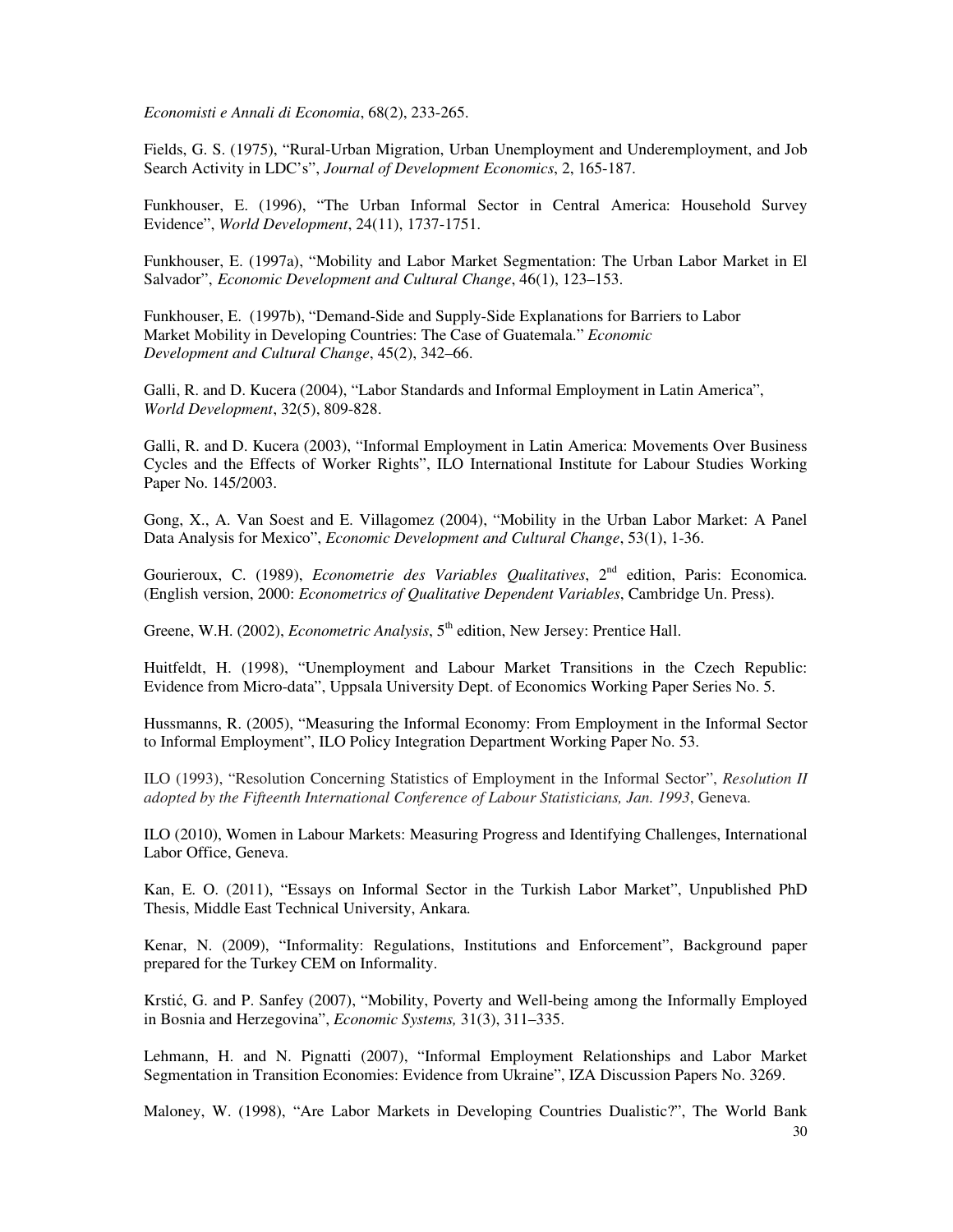Policy Research Working Paper Series No. 1941.

Maloney, W. (1999), "Does Informality Imply Segmentation in Urban Labor Markets? Evidence from Sectoral Transitions in Mexico", *World Bank Economic Review*, 13(3), 275-302.

Maloney, W. (2004), "Informality Revisited", *World Development*, 32(7), 1159-78.

Marcoullier, D., V. Ruiz de Casilla and C. Woodruff (1997), "Formal Measures of the Informal-Sector Wage Gap in Mexico, El Salvador, and Peru", *Economic Development and Cultural Change*, 45(2), 367-92.

Mazumdar, D. (1976), "The Urban Informal Sector", *World Development*, 4(8), 655-679.

Mohan, R. (1986). *Work, wages, and welfare in a developing metropolis: consequences of growth in Bogota, Columbia*, New York: Oxford University Press.

Pages, C. and M. Stampini (2009), "No Education, No Good Jobs? Evidence on the Relationship Between Education and Labor Market Segmentation", *Journal of Comparative Economics*, 37(3), 387-401.

Ozdemir, A. M., D. Erel and G. Yücesan-Özdemir (2004), "Rethinking Informal Labour Market in Turkey: A Possible Politics for Unions", *South East Europe Review*, 7(3), 33-42.

Perry, G., W. Maloney, O. Arias, P. Fajnzylber, A. Mason and J. Saavedra (2007), *Informality: Exit and Exclusion, World Bank Latin America and Caribbean Studies*, Washington, DC.: The World Bank.

Tansel, A. (1998), "Wage Earners, Self-Employment and Gender in the Informal Sector in Turkey", Background paper prepared for *Engendering Development*, Washington, DC.: The World Bank.

Tansel, A. (2000) "Formal and Informal Sector Choice of Wage Earners and Their Wages in Turkey', in Bulutay, T. (ed.) *Informal Sector I,* Ankara: State Institute of Statistics.

Tansel, A. (2001), "Self-Employment, Wage-Employment, and Returns to Schooling by Gender in Turkey", in *Labor and Human Capital in the Middle East: Studies of Markets and Household Behavior*, ed. by Djavad Salehi-Isfahani, Ithaca Press, 2001, Reading, UK. pp.637-667.

Tansel, A. and H. M. Tasci (2010), "Hazard Analysis of Unemployment Duration by Gender in a Developing Country: The Case of Turkey" *Labour: Review of Labor Economics and Industrial Relations*, 24(4), 501-530.

Telles, E. (1993), "Urban Labor Market Segmentation and Income in Brazil", *Economic Development and Cultural Change*, 41(2), 231-249.

TURKSTAT (2011), 2009 Income and Living Conditions Survey, Ankara.

TURKSTAT (2011), 2008 Income and Living Conditions Survey, Ankara.

TURKSTAT (2011), 2006 and 2007 Income and Living Conditions Survey, Ankara.

Woltermann, S. (2002), "Job-Search Methods and Labor Market Transitions in a Segmented Economy: Some Empirical Evidence from Brazil", Ibero-America Institute for Economic Research Discussion Paper No. 88, University of Göttingen.

World Bank (2006), *Turkey: Labor Market Study,* Report No: 33254-TR. Poverty Reduction and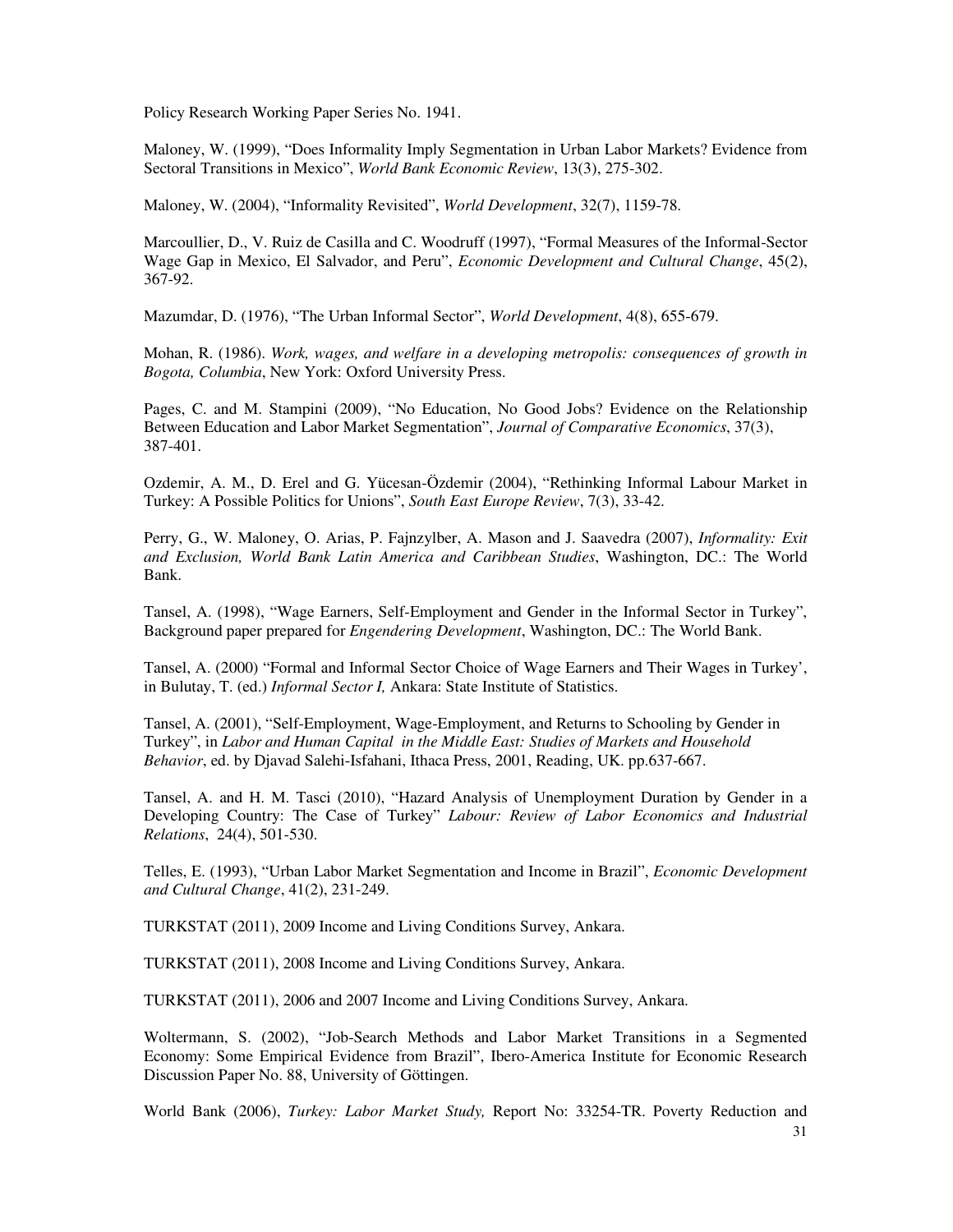Economic Management Unit, Europe and Central Asia Region.

World Bank (2010), "Turkey Country Economic Memorandum (CEM) on Informality: Causes, Consequences, Policies", Poverty Reduction and Economic Management Unit, Europe and Central Asia Region, Report No. 48523-TR, The World Bank.

Yu, D. (2010), "Defining and Measuring Informal Employment in South Africa: A Review of Recent Approaches", Working Papers 09/2010, Stellenbosch University, Dept. of Economics.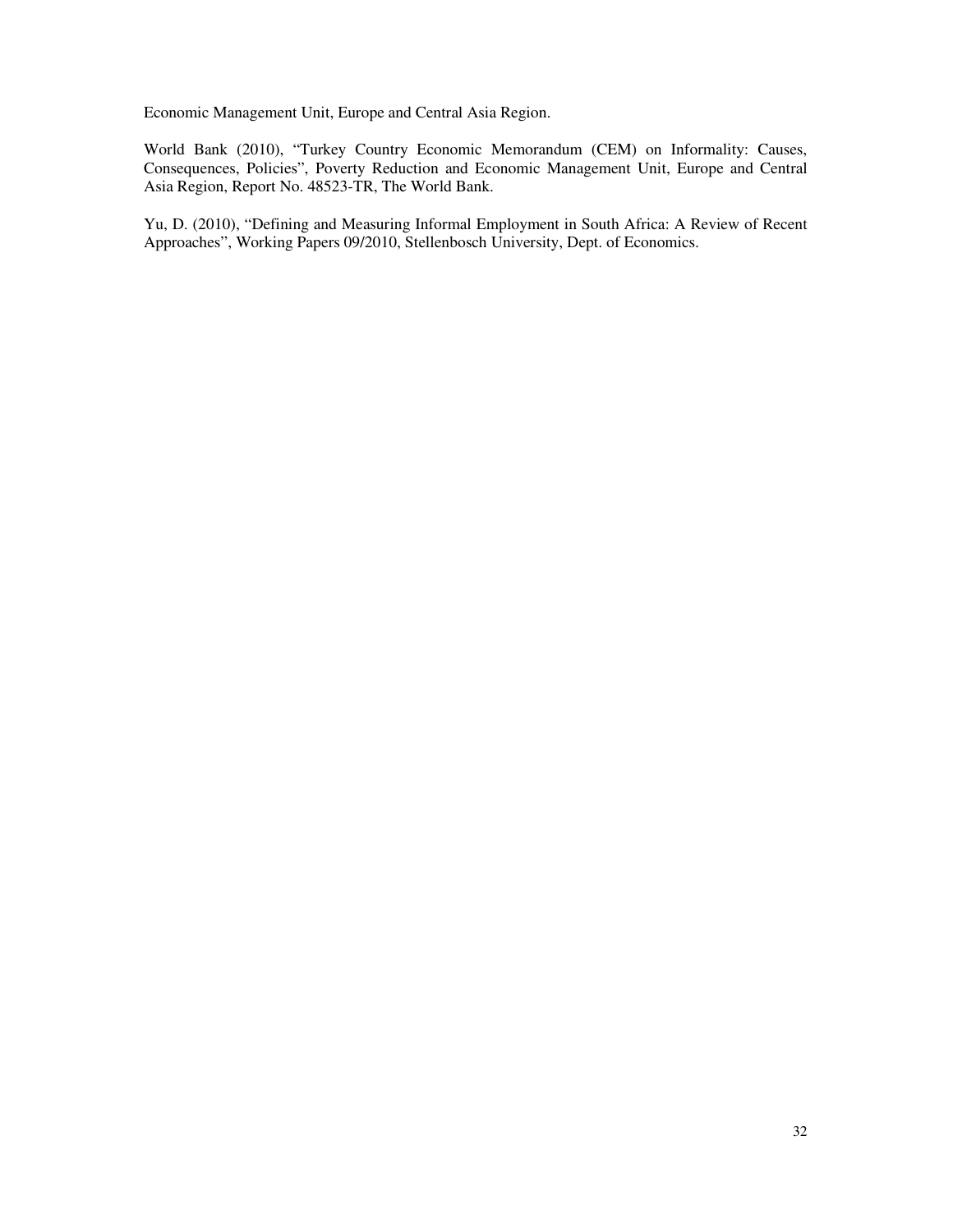|                                   | 2006   |      | 2007   |      | 2008   |      |        | 2009 |
|-----------------------------------|--------|------|--------|------|--------|------|--------|------|
|                                   | N      | $\%$ | N      | $\%$ | N      | $\%$ | N      | $\%$ |
| <b>Formal Salaried (FS)</b>       | 4,198  | 15.9 | 4,661  | 17.6 | 5,506  | 20.1 | 5,500  | 19.2 |
| Informal Salaried (IS)            | 2,695  | 10.2 | 2,633  | 9.9  | 2,456  | 8.9  | 2,526  | 8.8  |
| <b>Formal Self-Employed (FSE)</b> | 805    | 3.1  | 944    | 3.6  | 1,089  | 3.9  | 981    | 3.4  |
| Informal Self-Emploved (ISE)      | 4,651  | 17.6 | 4,627  | 17.5 | 4,320  | 15.8 | 4,769  | 16.7 |
| Unemployed $(U)$                  | 1,433  | 5.4  | 1,268  | 4.8  | 1,477  | 5.4  | 1,917  | 6.8  |
| Inactive $(N)$                    | 12,567 | 47.7 | 12.342 | 46.6 | 12,533 | 45.8 | 12,886 | 45.1 |
|                                   |        |      |        |      |        |      |        |      |
| <b>Total</b>                      | 26.349 | 100  | 26.475 | 100  | 27.381 | 100  | 28.579 | 100  |

**Table 1a: Turkish Labor Market, distribution of sample labor market states (Age group 15-64 only)**

*Source* : Authors' own calculations based on SILC 2006-2009 .

*Note:* See Appendix T able A1 for category definitions.

| мен)                              |        |      |        |      |        |      |        |      |
|-----------------------------------|--------|------|--------|------|--------|------|--------|------|
|                                   | 2006   |      | 2007   |      | 2008   |      | 2009   |      |
|                                   | N      | $\%$ | N      | $\%$ | N      | $\%$ | N      | $\%$ |
| <b>Formal Salaried (FS)</b>       | 3,332  | 27.2 | 3,661  | 29.5 | 4,307  | 33.3 | 4,234  | 31.1 |
| Informal Salaried (IS)            | 2,054  | 16.8 | 2,045  | 16.5 | 1,886  | 14.6 | 1,984  | 14.6 |
| <b>Formal Self-Employed (FSE)</b> | 748    | 6.1  | 835    | 6.7  | 994    | 7.7  | 896    | 6.6  |
| Informal Self-Employed (ISE)      | 2,217  | 18.1 | 2,133  | 17.2 | 1,973  | 15.3 | 2,275  | 16.7 |
| Unemployed $(U)$                  | 1,093  | 8.9  | 991    | 8    | 1,080  | 8.4  | 1,358  | 9.9  |
| Inactive (N)                      | 2,789  | 22.8 | 2,728  | 22   | 2,689  | 20.8 | 2,890  | 21.2 |
|                                   |        |      |        |      |        |      |        |      |
| Total                             | 12.233 | 100  | 12.393 | 100  | 12.929 | 100  | 13,637 | 100  |

**Table 1b: Turkish Labor Market, distribution of sample labor market states (Age group 15-64 and Men)** 

*Source* : Authors' own calculations based on SILC 2006-2009 .

*Note:* See Appendix T able A1 for category definitions.

| Women)                            |        |      |        |      |        |      |        |      |
|-----------------------------------|--------|------|--------|------|--------|------|--------|------|
|                                   | 2006   |      |        | 2007 |        | 2008 |        | 2009 |
|                                   | N      | $\%$ | N      | $\%$ | N      | $\%$ | N      | $\%$ |
| <b>Formal Salaried (FS)</b>       | 866    | 6.1  | 1,000  | 7.1  | 1,199  | 8.3  | 1,266  | 8.5  |
| Informal Salaried (IS)            | 641    | 4.5  | 588    | 4.2  | 570    | 3.9  | 542    | 3.6  |
| <b>Formal Self-Employed (FSE)</b> | 57     | 0.4  | 109    | 0.8  | 95     | 0.7  | 85     | 0.6  |
| Informal Self-Employed (ISE)      | 2.434  | 17.2 | 2,494  | 17.7 | 2,347  | 16.2 | 2,494  | 16.7 |
| Unemployed $(U)$                  | 340    | 2.4  | 277    | 1.9  | 397    | 2.8  | 559    | 3.7  |
| Inactive $(N)$                    | 9,778  | 69.3 | 9,614  | 68.3 | 9,844  | 68.1 | 9,996  | 66.9 |
| Total                             | 14.116 | 100  | 14.082 | 100  | 14.452 | 100  | 14,942 | 100  |

**Table 1c: Turkish Labor Market, distribution of sample labor market state (Age group 15-64 and** 

*Source* : Authors' own calculations based on SILC 2006-2009 .

*Note:* See Appendix T able A1 for category definitions.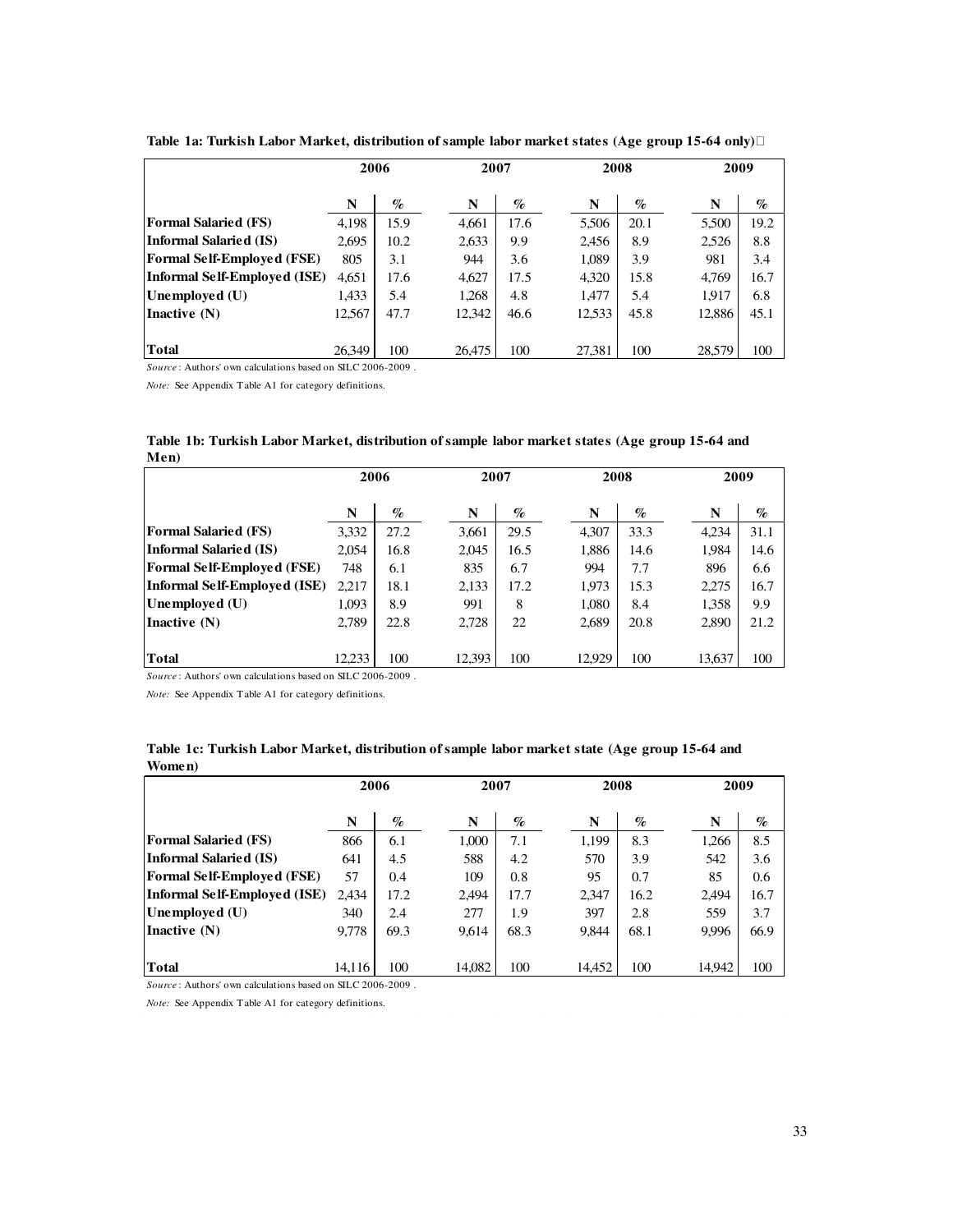|                   |                           |              |                         | <b>ALL SAMPLE</b>           |                         |              | <b>NON-AGRICULTURAL SAMPLE</b> |              |                         |
|-------------------|---------------------------|--------------|-------------------------|-----------------------------|-------------------------|--------------|--------------------------------|--------------|-------------------------|
|                   |                           |              | 2006                    |                             | 2009                    |              | 2006                           |              | 2009                    |
|                   |                           |              | Formal Informal<br>$\%$ | $\mathcal{A}_{\mathcal{O}}$ | Formal Informal<br>$\%$ | %            | Formal Informal<br>$\%$        | $\%$         | Formal Informal<br>$\%$ |
| Gender            |                           | %            |                         |                             |                         |              |                                |              |                         |
|                   | Male                      | 49.6         | 50.4                    | 55.5                        | 44.6                    | 59.7         | 40.3                           | 65.6         | 34.4                    |
|                   | <b>Female</b>             | 23.5         | 76.5                    | 31.2                        | 68.8                    | 57.5         | 42.5                           | 66.6         | 33.4                    |
|                   |                           |              |                         |                             |                         |              |                                |              |                         |
| Age               |                           |              |                         |                             |                         |              |                                |              |                         |
|                   | 15-24<br>25-44            | 28.3<br>52.1 | 71.7<br>47.9            | 35.2<br>59.6                | 64.8<br>40.4            | 41.5<br>67.8 | 58.5<br>32.2                   | 51.7<br>73.7 | 48.3<br>26.3            |
|                   | 45-64                     | 28.7         | 71.3                    | 31.9                        | 68.1                    | 49.8         | 50.2                           | 53.3         | 46.8                    |
|                   |                           |              |                         |                             |                         |              |                                |              |                         |
| <b>Education</b>  |                           |              |                         |                             |                         |              |                                |              |                         |
|                   | None                      | 6.4          | 93.7                    | 7.8                         | 92.2                    | 20.7         | 79.4                           | 22.2         | 77.9                    |
|                   | Primary                   | 32.6         | 67.5                    | 36.6                        | 63.4                    | 48.2         | 51.8                           | 53.0         | 47.0                    |
|                   | <b>Secondary</b>          | 40.3         | 59.7                    | 43.1                        | 56.9                    | 51.7         | 48.3                           | 56.1         | 43.9                    |
|                   | High<br>University        | 66.6         | 33.5                    | 71.6                        | 28.4                    | 72.5         | 27.5                           | 77.5         | 22.5                    |
|                   |                           | 85.2         | 14.8                    | 91.3                        | 8.7                     | 86.2         | 13.8                           | 92.7         | 7.3                     |
| <b>Marital</b>    |                           |              |                         |                             |                         |              |                                |              |                         |
|                   | <b>Married</b>            | 43.3         | 56.8                    | 49.2                        | 50.8                    | 62.9         | 37.1                           | 67.6         | 32.4                    |
|                   | <b>Single</b>             | 36.1         | 63.9                    | 43.8                        | 56.2                    | 49.7         | 50.3                           | 60.1         | 39.9                    |
| Occupation        |                           |              |                         |                             |                         |              |                                |              |                         |
|                   | Legislators               | 62.2         | 37.8                    | 68.3                        | 31.8                    | 62.3         | 37.7                           | 68.3         | 31.7                    |
|                   | <b>Professionals</b>      | 89.6         | 10.4                    | 93.9                        | 6.1                     | 89.6         | 10.5                           | 93.9         | 6.1                     |
|                   | <b>Technicians</b>        | 81.3         | 18.7                    | 86.9                        | 13.1                    | 81.4         | 18.6                           | 86.9         | 13.2                    |
|                   | <b>Clerks</b>             | 81.6         | 18.5                    | 86.1                        | 13.9                    | 81.6         | 18.4                           | 86.1         | 13.9                    |
|                   | <b>Service Workers</b>    | 49.4         | 50.6                    | 55.0                        | 45.0                    | 49.4         | 50.6                           | 55.0         | 45.0                    |
|                   | <b>Skilled Agricult.</b>  | 9.7          | 90.3                    | 10.6                        | 89.4                    | 64.9         | 35.1                           | 56.0         | 44.0                    |
|                   | Craftsmen                 | 41.7         | 58.3                    | 50.7                        | 49.3                    | 41.7         | 58.3                           | 50.6         | 49.4                    |
|                   | <b>Plant Operators</b>    | 62.0         | 38.0                    | 68.2                        | 31.8                    | 62.1         | 37.9                           | 68.4         | 31.7                    |
|                   | Elementary Opr.           | 37.2         | 62.8                    | 40.1                        | 59.9                    | 48.3         | 51.7                           | 52.4         | 47.6                    |
| Sector            |                           |              |                         |                             |                         |              |                                |              |                         |
|                   | <b>Agriculture</b>        | 9.0          | 91.0                    | 10.0                        | 90.0                    |              |                                |              |                         |
|                   | <b>Mining</b>             | 81.1         | 18.9                    | 67.6                        | 32.4                    | 81.1         | 18.9                           | 67.6         | 32.4                    |
|                   | Manufacturing             | 64.1         | 35.9                    | 71.9                        | 28.1                    | 64.1         | 35.9                           | 71.9         | 28.1                    |
|                   | <b>Utilities</b>          | 96.9         | 3.1                     | 96.3                        | 3.7                     | 96.9         | 3.1                            | 96.3         | 3.7                     |
|                   | Construction              | 26.2         | 73.8                    | 39.0                        | 61.0                    | 26.2         | 73.8                           | 39.0         | 61.0                    |
|                   | <b>Trade</b>              | 50.5         | 49.6                    | 60.1                        | 39.9                    | 50.5         | 49.6                           | 60.1         | 39.9                    |
|                   | Hotels & Rest.            | 46.7         | 53.3                    | 49.5                        | 50.5                    | 46.7         | 53.3                           | 49.5         | 50.5                    |
|                   | Transportation            | 48.6         | 51.4                    | 54.8                        | 45.3                    | 48.6         | 51.4                           | 54.8         | 45.3                    |
|                   | <b>Finances</b>           | 87.6         | 12.4                    | 90.1                        | 9.9                     | 87.6         | 12.4                           | 90.1         | 9.9                     |
|                   | <b>Business Services</b>  | 71.3         | 28.8                    | 80.7                        | 19.3                    | 71.3         | 28.8                           | 80.9         | 19.1                    |
|                   | Public Admin.             | 93.6         | 6.4                     | 90.2                        | 9.8                     | 93.6         | 6.4                            | 90.2         | 9.8                     |
|                   | <b>Education</b>          | 92.1         | 7.9                     | 94.2                        | 5.9                     | 92.1         | 7.9                            | 94.2         | 5.9                     |
|                   | Health                    | 91.4         | 8.6                     | 93.7                        | 6.3                     | 91.4         | 8.6                            | 93.7         | 6.3                     |
|                   | <b>Others</b>             | 33.4         | 66.6                    | 35.8                        | 64.2                    | 33.4         | 66.6                           | 35.8         | 64.2                    |
| <b>Employment</b> |                           |              |                         |                             |                         |              |                                |              |                         |
| Status            | Regular employee:         | 73.5         | 26.5                    | 80.7                        | 19.3                    | 74.1         | 25.9                           | 81.3         | 18.7                    |
|                   | <b>Casual employees</b>   | 5.9          | 94.1                    | 9.5                         | 90.5                    | 7.7          | 92.3                           | 11.7         | 88.3                    |
|                   | <b>Employers</b>          | 59.4         | 40.6                    | 71.0                        | 29.0                    | 64.3         | 35.7                           | 76.1         | 23.9                    |
|                   | Own-account work          | 24.2         | 75.8                    | 28.8                        | 71.2                    | 37.8         | 62.2                           | 39.6         | 60.4                    |
|                   | <b>Unpaid family work</b> | 4.3          | 95.7                    | 4.2                         | 95.8                    | 16.0         | 84.0                           | 17.3         | 82.7                    |
|                   |                           |              |                         |                             |                         |              |                                |              |                         |
| <b>Firm Size</b>  |                           |              |                         |                             |                         |              |                                |              |                         |
|                   | 10 or less                | 22.9         | 77.1                    | 27.9                        | 72.1                    | 37.2         | 62.8                           | 44.3         | 55.7                    |
|                   | 11-49                     | 68.9         | 31.1                    | 76.2                        | 23.8                    | 73.0         | 27.0                           | 80.0         | 20.0                    |
|                   | 50 or more                | 91.9         | 8.1                     | 95.2                        | 4.9                     | 92.0         | 8.0                            | 95.3         | 4.7                     |
| Household<br>Type |                           |              |                         |                             |                         |              |                                |              |                         |
|                   | <b>Single</b>             | 56.9         | 43.1                    | 65.4                        | 34.6                    | 69.6         | 30.4                           | 76.4         | 23.6                    |
|                   | No Children               | 39.3         | 60.7                    | 48.5                        | 51.5                    | 58.2         | 41.8                           | 68.4         | 31.6                    |
|                   | With Children             | 42.0         | 58.0                    | 47.5                        | 52.5                    | 59.5         | 40.6                           | 64.7         | 35.3                    |
|                   |                           |              |                         |                             |                         |              |                                |              |                         |
| Location          |                           |              |                         |                             |                         |              |                                |              |                         |
|                   | Rural                     | 23.5         | 76.6                    | 25.5                        | 74.5                    | 52.8         | 47.2                           | 55.4         | 44.6                    |
|                   | Urban                     | 58.8         | 41.2                    | 65.7                        | 34.4                    | 61.6         | 38.4                           | 68.9         | 31.2                    |

**Table 2: Composition of Informality in Total Sample and Non-Agricultural Sample (2006 and 2009 only)**

*Note:* 1See Appendix Table A1 for category definitions.

<sup>2</sup> For presentational brevity, only 2006 and 2009 years are reported. Tables for 2007 and 2008 are almost identical, and available upon request.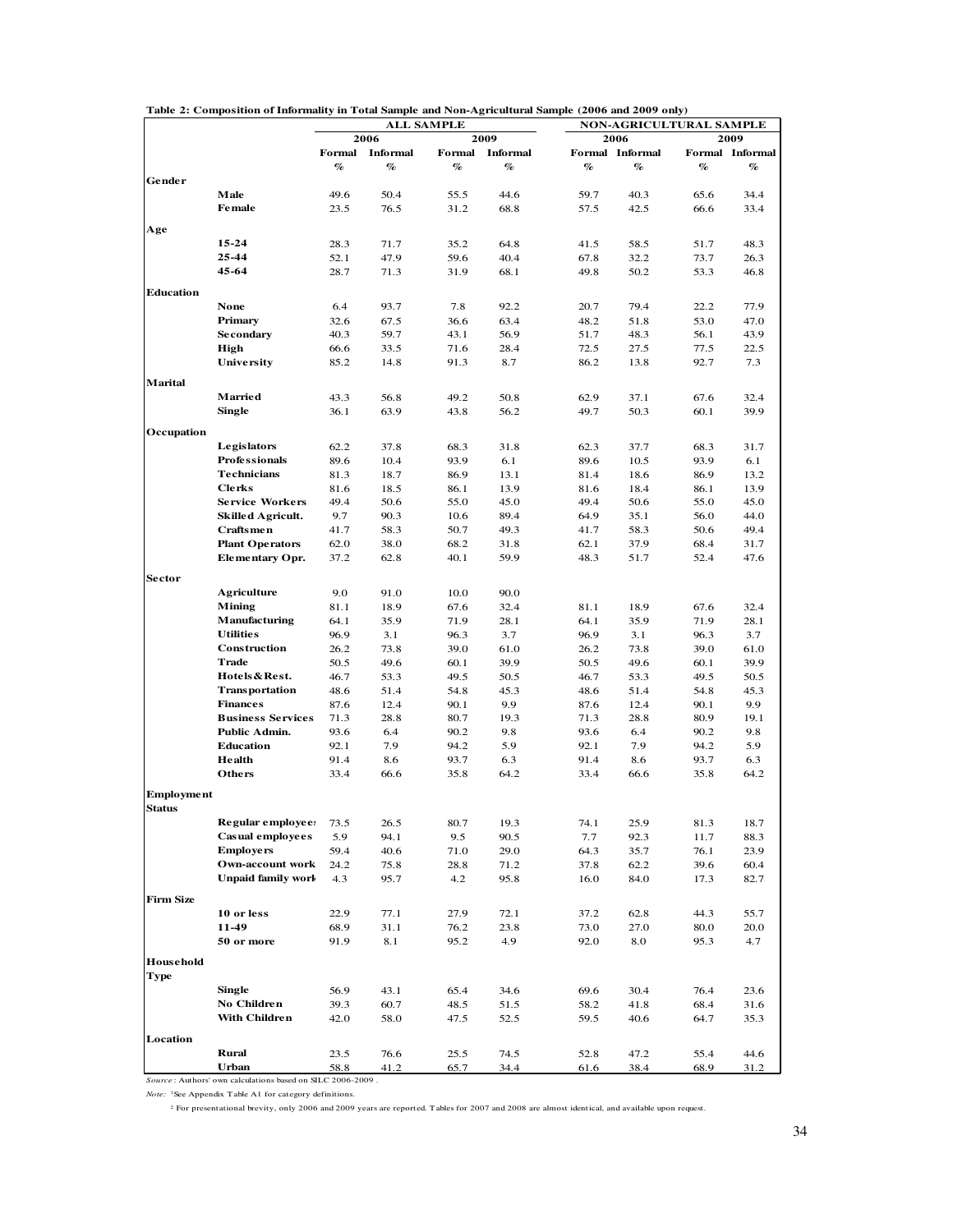|                  |                               |                  |                 |               | 2006              |                |               |      |               | 2007           |                             |                |               |      |           | 2008           |                     |                |                |           |               |              | 2009                         |                |             |
|------------------|-------------------------------|------------------|-----------------|---------------|-------------------|----------------|---------------|------|---------------|----------------|-----------------------------|----------------|---------------|------|-----------|----------------|---------------------|----------------|----------------|-----------|---------------|--------------|------------------------------|----------------|-------------|
|                  |                               | FS               | IS              |               | FSE ISE U         |                | $\mathbf N$   | FS   | IS            |                | FSE ISE U                   |                | N             | FS   | IS        |                | FSE ISE             | U              | N              | <b>FS</b> |               |              | IS FSE ISE                   | $\mathbf{U}$   | $\mathbf N$ |
| Gender           |                               |                  |                 |               |                   |                |               |      |               |                |                             |                |               |      |           |                |                     |                |                |           |               |              |                              |                |             |
|                  | Male                          |                  | 27.2 16.8       |               | 6.1 18.1 8.9 22.8 |                |               |      | 29.5 16.5     | 6.7            | 17.2                        | 8              | 22            |      | 33.3 14.6 | 7.7            | 15.3 8.4 20.8       |                |                |           | 31.1 14.6     | 6.6          | 16.7                         | 10             | 21.2        |
|                  | <b>Female</b>                 | 6.1              | 4.5             |               | 0.4 17.2 2.4 69.3 |                |               | 7.1  | 4.2           | $0.8\,$        | 17.7                        | 2              | 68.3          | 8.3  | 3.9       |                | $0.7$ 16.2 2.8 68.1 |                |                | 8.5       | 3.6           | 0.6          | 16.7 3.7                     |                | 66.9        |
| Age              |                               |                  |                 |               |                   |                |               |      |               |                |                             |                |               |      |           |                |                     |                |                |           |               |              |                              |                |             |
|                  | 15-24                         | 9.0              | 12              |               | 0.6 12.4 9.1 56.9 |                |               |      | 11.3 11.4     | -1             | $12.0\quad 8$               |                | 56.3          |      | 13.5 10.1 |                | 0.9 11.0 8.8 55.8   |                |                |           |               |              | 11.5 10.5 0.5 11.9 10.3 55.2 |                |             |
|                  | 25-44                         |                  | 25.2 11.4       |               | 4.3 17.1 5.4 36.7 |                |               | 27.6 | 10.7          | 4.6            | 17.1 4.6 35.4               |                |               | 30.7 | 9.6       |                | 5.2 14.7 5.3 34.6   |                |                | 30        | 9.3           | 4.8          | 15.2 6.8                     |                | 33.9        |
|                  | 45-64                         | 8.2              | 6.9             | 3.5           |                   |                | 23.3 2.2 55.9 | 8.4  | 7.5           | 4.3            | 23                          |                | 2.2 54.6      | 9.5  | 7.1       |                | 4.9 21.7 2.6 54.2   |                |                | 9.4       | 6.7           | 3.8          | 23.1                         | 3.6            | 53.4        |
| <b>Marital</b>   |                               |                  |                 |               |                   |                |               |      |               |                |                             |                |               |      |           |                |                     |                |                |           |               |              |                              |                |             |
|                  | Married                       | 17.6             | 9.6             |               | 4.0 20.1 3.4 45.4 |                |               | 18.6 | 9.5           |                | 4.6 19.9 2.9 44.5           |                |               | 21.1 | 8.6       |                | 5.1 17.6 3.6 43.9   |                |                | 20.6      | 8.3           |              | 4.4 18.7 4.7                 |                | 43.3        |
|                  | <b>Single</b>                 |                  | 12.4 11.6       | 1.0           | 12.4 9.8 52.7     |                |               |      | 15.5 10.8     |                | 1.3 12.3 8.8 51.3           |                |               | 17.6 | 9.8       |                | 1.1 11.3 9.8 50.3   |                |                | 15.9      | 10.1          |              | 1.1 11.8 11.7                |                | 49.5        |
| Children         |                               |                  |                 |               |                   |                |               |      |               |                |                             |                |               |      |           |                |                     |                |                |           |               |              |                              |                |             |
|                  | With                          |                  | 15.9 10.6 3.1   |               |                   | 17 5.4         | 48            |      |               |                | 17.1 10.4 3.5 16.9 4.8 47.3 |                |               |      | 19.4 9.5  |                | 4.1 15.4 5.4 46.3   |                |                | 18.6      | 9.3           | 3.6          | 16.3 6.6                     |                | 52          |
|                  | N <sub>0</sub>                | 16               | 9               | 3             |                   |                | 19.7 5.6 46.8 | 19.1 | 8.6           |                | 3.7 19.2 4.8 44.6           |                |               | 22.3 | 7.5       |                | 3.7 16.9 5.4 44.2   |                |                |           | 21.1 7.5      | 3.0          | 17.7                         | $\overline{7}$ | 51          |
| Education        |                               |                  |                 |               |                   |                |               |      |               |                |                             |                |               |      |           |                |                     |                |                |           |               |              |                              |                |             |
|                  | <b>None</b>                   | $1.4\phantom{0}$ | 7.1             | 0.7           |                   |                | 25.2 3.5 62.1 | 1.5  | 6.9           | 1.3            | 25                          |                | 2.9 62.4      | 2.0  | 7.7       | 1.2            | 24.0 3.2            |                | 62             | 1.8       | 7.3           | 0.9          | 24.8                         | 3.5            | 61.8        |
|                  | Primary                       | 11.6             |                 | $12.6$ 4.4    |                   |                | 22.3 4.2 44.8 |      | 12.7 12.3     | 5.0            |                             |                | 22.6 3.7 43.6 | 14.8 | -11       | 6              |                     |                | 20.4 4.3 43.5  | 13.1      |               |              | 10.6 5.2 22.3 5.5            |                | 43.4        |
|                  | Secondary                     |                  |                 | 13.4 11.7 2.6 |                   |                | 12.9 6.4 52.9 |      | 15.6 11.7     | 2.8            | 12.9                        | 6              | 51.1          | 17.5 | 11        | 2.9            |                     |                | 11.8 7.3 49.6  |           | 15.0 11.0 2.3 |              | 12.6                         | 8.1            | 51          |
|                  | High                          | 28.2             | 8.4             | 3.2           |                   |                | 7.6 8.7 43.9  | 30.2 | 8.3           | 3.9            | 7.6                         | 7.4            | 42.7          | 32.8 | 6.6       | $\overline{4}$ | 6.9                 |                | 7.8 41.9       | 32.4      | 7.4           | 4.0          | 7.5                          | 10.0           | 38.8        |
|                  | <b>University</b>             | 60.4             | 6               | 2.6           |                   |                | 3.6 7.9 19.5  | 63.1 | 4.5           | 2.4            | 3.6                         | 6.4            | -20           | 66.8 | 3         | 2.4            | 2.5                 |                | 6.6 18.7       | 64.5      | 2.8           | 2.4          | 3.1                          | 9.2            | 18          |
| <b>Sector</b>    |                               |                  |                 |               |                   |                |               |      |               |                |                             |                |               |      |           |                |                     |                |                |           |               |              |                              |                |             |
|                  | Agriculture                   | 0.6              | 8.1             | 8.0           | 83.2              | $\Omega$       | $\mathbf{0}$  | 0.7  | 8.2           | 9.2            | 81.8                        | $\Omega$       | $\mathbf{0}$  | 1.7  |           |                | 8.5 10.4 79.5       | $\Omega$       | $\Omega$       | 1.3       | 8.4           |              | 8.6 81.6 0.1                 |                | 0.2         |
|                  | Industry                      | 63               | 27.0            | 2.4           | 7.6               | $\Omega$       | $\Omega$      |      | 67.8 23.1     | 3.3            | 5.8                         | $\Omega$       | $\Omega$      |      | 71.3 19.5 | 3.7            | 5.6                 | $\Omega$       | $\Omega$       | 68.8      | 20.1          | 3.3          | 7.4                          | 0.1            | 0.3         |
|                  | Construction                  |                  | 23.7 68.8       | 1.5           | 6.1               | $\mathbf{0}$   | $\Omega$      |      | 28.0 64.5     | 2              | 5.4                         | $\Omega$       | $\mathbf{0}$  | 35.9 | 56        | 2.6            | 5.6                 | $\overline{0}$ | $\Omega$       | 34.9      | 53            | 2.9          | 7.7                          | 1.2            | 0.4         |
|                  | <b>Services</b>               |                  |                 | 53.5 25.0 7.7 | 13.8              | $\overline{0}$ | $\mathbf{0}$  |      |               |                | 55.5 23.1 8.3 13.1          | $\Omega$       | $\mathbf{0}$  |      | 59.3 19.3 |                | 9.2 12.3            | $\overline{0}$ | $\overline{0}$ |           | 58.2 20.1     | 7.9          | $13.3 \quad 0.1$             |                | 0.3         |
| Location         |                               |                  |                 |               |                   |                |               |      |               |                |                             |                |               |      |           |                |                     |                |                |           |               |              |                              |                |             |
|                  | <b>Rural</b>                  | 8.8              | 9.1             | 4.6           |                   |                | 36.2 4.0 37.4 | 9.9  | 9.3           | 5.5            | 36.1 3.6 35.6               |                |               | 11.6 | 8.8       |                | 6.2 33.6 4.2 35.5   |                |                | 9.7       | 8.6           | 5.2          | 36.3                         | 4.3            | 35.9        |
|                  | Urban                         | 20.7             | -11             | 2             |                   | 5.2 6.4        | 54.6          |      | 22.8 10.4     | 2.3            | 5                           |                | 5.6 54        | 25.5 | 9.1       | 2.6            |                     |                | 4.6 6.1 52.2   | 24.7      | 9.0           | 2.4          | 5.5                          | 8.1            | 50.3        |
| <b>Firm Size</b> |                               |                  |                 |               |                   |                |               |      |               |                |                             |                |               |      |           |                |                     |                |                |           |               |              |                              |                |             |
|                  | 10 or less                    |                  |                 | 10.6 24.0 9.7 | 55.7              | $\overline{0}$ | $\mathbf{0}$  |      |               |                | 12.4 22.3 11.1 54.3         | $\overline{0}$ | $\mathbf{0}$  |      |           |                | 15.7 20.9 12.8 50.6 | $\overline{0}$ | $\mathbf{0}$   |           | 14.5 20.9     | -11          | 53.2 0.2                     |                | 0.2         |
|                  | 11-49                         | 69               | 29.7            | 0.1           | 1.2               | $\mathbf{0}$   | $\mathbf{0}$  |      | 69.7 29.4 0.2 |                | 0.8                         | $\mathbf{0}$   | $\bf{0}$      | 76.1 | 23.2      | $\mathbf{0}$   | 0.7                 | $\mathbf{0}$   | $\overline{0}$ | 75.9      | 22.5          | 0.1          | 1.1                          | $\mathbf{0}$   | 0.5         |
|                  | 50 or more                    | 91.9             | 8               | $\mathbf{0}$  | 0.1               | $\mathbf{0}$   | $\mathbf{0}$  | 92.8 | 7.2           | $\overline{0}$ | $\Omega$                    | $\Omega$       | $\mathbf{0}$  | 94.2 | 5.8       | $\overline{0}$ | $\overline{0}$      | $\overline{0}$ | $\overline{0}$ | 94.8      | 4.8           | $\mathbf{0}$ | $\boldsymbol{0}$             | 0.1            | 0.3         |
| Occupation       |                               |                  |                 |               |                   |                |               |      |               |                |                             |                |               |      |           |                |                     |                |                |           |               |              |                              |                |             |
|                  | Legislators                   | 30.6             | 8.5             | 30            | 30.9              | $\overline{0}$ | $\mathbf{0}$  | 32.5 | 10.4          | 28.9           | 28.2                        | $\overline{0}$ | $\mathbf{0}$  | 34.6 | 7.9       | 30.8           | 26.8                | $\bf{0}$       | $\mathbf{0}$   | 35.9      | 6.8           | 29.2         | 28                           | $\mathbf{0}$   | 0.1         |
|                  | <b>Professionals</b>          | 87.8             | $7\phantom{.0}$ | 2.7           | 2.6               | $\mathbf{0}$   | $\Omega$      | 89.4 | 5.8           | 2.5            | 2.3                         | $\Omega$       | $\mathbf{0}$  | 92.2 | 3.4       | 2.8            | 1.6                 | $\overline{0}$ | $\theta$       | 91.2      | 3.8           | 2.6          | 2.0                          | $\mathbf{0}$   | 0.3         |
|                  | <b>Technicians</b>            |                  | 79.5 13.6       | 2.1           | 4.8               | $\mathbf{0}$   | $\mathbf{0}$  | 81.6 | 10.6          | 3.2            | 4.7                         | $\Omega$       | $\mathbf{0}$  | 82.5 | 9.2       | 3.2            | 5.1                 | $\mathbf{0}$   | $\overline{0}$ | 83.7      | 7.1           | 3.3          | 5.5                          | 0.1            | 0.4         |
|                  | <b>Clerks</b>                 |                  | 81.4 16.2 0.2   |               | 2.2               | $\Omega$       | $\Omega$      | 83.3 | 13.1 1.6      |                | 2.1                         | $\Omega$       | $\Omega$      |      | 88.1 9.6  | 0.7            | 1.6                 | $\overline{0}$ | $\Omega$       |           | 84.7 12.3 0.9 |              | 1.6                          | $\mathbf{0}$   | 0.6         |
|                  | Service Workers 46.7 37.1 3.1 |                  |                 |               | 13.2              | $\overline{0}$ | $\mathbf{0}$  | 47   | 35.2          | 4.3            | 13.6                        | $\overline{0}$ | $\mathbf{0}$  | 51.9 | 29.6      | 6.3            | 12.2                | $\overline{0}$ | $\Omega$       |           | 49.9 34.4     | 4.4          | 10.9                         | 0.1            | 0.3         |
|                  | Skill. Agricultu.             | 0.6              | 0.5             | 8.7           | 90.1              | $\overline{0}$ | $\mathbf{0}$  | 0.5  | 0.9           | 10             | 88.6                        | $\overline{0}$ | $\mathbf{0}$  | 0.5  | $0.4\,$   |                | 11.4 87.6           | $\overline{0}$ | $\Omega$       | 0.8       | 1.0           | 9.6          | 88.4                         | 0.0            | 0.2         |
|                  | Craftsmen                     | 35.3             |                 | 46.9 5.2      | 12.7              | $\mathbf{0}$   | $\mathbf{0}$  | 40.4 | 43.1          | 6.0            | 10.5                        | $\overline{0}$ | $\mathbf{0}$  | 47.7 | 35.1      | 6.6            | 10.7                | $\overline{0}$ | $\Omega$       |           | 43.3 34.8     | 6.3          | 14.8 0.5                     |                | 0.3         |
|                  | <b>Plant Operators</b>        | 56               | 27.8            | -6            | 10.2              | $\Omega$       | $\Omega$      |      | 61.8 22.6     | 6.6            | 9                           | $\Omega$       | $\Omega$      | 63.9 | 19.3      | 8.8            | 8.1                 | $\overline{0}$ | $\Omega$       | 59.8      | 20.9          | 7.8          | $11.2 \quad 0.1$             |                | 0.2         |
|                  | Elementary Opr. 36.4 53.4 0.7 |                  |                 |               | 9.5               | $\Omega$       | $\Omega$      |      | 40.5 51.6     | 0.9            | 7.1                         | $\Omega$       | $\Omega$      |      | 41.6 49.8 | 1.1            | 7.5                 | $\Omega$       | $\Omega$       |           | 38.9 42.6 1.0 |              | $16.5 \quad 0.6$             |                | 0.4         |
|                  |                               |                  |                 |               |                   |                |               |      |               |                |                             |                |               |      |           |                |                     |                |                |           |               |              |                              |                |             |

#### **Table 3: Summary Statistics of the Variables by Labor Market State (Age group 15-64)**

*Source* : Authors' own calculations based on SILC 2006-2009 .

Notes: <sup>1</sup>See Appendix Table A1 for variable definitions. <sup>2</sup>The numbers are given in percentages.

35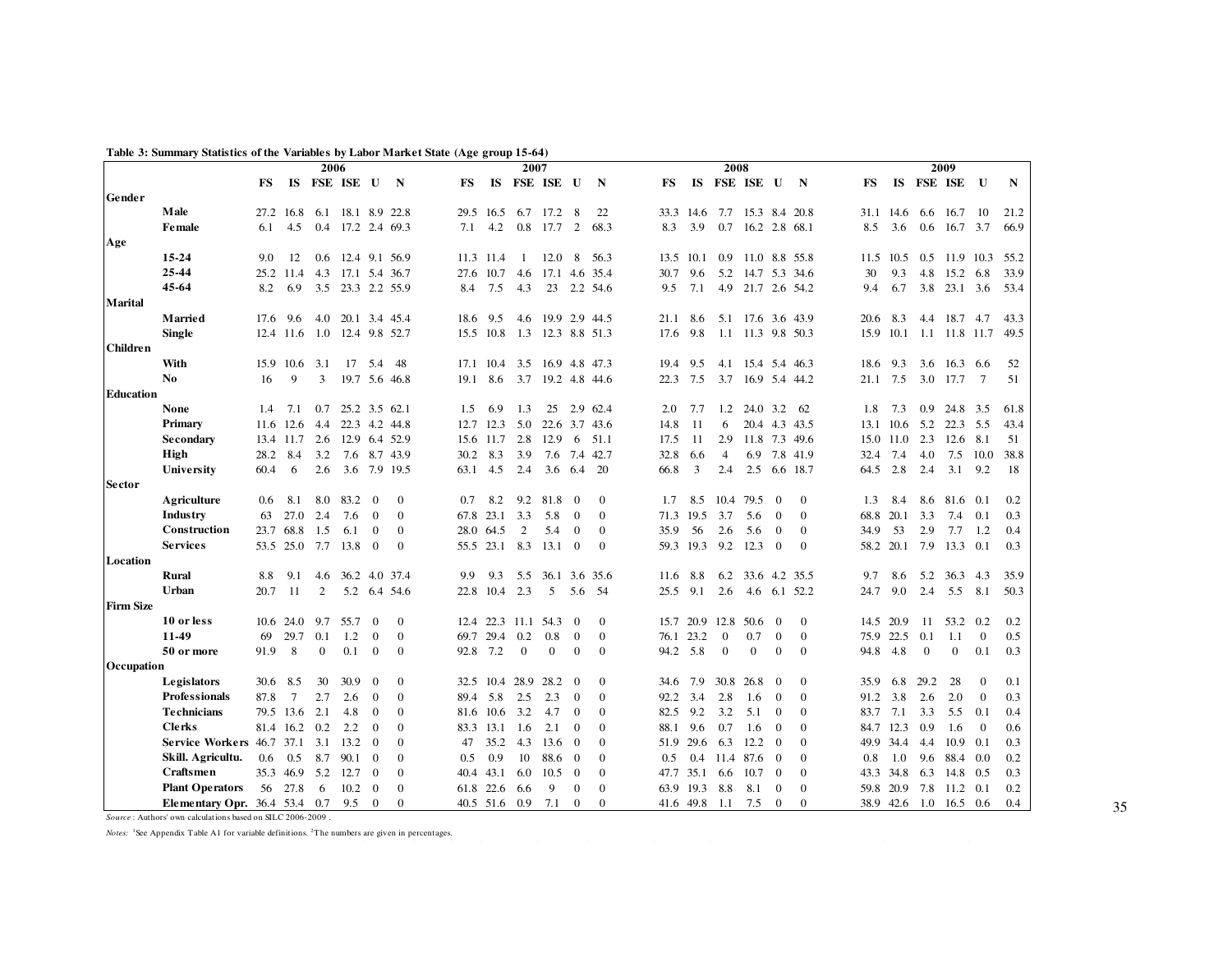#### **Table 4a: Transition Probabilities (Pij) 2006-2007 (%)**

|                 |      |           | <b>TOTAL SAMPLE</b> |            |      |      | <b>NON-AGRICULTURAL SAMPLE</b>                                                      |  |  |  |  |  |  |  |  |  |
|-----------------|------|-----------|---------------------|------------|------|------|-------------------------------------------------------------------------------------|--|--|--|--|--|--|--|--|--|
|                 |      |           | <b>LMS2007</b>      |            |      |      | <b>LMS2007</b>                                                                      |  |  |  |  |  |  |  |  |  |
| <b>LMS 2006</b> | FS   | <b>IS</b> | FSE                 | <b>ISE</b> | U    | N    | <b>LMS 2006</b><br>FS<br><b>IS</b><br><b>FSE</b><br><b>ISE</b><br>$\mathbf{U}$<br>N |  |  |  |  |  |  |  |  |  |
| <b>FS</b>       | 89.3 | 2.8       | 0.4                 | 0.9        | 2.7  | 4.1  | FS<br>2.7<br>2.7<br>89.8<br>0.4<br>0.4<br>4.1                                       |  |  |  |  |  |  |  |  |  |
| <b>IS</b>       | 12.9 | 57.7      | 0.8                 | 7.0        | 9.4  | 12.2 | IS<br>15.0<br>59.7<br>3.9<br>0.9<br>9.4<br>11.2                                     |  |  |  |  |  |  |  |  |  |
| <b>FSE</b>      | 3.3  | 2.6       | 78.8                | 12.0       | 0.9  | 2.4  | FSE<br>7.5<br>4.3<br>81.9<br>2.1<br>3.2<br>1.1                                      |  |  |  |  |  |  |  |  |  |
| ISE             | 1.3  | 4.0       | 4.5                 | 77.3       | 2.0  | 10.9 | <b>ISE</b><br>8.7<br>2.9<br>5.3<br>9.4<br>62.0<br>11.6                              |  |  |  |  |  |  |  |  |  |
| U               | 15.2 | 26.4      | 0.7                 | 6.0        | 27.9 | 23.8 | U<br>16.3<br>23.7<br>0.8<br>3.2<br>25.8<br>30.3                                     |  |  |  |  |  |  |  |  |  |
| <b>OLF</b>      | 1.7  | 3.3       | 0.2                 | 5.4        | 2.7  | 86.7 | OLF<br>1.8<br>2.7<br>0.2<br>2.9<br>1.1<br>91.4                                      |  |  |  |  |  |  |  |  |  |
| P.j (Total)     | 17.5 | 10.0      | 3.5                 | 18.2       | 4.6  | 46.3 | P.j (Total)<br>10.3<br>2.3<br>5.3<br>21.7<br>4.0<br>56.3                            |  |  |  |  |  |  |  |  |  |

*Notes*: <sup>1</sup>

*Source* : Authors' own calculations based on SILC 2006-2007 (Panel observations only).<br>*Notes* : <sup>1</sup> P.j is the relative size of a state at the end of a period.<br><sup>2</sup> FS:Formal-salaried IS:Informal-Salaried FSE:For

# **Table 4b: Transition Probabilities (Pij) 2006-2008 (%)**

|                 |      |           | <b>TOTAL SAMPLE</b> |      |      |      | NON-AGRICULTURAL SAMPLE                                     |
|-----------------|------|-----------|---------------------|------|------|------|-------------------------------------------------------------|
|                 |      |           | <b>LMS2008</b>      |      |      |      | <b>LMS2008</b>                                              |
| <b>LMS 2006</b> | FS   | <b>IS</b> | FSE                 | ISE  | U    | N    | <b>LMS 2006</b><br>FS<br>FSE<br><b>IS</b><br>ISE<br>U<br>N  |
| FS              | 85.0 | 3.7       | 0.8                 | 1.3  | 3.8  | 5.4  | FS<br>6.5<br>78.7<br>4.5<br>0.7<br>2.6<br>7.1               |
| IS              | 24.1 | 41.6      | 1.6                 | 7.8  | 9.4  | 15.7 | <b>IS</b><br>20.5<br>1.8<br>15.9<br>38.0<br>12.4<br>11.3    |
| FSE             | 8.2  | 1.2       | 73.0                | 12.5 | 0.9  | 4.3  | FSE<br>3.2<br>1.9<br>20.4<br>7.6<br>6.4<br>60.5             |
| <b>ISE</b>      | 3.0  | 5.7       | 6.9                 | 65.9 | 1.8  | 16.8 | ISE<br>2.7<br>6.2<br>6.3<br>1.8<br>18.5<br>64.6             |
| U               | 21.4 | 23.0      | 1.9                 | 9.2  | 23.3 | 21.2 | U<br>17.3<br>3.5<br>16.5<br>10.0<br>27.3<br>25.4            |
| <b>OLF</b>      | 2.8  | 3.8       | 0.3                 | 7.0  | 3.0  | 83.1 | <b>OLF</b><br>3.2<br>81.7<br>3.6<br>3.5<br>0.2<br>7.7       |
| $P$ .j (Total)  | 19.7 | 8.8       | 3.9                 | 16.8 | 4.5  | 46.3 | $P$ .j (Total)<br>17.5<br>18.8<br>8.4<br>3.5<br>5.6<br>46.3 |

*Notes*: <sup>1</sup>

*Source* : Authors' own calculations based on SILC 2006-2008 (Panel observations only). P.j is the relative size of a state at the end of a period. 2 FS:Formal-salaried IS:Informal-Salaried FSE:Formal Self-employed ISE: Informal Self-employed U:Unemployed N:Inactive

# **Table 4c: Transition Probabilities (Pij) 2006-2009 (%)**

|      |           |                | <b>TOTAL SAMPLE</b> |              |      |                 |      |           |                | <b>NON-AGRICULTURAL SAMPLE</b> |      |      |
|------|-----------|----------------|---------------------|--------------|------|-----------------|------|-----------|----------------|--------------------------------|------|------|
|      |           | <b>LMS2009</b> |                     |              |      |                 |      |           | <b>LMS2009</b> |                                |      |      |
| FS   | <b>IS</b> | FSE            | <b>ISE</b>          | $\mathbf{U}$ | N    | <b>LMS 2006</b> | FS   | <b>IS</b> | FSE            | <b>ISE</b>                     | U    | N    |
| 78.7 | 4.5       | 0.7            | 2.6                 | 6.5          | 7.1  | FS              | 79.6 | 4.4       | 0.7            | 1.5                            | 6.6  | 7.3  |
| 20.5 | 38.0      | 1.8            | 12.4                | 11.3         | 15.9 | IS              | 23.9 | 38.8      | 1.1            | 8.3                            | 12.9 | 14.9 |
| 6.4  | 3.2       | 60.5           | 20.4                | 1.9          | 7.6  | FSE             | 8.8  | 4.4       | 59.3           | 15.4                           | 1.1  | 11.0 |
| 2.7  | 6.2       | 6.3            | 64.6                | 1.8          | 18.5 | <b>ISE</b>      | 5.5  | 9.9       | 12.7           | 45.9                           | 5.5  | 20.4 |
| 17.3 | 16.5      | 3.5            | 10.0                | 27.3         | 25.4 | U               | 17.9 | 16.3      | 3.3            | 5.4                            | 29.6 | 27.5 |
| 3.6  | 3.5       | 0.2            | 7.7                 | 3.2          | 81.7 | OLF             | 3.9  | 3.2       | 0.2            | 2.0                            | 3.4  | 87.3 |
| 18.8 | 8.4       | 3.5            | 17.5                | 5.6          | 46.3 | P.j (Total)     | 22.8 | 8.4       | 2.4            | 5.0                            | 6.7  | 54.7 |
|      |           |                |                     |              |      |                 |      |           |                |                                |      |      |

*Notes*: <sup>1</sup>

*Source* : Authors' own calculations based on SILC 2006-2009 (Panel observations only). P.j is the relative size of a state at the end of a period. 2 FS:Formal-salaried IS:Informal-Salaried FSE:Formal Self-employed ISE: Informal Self-employed U:Unemployed N:Inactive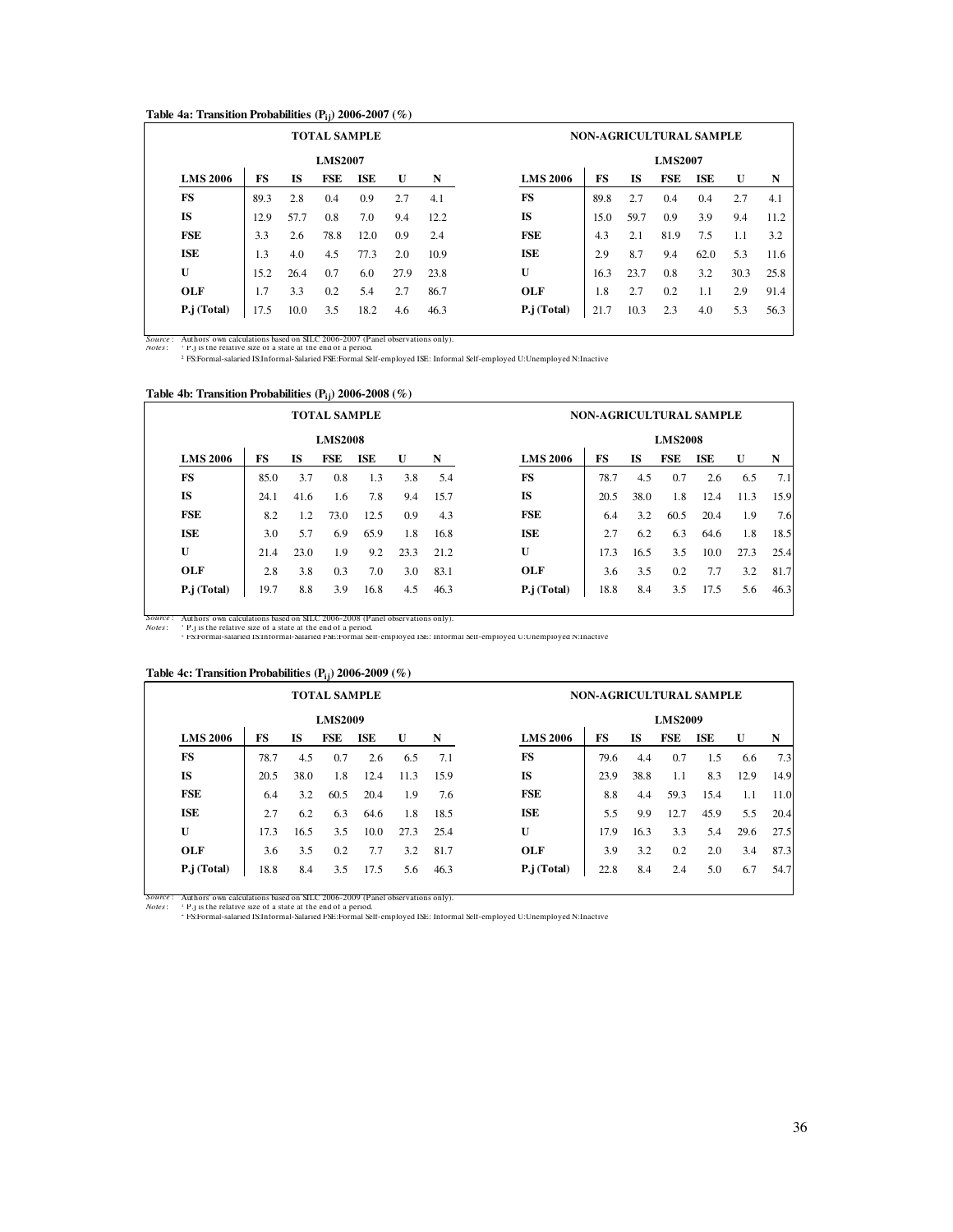### **Table 4d: Transition Probabilities (Pij) 2006-2008 (Men only)**

|      |      |                |            |                    |                                                                                       |                 |    |           |                                                   | <b>NON-AGRICULTURAL SAMPLE</b>                    |                                                 |                                                                             |
|------|------|----------------|------------|--------------------|---------------------------------------------------------------------------------------|-----------------|----|-----------|---------------------------------------------------|---------------------------------------------------|-------------------------------------------------|-----------------------------------------------------------------------------|
|      |      | <b>LMS2008</b> |            |                    |                                                                                       |                 |    |           | <b>LMS2008</b>                                    |                                                   |                                                 |                                                                             |
| FS   |      |                | <b>ISE</b> | $\mathbf{U}$       |                                                                                       | <b>LMS 2006</b> | FS | <b>IS</b> | FSE                                               | <b>ISE</b>                                        | U                                               | N                                                                           |
| 85.5 | 4.3  | 0.9            |            |                    | 4.1                                                                                   | FS              |    |           |                                                   |                                                   |                                                 | 4.2                                                                         |
| 26.5 | 44.2 |                |            |                    | 8.5                                                                                   | <b>IS</b>       |    |           |                                                   |                                                   | 10.4                                            | 9.3                                                                         |
| 8.4  | 1.0  |                |            |                    | 3.2                                                                                   | <b>FSE</b>      |    |           |                                                   |                                                   |                                                 | 4.2                                                                         |
| 5.9  | 9.2  | 12.5           |            | 2.7                | 7.2                                                                                   | <b>ISE</b>      |    |           |                                                   |                                                   |                                                 | 9.3                                                                         |
| 21.3 | 26.4 | 2.5            |            | 25.7               | 13.8                                                                                  | U               |    |           |                                                   |                                                   |                                                 | 14.9                                                                        |
| 5.7  | 8.3  | 1.2            |            |                    | 70.6                                                                                  | OLF             |    |           |                                                   | 3.3                                               | 7.3                                             | 74.3                                                                        |
| 34.4 | 14.4 |                |            |                    | 19.8                                                                                  | P.j (Total)     |    |           |                                                   |                                                   |                                                 | 23.6                                                                        |
|      |      | IS.            | FSE        | 2.0<br>74.8<br>8.0 | 1.3<br>3.9<br>8.8<br>10.0<br>11.6<br>1.0<br>62.4<br>10.3<br>7.4<br>6.9<br>16.4<br>7.0 | N               |    |           | 86.0<br>28.3<br>8.9<br>8.6<br>22.6<br>5.9<br>40.9 | 4.1<br>44.7<br>1.2<br>11.0<br>25.6<br>8.5<br>15.1 | 0.9<br>1.7<br>78.0<br>13.5<br>2.5<br>0.7<br>5.3 | 0.9<br>4.0<br>5.6<br>1.2<br>6.6<br>51.4<br>6.2<br>6.5<br>27.9<br>6.8<br>8.4 |

*Source* : Authors' own calculations based on SILC 2006-2008 (Panel observations only).

*Notes*: <sup>1</sup> P.j is the relative size of a state at the end of a period.

2 FS:Formal-salaried IS:Informal-Salaried FSE:Formal Self-employed ISE: Informal Self-employed U:Unemployed N:Inactive

# **Table 4e: Transition Probabilities (Pij) 2006-2008 (Women only)**

|                 |      |      |                | <b>TOTAL SAMPLE</b> |              |      |                 |      |      |                | NON-AGRICULTURAL SAMPLE |      |      |
|-----------------|------|------|----------------|---------------------|--------------|------|-----------------|------|------|----------------|-------------------------|------|------|
|                 |      |      | <b>LMS2008</b> |                     |              |      |                 |      |      | <b>LMS2008</b> |                         |      |      |
| <b>LMS 2006</b> | FS   | IS.  | FSE            | ISE                 | $\mathbf{U}$ | N    | <b>LMS 2006</b> | FS   | IS.  | <b>FSE</b>     | ISE                     | U    | N    |
| FS              | 83.2 | 1.7  | 0.0            | 1.1                 | 3.3          | 10.7 | FS              | 84.3 | 1.7  | 0.0            | 0.0                     | 3.4  | 10.7 |
| <b>IS</b>       | 15.8 | 32.8 | 0.0            | 4.4                 | 7.5          | 39.5 | <b>IS</b>       | 20.8 | 33.9 | 0.0            | 2.6                     | 7.3  | 35.4 |
| <b>FSE</b>      | 5.3  | 5.3  | 42.1           | 26.3                | 0.0          | 21.1 | FSE             | 10.0 | 0.0  | 60.0           | 0.0                     | 0.0  | 30.0 |
| ISE             | 0.4  | 2.6  | 2.1            | 68.8                | 1.0          | 25.1 | <b>ISE</b>      | 0.0  | 6.9  | 9.7            | 41.7                    | 2.8  | 38.9 |
| U               | 21.7 | 12.6 | 0.0            | 5.6                 | 16.1         | 44.1 | U               | 23.3 | 7.8  | 0.0            | 2.3                     | 17.8 | 48.8 |
| OLF             | 2.1  | 2.8  | 0.1            | 6.9                 | 2.0          | 86.1 | OLF             | 2.2  | 1.9  | 0.1            | 1.3                     | 2.2  | 92.3 |
| P.j (Total)     | 7.7  | 4.2  | 0.6            | 17.1                | 2.5          | 68.0 | P.j (Total)     | 9.7  | 3.4  | 0.4            | 1.9                     | 2.9  | 81.7 |

*Source* : Authors' own calculations based on SILC 2006-2008 (Panel observations only).

*Notes*: <sup>1</sup> P.j is the relative size of a state at the end of a period.

2 FS:Formal-salaried IS:Informal-Salaried FSE:Formal Self-employed ISE: Informal Self-employed U:Unemployed N:Inactive

<sup>3</sup> Fore presentational brevity only the tables for 2006-2008 are reported. Transition matrices for 2006-2007 and 2006-2009 panels are available upon request.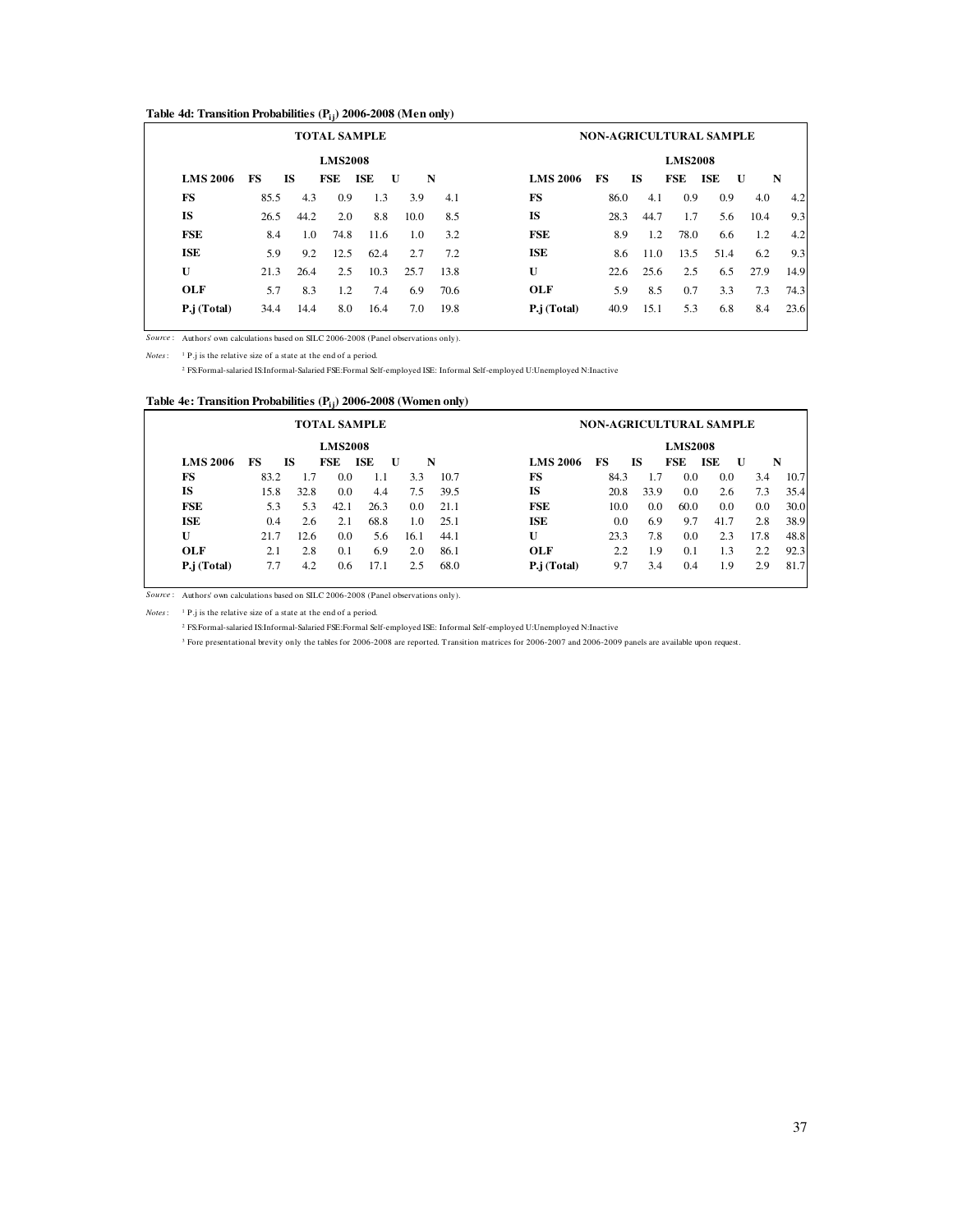| Table 5a: Multinomial Logit estimation results (2006 to 2007 Transitions) |  |  |
|---------------------------------------------------------------------------|--|--|
|---------------------------------------------------------------------------|--|--|

| raoic sa, hrannoman Eogh Csimanon results (2000 to 2007 - rianshons)                 |             |             | MNL 1: Transitions out of Formal-Salaried |             |                  |               |             | <b>MNL 2: Transitions out of Informal-Salaried</b> |             |             |              |
|--------------------------------------------------------------------------------------|-------------|-------------|-------------------------------------------|-------------|------------------|---------------|-------------|----------------------------------------------------|-------------|-------------|--------------|
|                                                                                      | FS to IS    | FS to FSE   | FS to ISE                                 | FS to U     | <b>FS to OLF</b> |               | IS to FS    | IS to FSE                                          | IS to ISE   | IS to U     | IS to OLF    |
| fe male                                                                              | $-1.662*$   | $-31.78***$ | $-1.290$                                  | $-0.152$    | $0.703*$         | fe male       | $-0.330$    | $-33.18***$                                        | $-1.696*$   | $-0.702$    | 1.446***     |
| age 25to 44                                                                          | $-2.501***$ | $-4.169**$  | $-0.225$                                  | $-0.545$    | $-1.478***$      | age25to44     | $-0.0167$   | $-0.192$                                           | 0.310       | 0.293       | $-0.300$     |
| age45to64                                                                            | $-1.389*$   | $-3.013$    | 0.437                                     | 0.601       | $1.415*$         | age45to64     | $-0.389$    | $-2.006$                                           | 0.275       | 0.887       | 1.497**      |
| marrie d                                                                             | $-0.115$    | $1.650*$    | $-1.292$                                  | $-0.686$    | $-0.750*$        | married       | 0.0487      | 0.574                                              | $-0.600$    | $-0.461$    | $-0.550$     |
| child                                                                                | 0.381       | 0.317       | $-0.0506$                                 | 0.0972      | 0.0195           | child         | $-0.309$    | $-0.437$                                           | $-0.0900$   | $-0.125$    | $-0.183$     |
| hsize                                                                                | $-0.120$    | $-1.393**$  | $-0.330$                                  | $-0.165$    | $-0.215**$       | hsize         | $-0.0403$   | $-0.226$                                           | $-0.274***$ | $-0.182**$  | $-0.181***$  |
| nosch                                                                                | 0.567       | $-31.74***$ | 1.372                                     | $-0.747$    | $-0.591$         | nosch         | $-0.664$    | $-33.02***$                                        | 0.520       | $0.661**$   | 0.165        |
| secondarysch                                                                         | $-0.290$    | $-0.936$    | $-0.234$                                  | $-0.592$    | 0.000163         | secondarysch  | $-0.165$    | $-1.454$                                           | $-0.554$    | $-0.471$    | $-0.934***$  |
| highsch                                                                              | $-1.397***$ | 0.944       | $-1.639**$                                | $-0.790**$  | $-0.695**$       | highsch       | 0.331       | 0.245                                              | $-0.463$    | $-0.128$    | $-0.517$     |
| universityup                                                                         | $-1.872***$ | $-32.21***$ | $-2.210*$                                 | $-2.081***$ | $-1.130***$      | universityup  | $0.717*$    | $-32.78***$                                        | $-0.343$    | $-0.331$    | $-0.604$     |
| exper                                                                                | $-0.0369$   | 0.0937      | $-0.110$                                  | $-0.0938$   | $-0.131***$      | exper         | $-0.0967**$ | $-0.239**$                                         | $-0.0673*$  | $-0.121***$ | $-0.143***$  |
| expersq                                                                              | 0.00193     | $-0.00158$  | 0.00164                                   | 0.00115     | $0.00333***$     | expersq       | 0.00152     | $0.00670**$                                        | $0.00174*$  | $0.00198*$  | $0.00322***$ |
| femX25to44                                                                           | 3.882***    | $1.901*$    | 0.523                                     | 0.122       | 0.302            | femX25to44    | 0.234       | $-0.0992$                                          | 0.00989     | $-0.00445$  | $-0.0899$    |
| femX45to64                                                                           | $3.091*$    | 1.149       | $-32.97***$                               | $-0.445$    | $-1.236$         | femX45to64    | $-0.201$    | 1.912                                              | 0.595       | $-0.585$    | $-1.318*$    |
| femXmar                                                                              | $-2.381**$  | $-2.463*$   | 0.547                                     | 0.264       | $1.291*$         | femXmar       | $-0.624$    | $-0.700$                                           | 1.164       | $-0.170$    | 0.816        |
| agriculture                                                                          | 0.550       | $-33.35***$ | $-34.70***$                               | $-35.47***$ | $-35.97***$      | agriculture   | $-1.705***$ | $-1.702$                                           | 0.384       | 0.168       | $-0.00923$   |
| construction                                                                         | $-0.0677$   | $-33.11***$ | $-0.143$                                  | 0.215       | $-0.830$         | construction  | $-0.588*$   | $-2.027**$                                         | $-0.642*$   | 0.0763      | $-0.517$     |
| services                                                                             | $-0.612*$   | 0.0731      | $-0.383$                                  | $-0.572*$   | $-0.497*$        | services      | $-0.403*$   | $-1.258**$                                         | $-0.339$    | $-0.225$    | $-0.497**$   |
| fsize11to49                                                                          | $-0.901**$  | $-33.41***$ | $-0.156$                                  | $-0.288$    | $-0.428$         | fsize11to49   | $0.677***$  | $-0.599$                                           | $-0.933**$  | $0.501*$    | 0.0600       |
| fsize 50 plus                                                                        | $-1.148***$ | $-3.479**$  | $-1.625*$                                 | $-0.899**$  | $-0.601*$        | fsize 50 plus | $1.093***$  | $-0.377$                                           | $-0.325$    | 0.507       | 0.380        |
| Source: Authors' own calculations based on SILC 2006-2007 (Panel observations only). |             |             |                                           |             |                  |               |             |                                                    |             |             |              |

*Notes*: <sup>1</sup> For variable definitions, see Appendix Table A1

<sup>2</sup> FS:Formal-salaried IS:Informal-Salaried FSE:Formal Self-employed ISE: Informal Self-employed U:Unemployed N:Inactive

<sup>3</sup> The results are the marginal effects for the MNL model

4 Dependent variable Base category: MNL 1: Remaining in FS, For MNL 2:Remaining in IS, For MNL 3: Remaining in FSE, For MNL 4:Remaining if IS, MNL 5: Remaining in U, MNL 6: Remaining in N

5 Independent variable Base category: Male, Age 15-24, single, does not have a child, primary school graduate, industry sector, firm size 1-10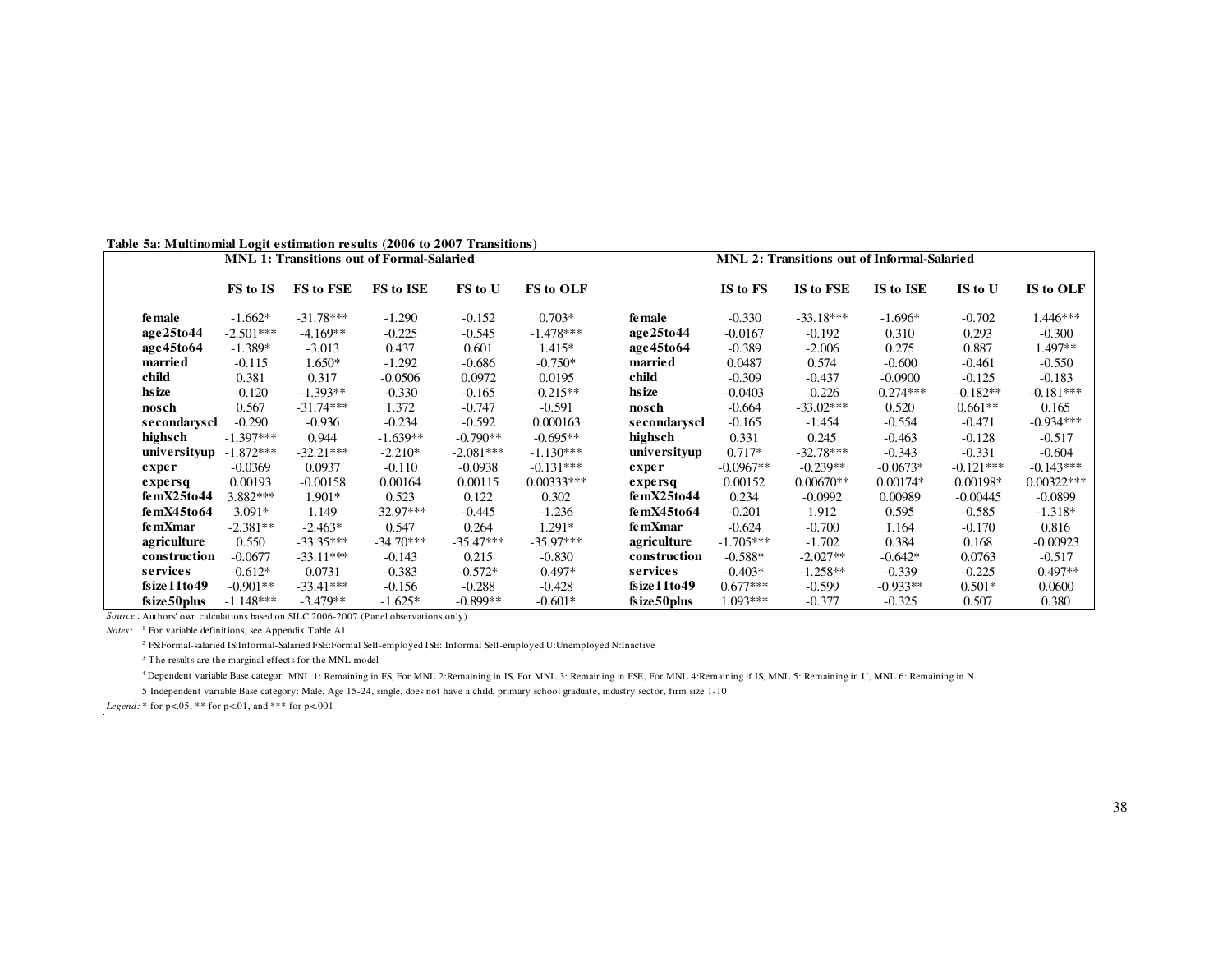|                | MNL 3: Transitions out of Formal-Self Employed |                  | <b>MNL 4: Transitions out of Informal-Self Employed</b> |             |                   |               |             |             |                   |             |                   |
|----------------|------------------------------------------------|------------------|---------------------------------------------------------|-------------|-------------------|---------------|-------------|-------------|-------------------|-------------|-------------------|
|                | FSE to FS                                      | <b>FSE to IS</b> | FSE to ISE                                              | FSE to U    | <b>FSE to OLF</b> |               | ISE to FS   | ISE to IS   | <b>ISE to FSE</b> | ISE to U    | <b>ISE to OLF</b> |
| <b>fe male</b> | $-41.89***$                                    | $-42.40***$      | $-21.27***$                                             | $-36.30***$ | $-38.01***$       | <b>female</b> | $-2.016*$   | $-1.331**$  | $-1.123*$         | $-1.255*$   | $0.990***$        |
| age25to44      | $-0.0966$                                      | $-1.191*$        | $-0.800$                                                | $-3.152***$ | $-21.51***$       | age25to44     | $-0.109$    | $-0.475$    | 0.320             | $-0.873$    | $-1.252**$        |
| age45to64      | $-0.647$                                       | $-1.987$         | $-0.465$                                                | 2.237       | $3.586*$          | age45to64     | $-0.636$    | $-0.560$    | $-0.192$          | $-2.760**$  | $0.905*$          |
| married        | $-0.539$                                       | $-0.838$         | $-1.147*$                                               | $-1.242*$   | $-1.754$          | married       | $-0.822$    | 0.395       | 0.355             | $-0.297$    | $-0.148$          |
| child          | $-0.648$                                       | 0.130            | 0.380                                                   | $2.139*$    | $-0.0635$         | child         | $-0.373$    | $-0.296$    | $-0.738***$       | $-0.0848$   | 0.0295            |
| hsize          | 0.0565                                         | $-0.450$         | $-0.150$                                                | $-0.411$    | $-0.164$          | hsize         | $-0.104$    | 0.111       | 0.0180            | $-0.0994$   | $-0.0393$         |
| nosch          | $-36.35***$                                    | $-37.21***$      | $-1.003$                                                | $2.848**$   | $-0.459$          | nosch         | $-0.774$    | 0.0963      | $-0.101$          | 0.471       | 0.232             |
| secondaryscl   | 0.380                                          | 0.990            | 0.201                                                   | $-35.63***$ | 0.120             | secondarysch  | $-0.0959$   | $-0.221$    | $-0.186$          | $-0.283$    | $-0.281$          |
| highsch        | 0.229                                          | $-0.221$         | $-0.213$                                                | 1.207       | 0.622             | highsch       | 0.399       | $-0.402$    | 0.233             | $-0.395$    | 0.0392            |
| unive rsityup  | $-0.809$                                       | 0.282            | $-39.12***$                                             | $-38.68***$ | $-38.92***$       | universityup  | 0.180       | $-1.869$    | $-0.224$          | 0.0551      | 0.258             |
| exper          | $-0.0900$                                      | $-0.0410$        | $-0.0109$                                               | 0.147       | $-0.268*$         | exper         | $-0.000698$ | 0.000781    | $-0.0150$         | 0.0759      | $-0.106***$       |
| expersq        | $-0.000305$                                    | 0.000952         | 0.000714                                                | $-0.00821*$ | $0.00559*$        | expersq       | $-0.000936$ | $-0.00108$  | 0.000184          | $-0.00171$  | $0.00179***$      |
| femX25to44     | 21.82                                          | 23.68            | 22.70***                                                | 2.399       | 40.90             | femX25to44    | $-0.618$    | 0.510       | $-0.724$          | 0.159       | $1.303*$          |
| femX45to64     | $-9.548***$                                    | $-11.47***$      | 23.79                                                   | 1.983       | $20.48***$        | femX45to64    | $-30.58***$ | 0.274       | 0.177             | 1.858       | $-0.275$          |
| femXmar        | 18.76                                          | 20.03            | $-0.769$                                                | $-1.310$    | 20.31             | femXmar       | $-0.0163$   | $-0.545$    | $-0.162$          | $-1.513$    | $-0.252$          |
| agriculture    | $-0.710$                                       | 0.292            | 0.0611                                                  | $-3.119***$ | $-2.470**$        | agriculture   | $-1.767***$ | $-2.231***$ | $-2.177***$       | $-2.243***$ | $-1.623***$       |
| construction   | 2.548                                          | $-37.47***$      | $-36.89***$                                             | 2.038       | $-36.71***$       | construction  | $-1.906$    | $-0.611$    | $-2.211**$        | $-1.510$    | $-0.807$          |
| services       | $-1.144$                                       | $-0.442$         | $-0.551$                                                | $-4.342*$   | $-0.657$          | services      | $-1.224*$   | $-1.525***$ | $-1.528***$       | $-1.197**$  | $-1.216***$       |
|                |                                                |                  |                                                         |             |                   | fsize11to49   | $-31.92***$ | $2.114*$    | 1.075             | $-32.33***$ | 0.304             |
|                |                                                |                  |                                                         |             |                   | fsize 50 plus | 29.22       | $27.14***$  | $-8.462***$       | $-7.615***$ | $-8.843***$       |

### **Table 5a: Multinomial Logit estimation results (2006 to 2007 Transitions) continued**

*Source* : Authors' own calculations based on SILC 2006-2007 (Panel observations only).

*Notes*: <sup>1</sup> For variable definitions, see Appendix Table A1

2 FS:Formal-salaried IS:Informal-Salaried FSE:Formal Self-employed ISE: Informal Self-employed U:Unemployed N:Inactive

<sup>3</sup> The results are the marginal effects for the MNL model

4 Dependent variable Base category: MNL 1: Remaining in FS, For MNL 2:Remaining in IS, For MNL 3: Remaining in FSE, For MNL 4:Remaining if IS, MNL 5: Remaining in U, MNL 6: Remaining in N

5 Independent variable Base category: Male, Age 15-24, single, does not have a child, primary school graduate, industry sector, firm size 1-10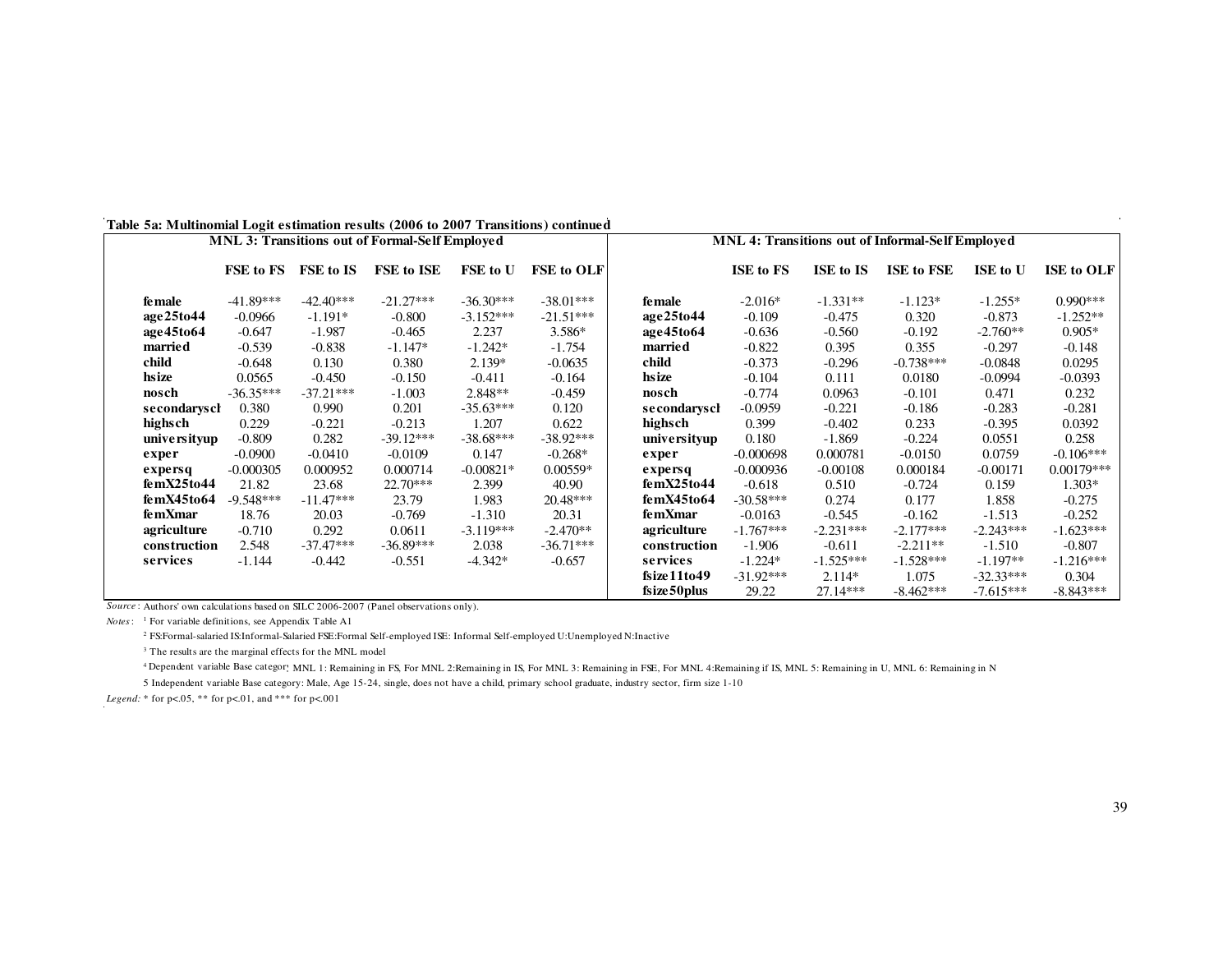| Table 5a: Multinomial Logit estimation results (2006 to 2007 Transitions) continued |  |  |  |  |
|-------------------------------------------------------------------------------------|--|--|--|--|
|-------------------------------------------------------------------------------------|--|--|--|--|

| 1 avit ca: 111 animomma                                                              |             |            | $\frac{1}{2}$<br><b>MNL 5: Transitions out of Unemployed</b> |             |            | <b>MNL 6: Transitions out of Inactive</b> |             |             |                                 |             |            |
|--------------------------------------------------------------------------------------|-------------|------------|--------------------------------------------------------------|-------------|------------|-------------------------------------------|-------------|-------------|---------------------------------|-------------|------------|
|                                                                                      | U to FS     | U to IS    | <b>U</b> to FSE                                              | U to ISE    | U to OLF   |                                           | OLF to FS   |             | OLF to IS OLF to FSE OLF to ISE |             | OLF to U   |
| fe male                                                                              | $-0.04$     | $-0.04$    | $-32.79***$                                                  | $-40.42***$ | $1.436**$  | fe male                                   | $-1.442**$  | $-1.238***$ | $-43.02***$                     | $-1.871***$ | $-1.529**$ |
| age25to44                                                                            | $-0.973*$   | $-1.117**$ | 0.57                                                         | $-0.24$     | $-1.421**$ | age25to44                                 | $-3.873**$  | $-1.662*$   | $-2.126*$                       | $-3.462***$ | $-0.63$    |
| age45to64                                                                            | $-1.631*$   | $-1.902**$ | $-32.09***$                                                  | 0.14        | 0.16       | age45to64                                 | $-5.175***$ | $-2.499***$ | $-3.254*$                       | $-3.732***$ | $-2.356**$ |
| <b>married</b>                                                                       | 0.64        | 0.53       | $-0.15$                                                      | $-0.71$     | 0.34       | marrie d                                  | 3.038*      | 0.06        | $2.929**$                       | 0.38        | $-0.11$    |
| child                                                                                | $-0.33$     | 0.35       | $-0.37$                                                      | 0.18        | 0.19       | child                                     | 0.07        | 0.43        | $-1.808**$                      | 0.18        | $-0.30$    |
| hsize                                                                                | 0.03        | 0.04       | $-0.940*$                                                    | $-0.259*$   | $-0.04$    | hsize                                     | $-0.18$     | $-0.13$     | $-0.11$                         | $-0.11$     | $-0.290*$  |
| nosch                                                                                | $-0.79$     | 0.06       | $-32.99***$                                                  | $-0.36$     | 0.13       | nosch                                     | $-1.65$     | 0.03        | 0.40                            | 0.32        | 0.38       |
| secondarysch                                                                         | 0.09        | $-0.20$    | $-33.83***$                                                  | $-1.08$     | $-0.33$    | secondarysch                              | $-0.87$     | $-0.815**$  | $-0.27$                         | $-0.730*$   | 0.06       |
| highsch                                                                              | $0.700*$    | $-0.19$    | 0.29                                                         | $-0.07$     | 0.50       | highsch                                   | 0.35        | $-0.789**$  | $-32.16***$                     | $-0.962**$  | $-0.11$    |
| unive rsityup                                                                        | $.409**$    | $-0.81$    | 1.08                                                         | $-0.03$     | 0.28       | universityup                              | 0.65        | $-0.33$     | $-32.51***$                     | $-2.554*$   | 0.01       |
| exper                                                                                | 0.05        | 0.05       | $-0.04$                                                      | 0.02        | $-0.103*$  | exper                                     | $-0.07$     | 0.02        | $-0.21$                         | $0.0806**$  | $-0.01$    |
| expersq                                                                              | 0.00        | 0.00       | 0.00                                                         | 0.00        | $0.00269*$ | expersq                                   | 0.00        | 0.00        | 0.00                            | $-0.00122*$ | 0.00       |
| femX25to44                                                                           | 0.29        | 0.13       | $-0.90$                                                      | 19.61       | 0.80       | femX25to44                                | 2.81        | 1.05        | 22.61                           | $2.722**$   | 0.78       |
| femX45to64                                                                           | $-35.63***$ | 1.17       | $34.07***$                                                   | $-17.13***$ | $-0.18$    | femX45to64                                | $3.585*$    | 0.49        | $-7.961***$                     | $2.216**$   | 0.20       |
| fe mXmar                                                                             | $-0.14$     | 0.00       | $-0.47$                                                      | 21.98       | 0.92       | femXmar                                   | $-3.859**$  | $-1.302*$   | 16.39                           | $-0.81$     | $-0.98$    |
| Source: Authors' own calculations based on SILC 2006-2007 (Panel observations only). |             |            |                                                              |             |            |                                           |             |             |                                 |             |            |

*Notes*: <sup>1</sup> For variable definitions, see Appendix Table A1

<sup>2</sup> FS:Formal-salaried IS:Informal-Salaried FSE:Formal Self-employed ISE: Informal Self-employed U:Unemployed N:Inactive

<sup>3</sup> The results are the marginal effects for the MNL model

4 Dependent variable Base category: MNL 1: Remaining in FS, For MNL 2: Remaining in FS, For MNM A. Remaining in IS, MNC 5: Remaining in U, MNL 6: Remaining in N

5 Independent variable Base category: Male, Age 15-24, single, does not have a child, primary school graduate, industry sector, firm size 1-10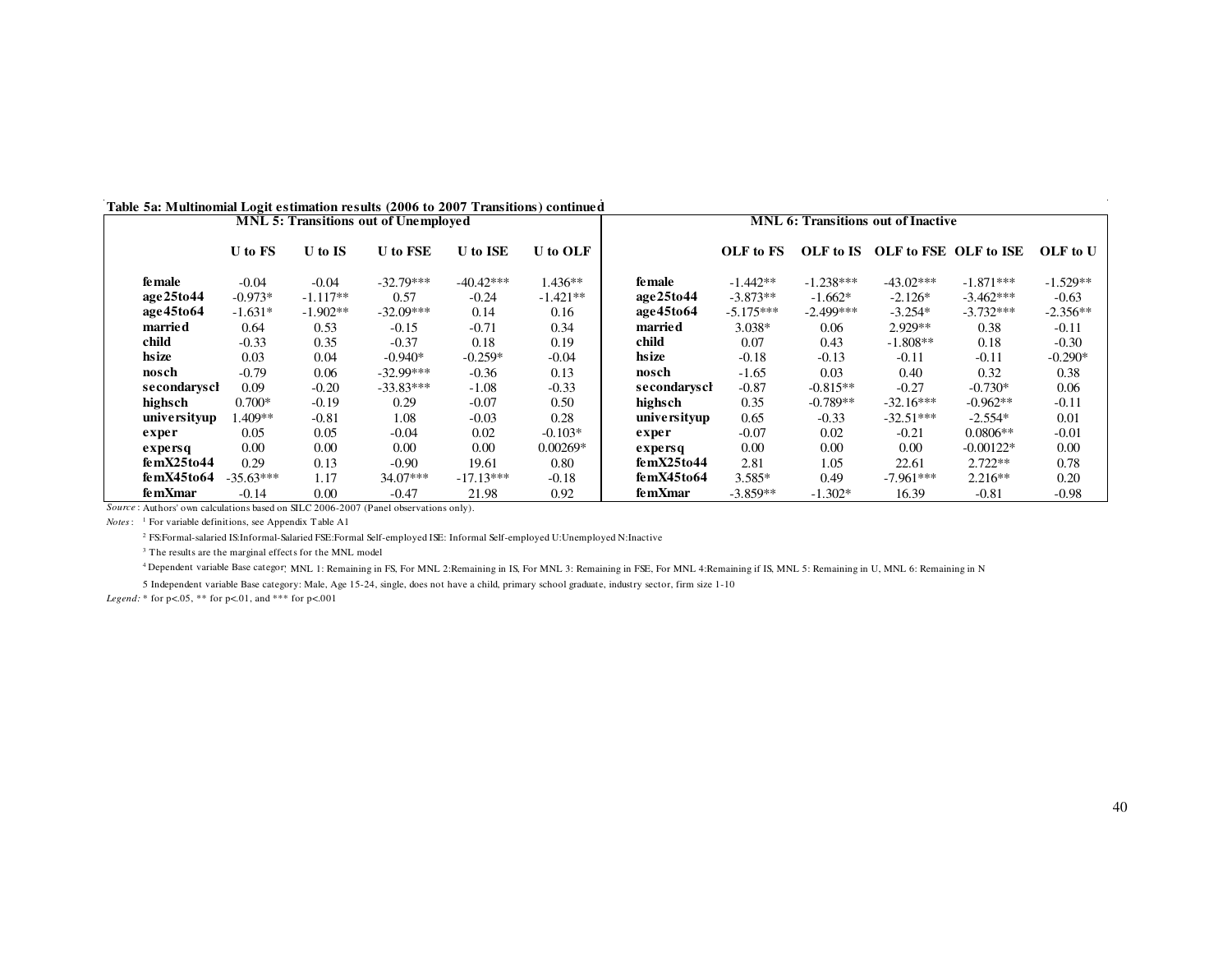#### **Table 5b: Multinomial Logit estimation results (2006 to 2008 Transitions)**

|               | <b>MNL 1: Transitions out of Formal-Salaried</b> |             |             |             |             |               | <b>MNL 2: Transitions out of Informal-Salaried</b> |             |             |            |           |  |
|---------------|--------------------------------------------------|-------------|-------------|-------------|-------------|---------------|----------------------------------------------------|-------------|-------------|------------|-----------|--|
|               | FS to IS                                         | FS to FSE   | FS to ISE   | FS to U     | FS to OLF   |               | IS to FS                                           | IS to FSE   | IS to ISE   | IS to U    | IS to OLF |  |
| <b>female</b> | $-1.264$                                         | $-36.89***$ | $-21.59***$ | $-0.0403$   | 0.562       | <b>female</b> | $-0.633$                                           | $-40.79***$ | $-22.52***$ | $-0.380$   | $0.969*$  |  |
| age25to44     | $-1.669***$                                      | $-1.797*$   | $-0.899$    | $-0.260$    | $-1.518***$ | age25to44     | 0.0417                                             | $-1.373$    | 0.707       | $-0.00180$ | $-1.260*$ |  |
| age45to64     | $-0.700$                                         | $-0.650$    | 1.617       | 1.194       | $1.156*$    | age45to64     | $-1.063*$                                          | $-2.502$    | 0.367       | $-0.250$   | 0.908     |  |
| married       | $-0.621$                                         | 0.0845      | $-1.078$    | $-0.676$    | $-0.341$    | married       | $-0.213$                                           | 0.410       | $-0.707$    | $-0.969*$  | $-0.875$  |  |
| child         | 0.148                                            | 0.377       | $-0.198$    | $-0.104$    | $-0.294$    | child         | $-0.112$                                           | $-0.210$    | 0.0107      | $-0.179$   | $-0.340$  |  |
| hsize         | $-0.0486$                                        | $-0.572*$   | $-0.293$    | 0.0259      | $-0.141$    | hsize         | 0.0988                                             | $-0.265$    | $-0.229*$   | $-0.0778$  | $-0.0566$ |  |
| nosch         | $-0.801$                                         | $-35.81***$ | $-37.72***$ | $-0.997$    | $-38.83***$ | nosch         | $-1.232**$                                         | $-41.14***$ | $-0.101$    | $-0.0291$  | $-0.217$  |  |
| secondarysch  | $-0.726*$                                        | $-1.058$    | $-0.414$    | $-1.175**$  | $-0.485$    | secondarysch  | $-0.193$                                           | $-1.894$    | $-0.884*$   | $-0.238$   | $-0.756*$ |  |
| highsch       | $-1.187**$                                       | $-0.559$    | $-0.618$    | $-0.813**$  | $-0.972***$ | highsch       | 0.438                                              | 0.423       | $-0.755$    | $-0.235$   | 0.00369   |  |
| universityup  | $-1.834***$                                      | $-36.99***$ | $-2.363*$   | $-1.516***$ | $-0.987**$  | universityup  | $0.982*$                                           | $-40.30***$ | $-41.58***$ | $-0.249$   | $-0.301$  |  |
| exper         | $-0.0413$                                        | 0.125       | $-0.00856$  | $-0.113*$   | $-0.0665$   | exper         | $-0.0000801$                                       | $-0.125$    | $-0.0271$   | $-0.0514$  | $-0.0416$ |  |
| expersq       | $0.00248*$                                       | $-0.00725$  | $-0.00116$  | 0.00149     | 0.00202     | expersq       | $-0.000720$                                        | $0.00473*$  | 0.000863    | 0.00135    | 0.00139   |  |
| femX25to44    | 1.852                                            | 0.857       | 22.32       | $-0.370$    | 0.613       | femX25to44    | 0.0332                                             | 0.812       | $20.39***$  | $-0.479$   | 0.579     |  |
| femX45to64    | 1.759                                            | 1.540       | $-15.99***$ | $-36.74***$ | $-0.485$    | femX45to64    | 0.908                                              | 1.241       | 20.00       | $-1.230$   | $-0.825$  |  |
| femXmar       | $-1.529$                                         | $-0.610$    | 0.226       | $-1.208$    | 0.805       | femXmar       | $-0.516$                                           | $-0.567$    | 1.719       | 0.809      | $1.457*$  |  |
| agriculture   | 0.169                                            | $-36.63***$ | 1.508       | $-37.50***$ | $-0.391$    | agriculture   | $-0.811*$                                          | $-0.434$    | 0.0203      | 0.135      | $-0.0101$ |  |
| construction  | $1.014*$                                         | $-35.99***$ | 0.651       | 0.563       | $-0.196$    | construction  | $-0.721**$                                         | $-1.546$    | $-1.118**$  | 0.247      | $-0.846*$ |  |
| services      | $-0.403$                                         | $-0.277$    | $-0.783$    | $-0.734**$  | $-0.555*$   | services      | $-0.105$                                           | $-0.206$    | $-0.308$    | 0.0906     | $-0.303$  |  |
| fsize11to49   | $-0.837**$                                       | $-1.407*$   | $-1.341*$   | $-0.402$    | $-0.588*$   | fsize11to49   | $0.617**$                                          | $-0.473$    | $-0.212$    | $-0.135$   | 0.0901    |  |
| fsize 50 plus | $-1.280***$                                      | $-2.588***$ | $-1.129*$   | $-0.623*$   | $-0.552*$   | fsize 50 plus | 0.423                                              | $-0.432$    | $-1.876$    | 0.284      | 0.277     |  |

*Source* : Authors' own calculations based on SILC 2006-2008 (Panel observations only).

*Notes*: <sup>1</sup> For variable definitions, see Appendix Table A1

2 FS:Formal-salaried IS:Informal-Salaried FSE:Formal Self-employed ISE: Informal Self-employed U:Unemployed N:Inactive

<sup>3</sup> The results are the marginal effects for the MNL model

<sup>4</sup> Dependent variable Base categor; MNL 1: Remaining in FS, For MNL 2:Remaining in IS, For MNL 3:Remaining in IS, For MNL 4:Remaining if IS, MNL 5: Remaining in U, MNL 6: Remaining in N

5 Independent variable Base category: Male, Age 15-24, single, does not have a child, primary school graduate, industry sector, firm size 1-10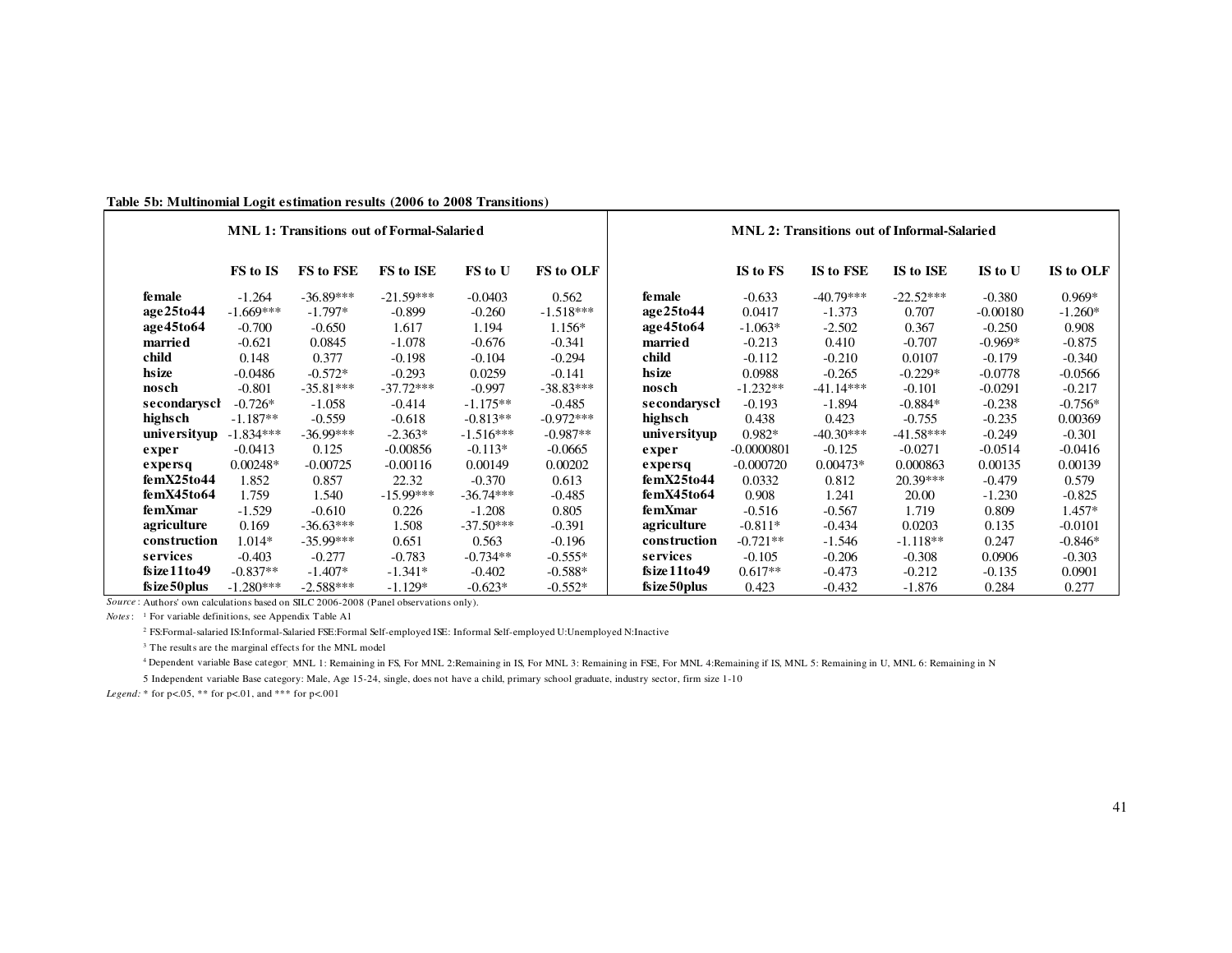| Table 5b: Multinomial Logit estimation results (2006 to 2008 Transitions) continued |  |  |  |  |
|-------------------------------------------------------------------------------------|--|--|--|--|
|                                                                                     |  |  |  |  |

|                               |                     |              | <b>MNL 3: Transitions out of Formal-Self Employed</b> |                 |                   | <b>MNL 4: Transitions out of Informal-Self Employed</b> |                  |                  |                   |             |                   |
|-------------------------------|---------------------|--------------|-------------------------------------------------------|-----------------|-------------------|---------------------------------------------------------|------------------|------------------|-------------------|-------------|-------------------|
|                               | FSE to FS FSE to IS |              | <b>FSE to ISE</b>                                     | <b>FSE</b> to U | <b>FSE to OLF</b> |                                                         | <b>ISE to FS</b> | <b>ISE to IS</b> | <b>ISE to FSE</b> | ISE to U    | <b>ISE to OLF</b> |
| female                        | 0.0102              | 27.16        | $3.407**$                                             | $-11.65**$      | $26.19***$        | <b>female</b>                                           | $-1.461$         | $-0.784$         | $-1.014$          | 0.241       | $1.516***$        |
| age25to44                     | $-0.685$            | $-3.614***$  | $-0.497$                                              | $-4.103**$      | $-0.0297$         | age25to44                                               | 0.0147           | $-0.755$         | 0.471             | 0.979       | $-1.18$           |
| age45to64                     | $-0.0946$           | $-2.719$     | 0.821                                                 | $-3.170**$      | 5.773*            | age45to64                                               | $-0.999$         | $-0.896$         | $-0.254$          | 0.578       | $1.415*$          |
| married                       | $-0.248$            | $-2.097*$    | $-0.351$                                              | 0.589           | $-0.357$          | married                                                 | 0.331            | $0.966*$         | 0.192             | $-0.543$    | $-0.66$           |
| child                         | 0.460               | $-1.995*$    | $-0.388$                                              | $-0.151$        | $-0.411$          | child                                                   | $-0.477$         | $-0.391$         | $-0.524*$         | 0.131       | 0.128             |
| hsize                         | $-0.235$            | $-1.327***$  | $-0.0668$                                             | $-1.081$        | $-0.0482$         | hsize                                                   | $-0.0608$        | $0.163**$        | 0.0965            | $-0.074$    | 0.0309            |
| nosch                         | $-35.69***$         | $-34.95***$  | 0.204                                                 | 2.892           | 0.982             | nosch                                                   | $-0.245$         | $-0.101$         | $-0.32$           | $-0.484$    | $-0.00912$        |
| secondaryscl                  | 0.0886              | $-36.23***$  | $-0.253$                                              | 1.136           | 0.826             | secondarysch                                            | 0.308            | $-0.279$         | $-0.44$           | 0.376       | $-0.199$          |
| highsch                       | 0.0414              | $-38.01***$  | $-0.403$                                              | $-34.40***$     | 0.873             | highsch                                                 | $1.086**$        | $-1.267**$       | 0.169             | $-1.004$    | $-0.527$          |
| universityup                  | 0.774               | 1.380        | $-0.432$                                              | $-33.81***$     | $-38.75***$       | universityup                                            | 0.974            | $-0.606$         | 0.513             | $-31.93***$ | 0.0243            |
| exper                         | $-0.0569$           | $0.758***$   | $-0.0557$                                             | 0.134           | $-0.441**$        | exper                                                   | $-0.0172$        | $-0.0215$        | 0.013             | $-0.124*$   | $-0.0718**$       |
| $\boldsymbol{\mathrm{exper}}$ | $-0.000334$         | $-0.0194***$ | 0.000798                                              | $-0.00111$      | $0.00785**$       | $\boldsymbol{\mathrm{exper}}$                           | $-0.0000594$     | $-0.000838$      | $-0.000484$       | 0.00198     | $0.00131**$       |
| femX25to44                    | $-28.78$            | $-30.13***$  | $-57.14$                                              | $-49.65***$     | $-40.39***$       | femX25to44                                              | 0.179            | 0.295            | $-0.515$          | $-0.771$    | 1.209             |
| femX45to64                    | $-41.54***$         | $-47.79***$  | $-32.69***$                                           | $-30.42***$     | $-17.09$          | femX45to64                                              | $-28.74***$      | 0.101            | $-0.235$          | 0.457       | $-0.959$          |
| femXmar                       | 28.35               | 10.79        | 54.41                                                 | $30.44***$      | $16.49**$         | femXmar                                                 | $-2.345$         | $-1.237$         | $-0.578$          | $-1.561$    | 0.143             |
| agriculture                   | 0.224               | $-1.551$     | $-0.0644$                                             | $-2.481$        | $-2.705*$         | agriculture                                             | $-1.850***$      | $-1.548***$      | $-1.915***$       | $-2.545***$ | $-1.863***$       |
| construction                  | 0.903               | $-32.77***$  | $-37.09***$                                           | $-35.76***$     | $-39.14***$       | construction                                            | $-33.61***$      | 0.078            | $-0.758$          | $-0.484$    | $-1.316$          |
| services                      | $-0.363$            | $-0.952$     | $-0.765$                                              | $-0.980$        | $-1.219$          | services                                                | $-1.261*$        | $-0.975*$        | $-1.583***$       | $-1.054$    | $-1.444***$       |
|                               |                     |              |                                                       |                 |                   | fixe11to49                                              | $-30.98***$      | $2.469**$        | $-31.85***$       | $-30.23***$ | 0.369             |

*Source* : Authors' own calculations based on SILC 2006-2008 (Panel observations only).

*Notes*: <sup>1</sup> For variable definitions, see Appendix Table A1

2 FS:Formal-salaried IS:Informal-Salaried FSE:Formal Self-employed ISE: Informal Self-employed U:Unemployed N:Inactive

<sup>3</sup> The results are the marginal effects for the MNL model

4 Dependent variable Base category: MNL 1: Remaining in FS, For MNL 2:Remaining in IS, For MNL 3: Remaining in FSE, For MNL 4:Remaining if IS, MNL 5: Remaining in U, MNL 6: Remaining in N

5 Independent variable Base category: Male, Age 15-24, single, does not have a child, primary school graduate, industry sector, firm size 1-10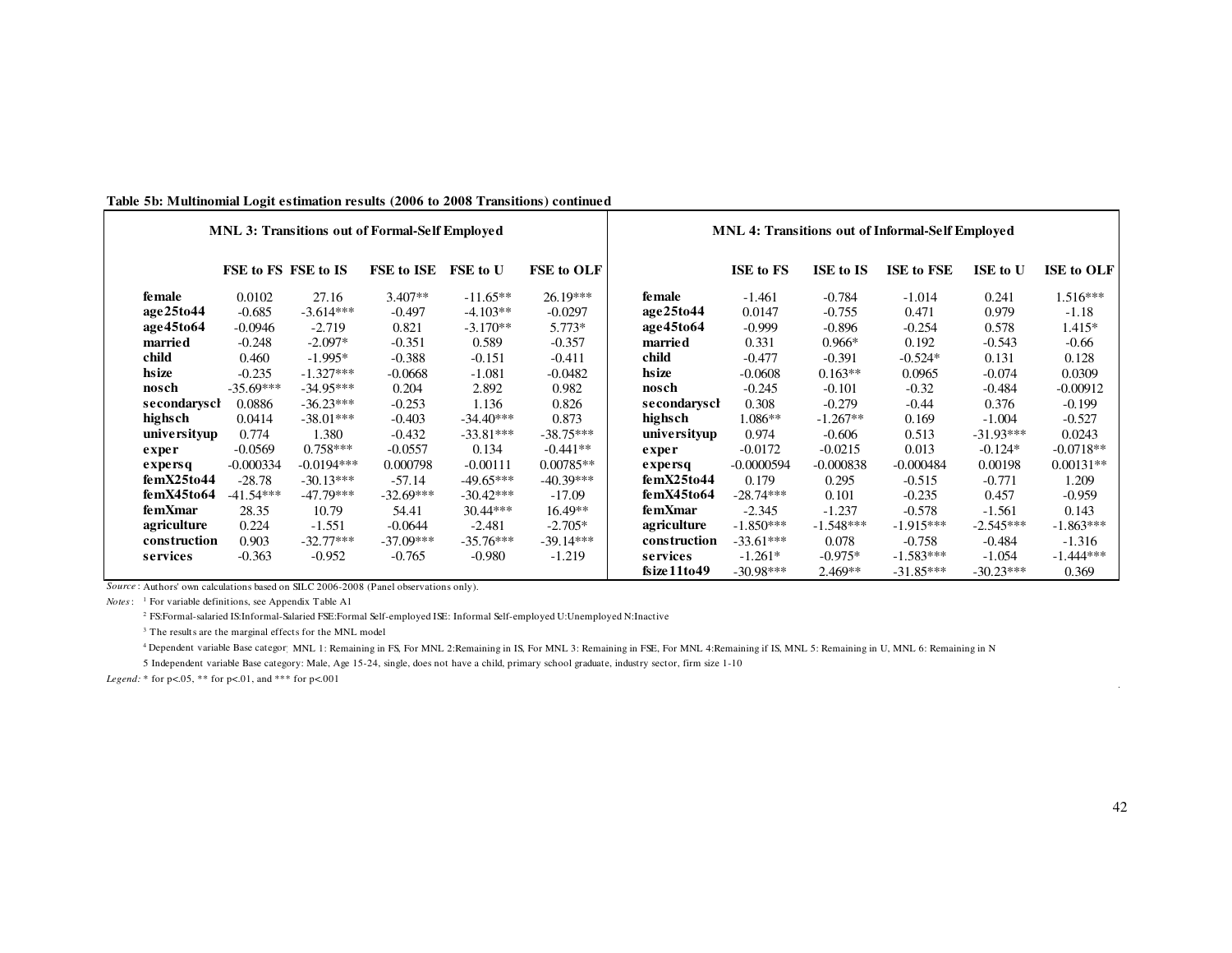|                                                                                                |                |                | <b>MNL 5: Transitions out of Unemployed</b> |                 |             | <b>MNL 6: Transitions out of Inactive</b> |             |             |                       |             |             |
|------------------------------------------------------------------------------------------------|----------------|----------------|---------------------------------------------|-----------------|-------------|-------------------------------------------|-------------|-------------|-----------------------|-------------|-------------|
|                                                                                                | <b>U</b> to FS | <b>U</b> to IS | <b>U</b> to FSE                             | <b>U</b> to ISE | U to OLF    |                                           | OLF to FS   | OLF to IS   | OLF to FSE OLF to ISE |             | OLF to U    |
| fe male                                                                                        | $23.72***$     | $23.03***$     | $-10.57***$                                 | $-15.72$        | $25.56***$  | fe male                                   | $-1.729**$  | $-1.554***$ | $-34.26***$           | $-1.808***$ | $-1.725**$  |
| age25to44                                                                                      | $-0.821$       | $-0.248$       | 1.374                                       | 0.0436          | $-0.668$    | age25to44                                 | $-1.805$    | $-1.997**$  | $-0.833$              | $-4.151***$ | $-2.155$    |
| age45to64                                                                                      | $-36.75***$    | $-1.191$       | 0.866                                       | $-0.388$        | 1.024       | age45to64                                 | $-4.334***$ | $-2.654***$ | $-2.963$              | $-4.630***$ | $-3.783***$ |
| married                                                                                        | 0.39           | 0.228          | 0.553                                       | $-0.365$        | 0.465       | married                                   | 0.29        | 0.819       | $4.095**$             | $2.080*$    | 0.516       |
| child                                                                                          | $-1.017*$      | $-0.0756$      | $-0.8$                                      | $-0.0405$       | $-0.702$    | child                                     | 0.125       | $0.614*$    | $-0.86$               | 0.255       | 0.369       |
| hsize                                                                                          | 0.148          | 0.043          | $-0.298$                                    | $-0.23$         | $-0.0434$   | hsize                                     | 0.0538      | $-0.15$     | $-0.355$              | $-0.186*$   | $-0.285$    |
| nosch                                                                                          | $-1.44$        | $-0.247$       | 0.11                                        | $-0.178$        | 0.319       | nosch                                     | $-0.94$     | 0.22        | $-0.246$              | 0.103       | 0.0362      |
| secondarysch                                                                                   | 0.272          | $-0.353$       | 0.168                                       | $-0.702$        | $-0.174$    | secondarysch                              | $-0.86$     | $-0.0283$   | 0.525                 | $-0.0705$   | $-0.208$    |
| highsch                                                                                        | $1.026*$       | $-0.0639$      | 0.159                                       | $-0.436$        | 0.554       | highsch                                   | 0.516       | $-0.713*$   | $-33.20***$           | $-0.678*$   | $-0.11$     |
| unive rsityup                                                                                  | $2.171**$      | 0.061          | 0.409                                       | 0.656           | 1.284       | universityup                              | $1.305*$    | $-0.0523$   | $-33.19***$           | $-1.565*$   | $-0.807$    |
| exper                                                                                          | 0.0442         | 0.0334         | $-0.326**$                                  | $-0.0226$       | $-0.144*$   | exper                                     | $-0.0762$   | $-0.00827$  | $-0.353*$             | 0.0546      | 0.117       |
| expersq                                                                                        | $-0.00071$     | $-0.000793$    | $0.00684*$                                  | 0.00191         | $0.00411*$  | expersq                                   | 0.00146     | 0.000204    | $0.00646*$            | $-0.000754$ | $-0.00368*$ |
| femX25to44                                                                                     | $-22.91$       | $-23.41***$    | $-23.74***$                                 | $-4.491***$     | $-23.48***$ | femX25to44                                | 0.63        | $2.225**$   | 1.126                 | $3.724***$  | 2.332       |
| femX45to64                                                                                     | $-1.679$       | $-0.19$        | $-2.309$                                    | $-19.19***$     | $-3.386*$   | femX45to64                                | 1.888       | 1.4         | 2.711                 | $3.748***$  | 0.771       |
| femXmar<br>Source: Authors' own calculations based on SH C 2006-2008 (Panel observations only) | 0.0646         | 0.993          | 0.596                                       | $22.03***$      | 0.787       | femXmar                                   | $-1.154$    | $-2.120**$  | $-5.048***$           | $-2.294*$   | $-2.695*$   |

#### **Table 5b: Multinomial Logit estimation results (2006 to 2008 Transitions) continued**

2006-2008 (Panel observations only). *Notes*: <sup>1</sup> For variable definitions, see Appendix Table A1

<sup>2</sup> FS:Formal-salaried IS:Informal-Salaried FSE:Formal Self-employed ISE: Informal Self-employed U:Unemployed N:Inactive

<sup>3</sup> The results are the marginal effects for the MNL model

<sup>4</sup> Dependent variable Base categor<sub>x</sub> MNL 1: Remaining in FS, For MNL 2:Remaining in IS, For MNL 3: Remaining in FSE, For MNL 4:Remaining if IS, MNL 5: Remaining in U, MNL 6: Remaining in N

5 Independent variable Base category: Male, Age 15-24, single, does not have a child, primary school graduate, industry sector, firm size 1-10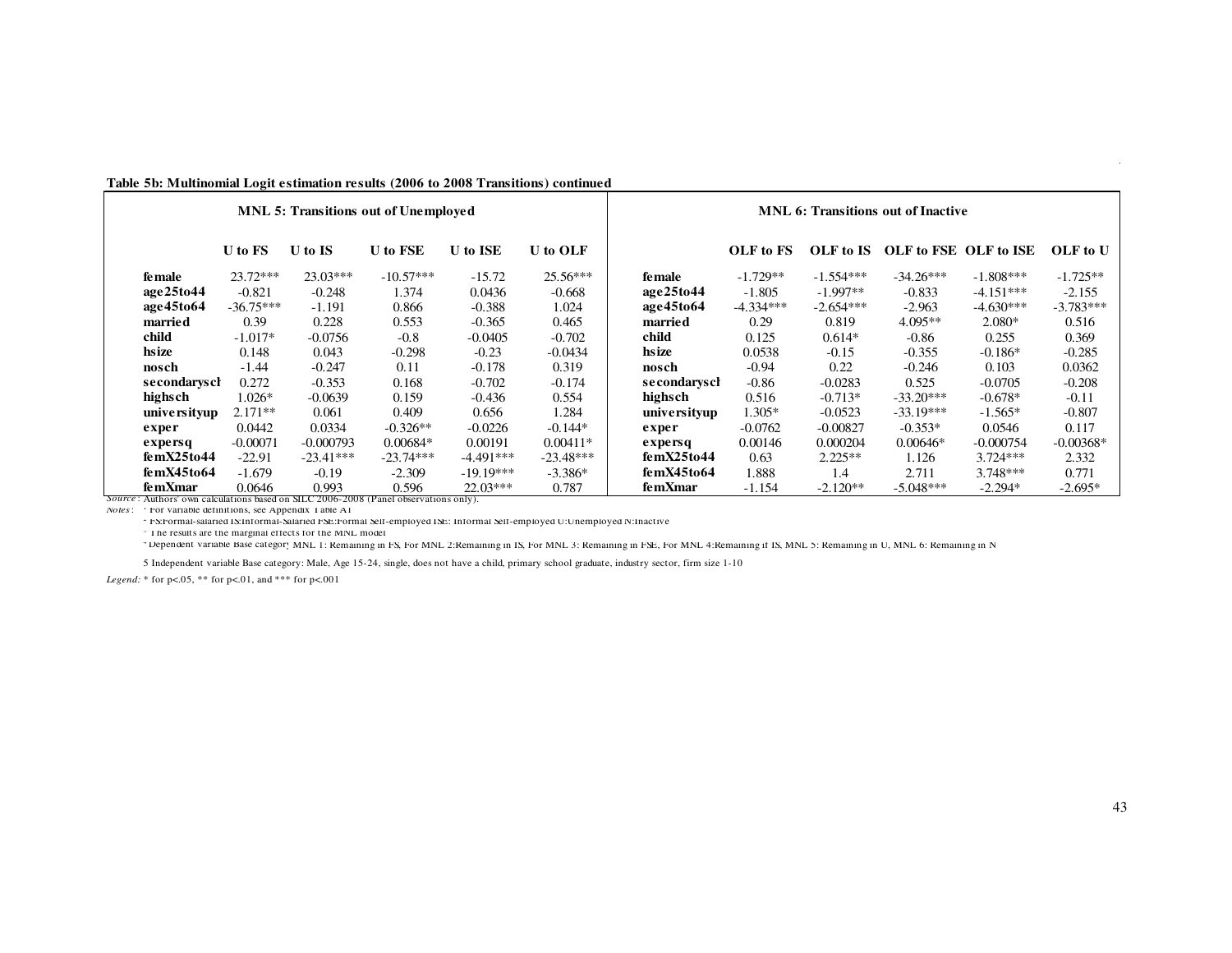| <b>MNL 2: Transitions out of Informal-Salaried</b>   | <b>MNL 1: Transitions out of Formal-Salaried</b> |                |                  |             |             |             |             |                                                                                              |
|------------------------------------------------------|--------------------------------------------------|----------------|------------------|-------------|-------------|-------------|-------------|----------------------------------------------------------------------------------------------|
| IS to FSE<br>IS to ISE<br>IS to OLF<br>IS to U       | IS to FS                                         |                | <b>FS</b> to OLF | FS to U     | FS to ISE   | FS to FSE   | FS to IS    |                                                                                              |
| $-39.59***$<br>$2.197**$<br>0.473<br>0.537           | $-0.553$                                         | female         | $1.069*$         | $-0.820$    | $-23.01***$ | $-38.79***$ | $-38.73***$ | <b>female</b>                                                                                |
| 0.672<br>$-0.705$<br>$-3.254***$<br>$-0.0472$        | $-0.337$                                         | age25to44      | $-1.274*$        | $-0.665$    | $-0.948$    | $-3.128*$   | $-1.825**$  | age25to44                                                                                    |
| $-25.13***$<br>$-0.112$<br>1.083<br>0.0567           | $-1.577$                                         | age45to64      | 1.283            | $-0.685$    | 1.119       | $-36.23***$ | $-0.815$    | age45to64                                                                                    |
| $-0.237$<br>1.500<br>$-0.676$<br>$-0.954$            | $-0.455$                                         | <b>married</b> | $-1.596**$       | $-0.863$    | $-1.363*$   | $-1.089$    | $-0.314$    | married                                                                                      |
| $-1.714**$<br>0.262<br>$-0.421$<br>$-0.541$          | 0.0926                                           | child          | $-0.162$         | $-0.383$    | 0.649       | 1.112       | 0.954       | child                                                                                        |
| $-0.259$<br>0.0291<br>$-0.0990$<br>$-0.0355$         | 0.0880                                           | hsize          | 0.0226           | $-0.0328$   | $-0.138$    | $-0.871$    | $-0.212$    | hsize                                                                                        |
| $-42.81***$<br>$-0.537$<br>$-1.364*$<br>$-0.201$     | $-2.925**$                                       | nosch          | $-1.654$         | $-41.21***$ | $-0.691$    | $-36.59***$ | $-42.23***$ | nosch                                                                                        |
| $-0.832$<br>0.0553<br>$-1.535**$<br>$-0.802$         | $-0.0477$                                        | secondaryscl   | $-1.054*$        | $-0.00280$  | $-1.655*$   | $-1.355$    | $-0.981*$   | secondarysch                                                                                 |
| 0.492<br>$-2.648*$<br>0.221<br>$-0.659$              | 0.518                                            | highsch        | $-1.867***$      | $-0.609$    | $-0.987$    | $-0.773$    | $-1.014*$   | highsch                                                                                      |
| $-40.81***$<br>$-1.108$<br>$-1.871$<br>$-0.401$      | 1.013                                            | universityup   | $-1.169*$        | $-0.757$    | $-2.711*$   | $-38.83***$ | $-1.939*$   | universityup                                                                                 |
| $-0.0928$<br>0.135<br>0.0664<br>$-0.0532$            | $-0.0148$                                        | exper          | 0.0382           | $-0.0210$   | $-0.0299$   | 0.517       | $-0.0472$   | exper                                                                                        |
| $-0.00298$<br>$0.00294*$<br>$-0.00264$<br>$0.00255*$ | $-0.000747$                                      | expersq        | $-0.000168$      | 0.00114     | $-0.000821$ | $-0.0222$   | 0.00249     | expersq                                                                                      |
| $-19.79***$<br>$-0.268$<br>$-0.843$<br>0.187         | 0.220                                            | femX25to44     | $-0.973$         | $-0.662$    | 22.50       | 18.97       | 18.92       | femX25to44                                                                                   |
| $-0.784$<br>$-2.117$<br>$-1.080$<br>43.81            | 0.321                                            | femX45to64     | $-2.536*$        | $-40.24***$ | $-16.39***$ | 14.85***    | $-20.56***$ | femX45to64                                                                                   |
| 0.967<br>1.029<br>19.39<br>0.895                     | 0.177                                            | femXmar        | $2.424*$         | 0.922       | $-37.96***$ | 21.13       | 20.20       | femXmar                                                                                      |
| $-0.350$<br>$-1.473*$<br>$-0.385$<br>$-0.180$        | $-2.026*$                                        | agriculture    | $-41.43***$      | 1.535       | 1.449       | $-37.77***$ | $-39.99***$ | agriculture                                                                                  |
| $-0.997$<br>$-0.305$<br>$-0.899$<br>0.108            | 0.0958                                           | construction   | 0.790            | 0.388       | 0.640       | $-36.57***$ | $1.572**$   | construction                                                                                 |
| $-0.339$<br>$-0.132$<br>$-0.439$<br>$-0.429$         | 0.173                                            | services       | $-1.078**$       | $-0.535$    | $-0.0721$   | $-0.237$    | $-0.193$    | services                                                                                     |
| $-0.993$<br>$-0.616$<br>0.123<br>$-0.626$            | $0.791*$                                         | fsize11to49    | $-0.925*$        | 0.107       | $-0.0618$   | $-2.153$    | $-0.718$    | fsize11to49                                                                                  |
| 0.710<br>$-43.24***$<br>1.082<br>$-0.658$            | $1.150*$                                         | fsize 50 plus  | $-0.173$         | $-0.431$    | $-1.181*$   | $-39.23***$ | $-1.687***$ | fsize 50 plus                                                                                |
|                                                      |                                                  |                |                  |             |             |             |             | <i>Source</i> : Authors' own calculations based on SILC 2006-2009 (Panel observations only). |

|  |  | Table 5c: Multinomial Logit estimation results (2006 to 2009 Transitions) |  |  |  |  |  |  |  |  |  |  |  |
|--|--|---------------------------------------------------------------------------|--|--|--|--|--|--|--|--|--|--|--|
|--|--|---------------------------------------------------------------------------|--|--|--|--|--|--|--|--|--|--|--|

*Notes*: <sup>1</sup> For variable definitions, see Appendix Table A1

2 FS:Formal-salaried IS:Informal-Salaried FSE:Formal Self-employed ISE: Informal Self-employed U:Unemployed N:Inactive

 $^{\rm 3}$  The results are the marginal effects for the MNL model

<sup>4</sup> Dependent variable Base categor; MNL 1: Remaining in FS, For MNL 2: Remaining in IS, For MNL 4: Remaining in IS, For MNL 4: Remaining if IS, MNL 5: Remaining in U, MNL 6: Remaining in N

5 Independent variable Base category: Male, Age 15-24, single, does not have a child, primary school graduate, industry sector, firm size 1-10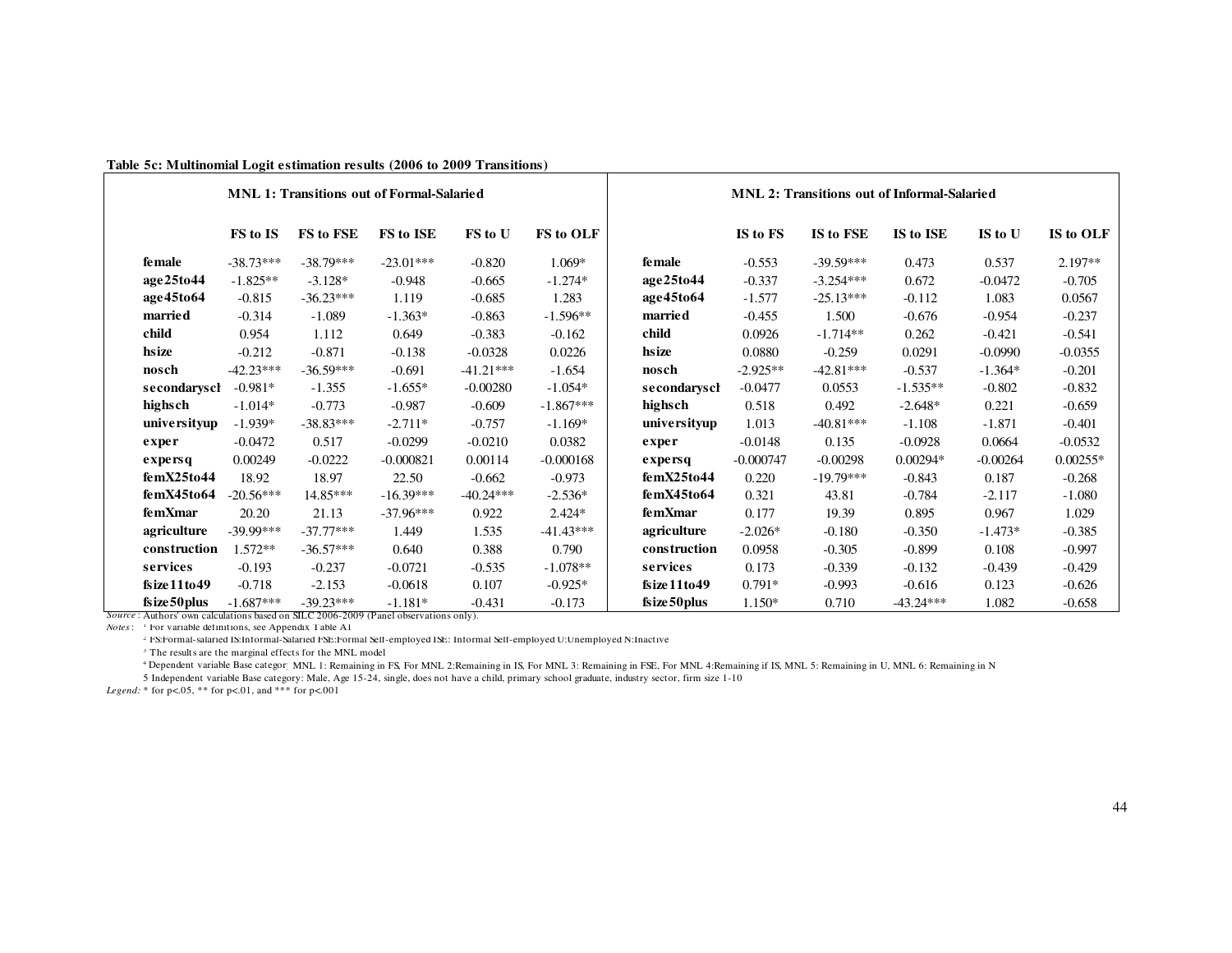|               |                     |             | <b>MNL 3: Transitions out of Formal-Self Employed</b> |             |             | <b>MNL 4: Transitions out of Informal-Self Employed</b> |             |             |                   |             |             |
|---------------|---------------------|-------------|-------------------------------------------------------|-------------|-------------|---------------------------------------------------------|-------------|-------------|-------------------|-------------|-------------|
|               | FSE to FS FSE to IS |             | FSE to ISE                                            | FSE to U    | FSE to OLF  |                                                         | ISE to FS   | ISE to IS   | <b>ISE to FSE</b> | ISE to U    | ISE to OLF  |
| <b>female</b> | $-41.66***$         | $-38.64***$ | $-20.29***$                                           | 26.04*      | $-3.302*$   | <b>female</b>                                           | $-1.770$    | 0.189       | $-1.596$          | 0.326       | 2.805***    |
| age25to44     | $-1.429$            | 0.187       | $-1.496$                                              | $-29.65$    | $-0.439$    | age25to44                                               | $-1.251$    | $-0.292$    | 0.680             | $-0.469$    | $-0.741$    |
| age45to64     | $-2.276$            | 4.180       | $-0.373$                                              | $-76.28***$ | 1.571       | age45to64                                               | $-3.212*$   | $-0.0205$   | $-0.432$          | $-1.642$    | 1.924*      |
| married       | $-0.726$            | $-0.403$    | $-0.551$                                              | 21.61       | $-1.778$    | married                                                 | 0.254       | 1.885**     | 0.595             | 0.252       | $-0.0108$   |
| child         | 0.0562              | $-1.317$    | 0.483                                                 | 9.919       | $-0.426$    | child                                                   | 0.0424      | $-0.757$    | $-0.361$          | $-0.333$    | 0.134       |
| hsize         | $-0.493$            | 0.222       | $-0.136$                                              | $-23.86***$ | 0.225       | hsize                                                   | $-0.136$    | $0.206*$    | 0.0404            | $-0.191$    | 0.000877    |
| nosch         | $-37.94***$         | $-34.60***$ | 0.124                                                 | $10.56*$    | 1.145       | nosch                                                   | $-34.97***$ | 0.233       | $-0.805$          | $-0.428$    | 0.131       |
| secondaryscl  | 0.0919              | $2.764**$   | 0.517                                                 | $-72.19***$ | 1.097       | secondarysch                                            | 0.570       | $-0.139$    | $-0.942$          | $-0.363$    | $-1.218*$   |
| highsch       | $-1.251$            | 2.024       | 0.186                                                 | 3.972*      | $-39.64***$ | highsch                                                 | 0.407       | $-0.934$    | $-0.164$          | $-1.088$    | 0.00641     |
| universityup  | 0.989               | $-39.30***$ | 1.003                                                 | $-27.89***$ | 0.115       | universityup                                            | 1.183       | $-36.03***$ | 0.565             | $-35.27***$ | 0.780       |
| exper         | 0.00863             | 0.0614      | 0.00195                                               | $-1.697$    | $-0.00496$  | exper                                                   | 0.0465      | $-0.0920$   | $-0.0160$         | $-0.0390$   | $-0.0962**$ |
| expersq       | $-0.000980$         | $-0.00751$  | 0.000754                                              | 0.0479      | 0.000439    | expersq                                                 | $-0.000431$ | 0.0000382   | $-0.00000844$     | 0.000358    | $0.00168*$  |
|               |                     |             |                                                       |             |             | femX25to44                                              | $-32.33***$ | $-0.504$    | $-0.377$          | $-35.34***$ | 0.506       |
| femX45to64    | $23.21***$          | $26.18***$  | $22.66***$                                            | $41.41***$  | 22.56       | femX45to64                                              | $-28.90***$ | $-35.71***$ | $-0.187$          | 1.118       | $-1.641$    |
| femXmar       | 4.520               | $-1.629$    | 21.65                                                 | $-25.25$    | 6.494       | femXmar                                                 | $-33.24***$ | $-2.081*$   | $-0.314$          | $-1.790$    | $-0.582$    |
| agriculture   | 0.760               | $-3.545$    | $-0.266$                                              | 56.43       | $-3.624*$   | agriculture                                             | $-1.595$    | $-1.765**$  | $-1.882**$        | $-1.728$    | $-2.529***$ |
| construction  | 35.07***            | $-8.639***$ | $-8.380***$                                           | $126.0***$  | $-8.288***$ | construction                                            | $-36.51***$ | 0.840       | $-0.232$          | 2.043       | $-36.57***$ |
| services      | 1.884               | $-3.496*$   | $-0.338$                                              | $12.27**$   | $-1.311$    | services                                                | $-1.051$    | $-1.363*$   | $-1.459*$         | $-0.121$    | $-1.901***$ |
|               |                     |             |                                                       |             |             | fsize11to49                                             | $-34.80***$ | 2.534**     | $-35.72***$       | $-33.96***$ | 0.584       |

**Table 5c: Multinomial Logit estimation results (2006 to 2009 Transitions) continued**

*Source* : Authors' own calculations based on SILC 2006-2009 (Panel observations only).

*Notes*: <sup>1</sup> For variable definitions, see Appendix Table A1

<sup>2</sup> FS:Formal-salaried IS:Informal-Salaried FSE:Formal Self-employed ISE: Informal Self-employed U:Unemployed N:Inactive

<sup>3</sup> The results are the marginal effects for the MNL model

<sup>4</sup> Dependent variable Base categor; MNL 1: Remaining in FS, For MNL 2:Remaining in IS, For MNL 3:Remaining in IS, For MNL 4:Remaining if IS, MNL 5: Remaining in U, MNL 6: Remaining in N

5 Independent variable Base category: Male, Age 15-24, single, does not have a child, primary school graduate, industry sector, firm size 1-10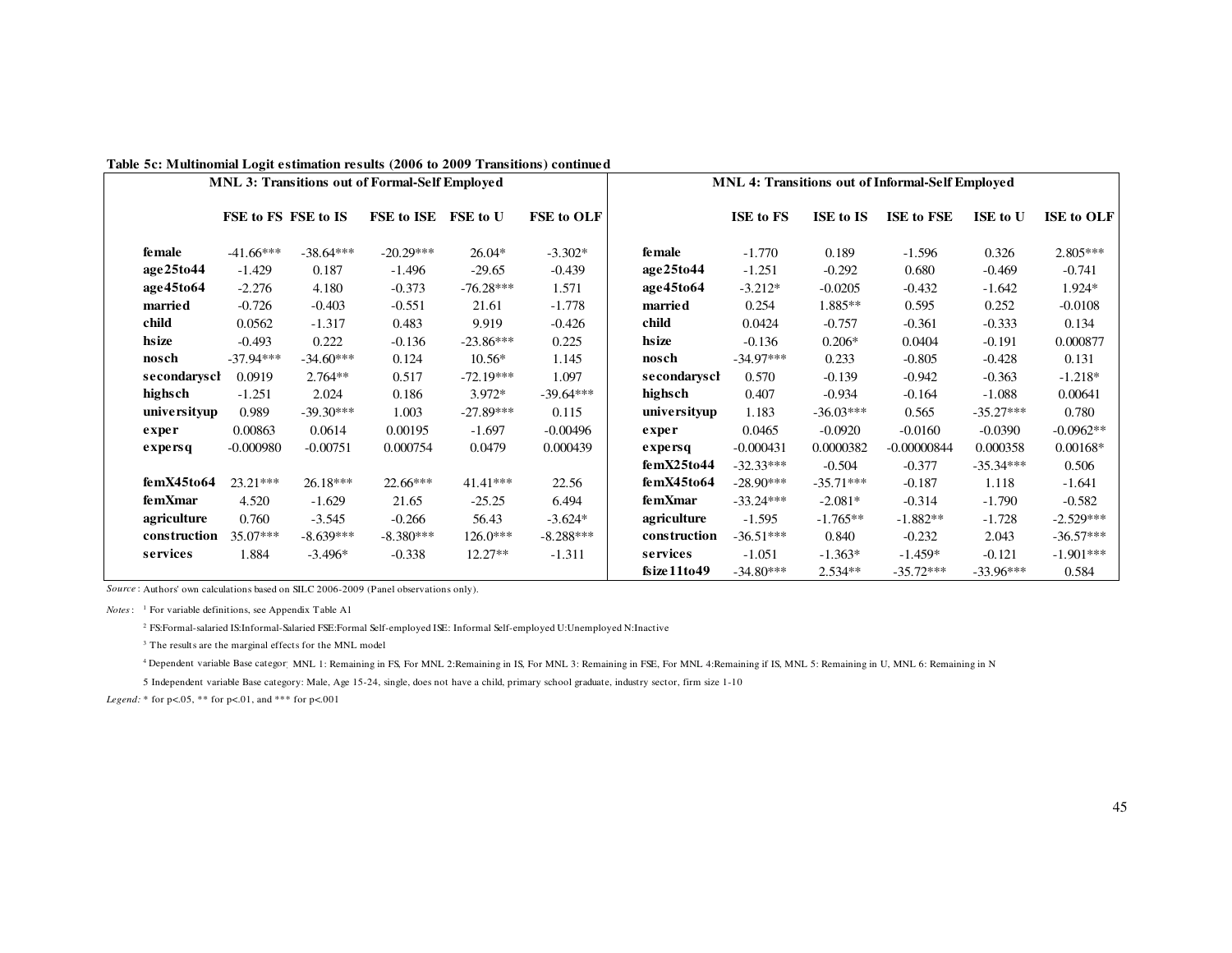|              |             |             | <b>MNL 5: Transitions out of Unemployed</b> |                 |                 | <b>MNL 6: Transitions out of Inactive</b> |             |            |             |                       |             |
|--------------|-------------|-------------|---------------------------------------------|-----------------|-----------------|-------------------------------------------|-------------|------------|-------------|-----------------------|-------------|
|              | U to FS     | U to IS     | <b>U</b> to FSE                             | <b>U</b> to ISE | <b>U</b> to OLF |                                           | OLF to FS   | OLF to IS  |             | OLF to FSE OLF to ISE | OLF to U    |
| female       | $-1.961$    | $-38.26***$ | $-41.35***$                                 | $-21.45***$     | 1.270           | fe male                                   | $-1.721*$   | $-2.458*$  | $-40.53***$ | $-2.350***$           | $-0.626$    |
| age25to44    | $-1.472$    | 0.0728      | 0.206                                       | $-1.669$        | 0.145           | age25to44                                 | $-1.366$    | $-0.707$   | $-58.86***$ | $-20.49***$           | $-20.68***$ |
| age45to64    | $-39.05***$ | 0.268       | $-34.30***$                                 | $-0.877$        | 1.399           | age45to64                                 | $-2.209*$   | $-1.454$   | $-20.84$    | $-21.85***$           | $-21.91***$ |
| married      | $-0.984$    | $-0.972$    | 1.225                                       | $-0.492$        | $-1.524$        | married                                   | $-1.347$    | 0.753      | $22.41***$  | 18.89***              | $21.11***$  |
| child        | $-0.0446$   | 1.122       | 0.143                                       | 0.655           | $-0.0338$       | child                                     | 0.773       | $0.848*$   | 0.189       | 0.127                 | 0.919       |
| hsize        | 0.0416      | $-0.157$    | $-0.267$                                    | $-0.138$        | $-0.176$        | hsize                                     | $-0.194$    | $-0.191$   | $-0.291$    | $-0.129$              | $-1.086**$  |
| nosch        | $-0.709$    | $-0.0446$   | $-34.65***$                                 | $-1.364$        | 1.370           | nosch                                     | $-39.57***$ | $-0.843$   | $-37.96***$ | 0.276                 | $-0.810$    |
| secondaryscl | 0.774       | 0.388       | $-0.121$                                    | 0.244           | $-1.005$        | secondaryscl                              | $-0.283$    | $-0.319$   | 0.0739      | 0.487                 | 0.222       |
| highsch      | 1.058       | 0.522       | 1.441                                       | $-0.948$        | $1.477*$        | highsch                                   | 0.765       | 0.247      | $-37.23***$ | $-0.522$              | 0.916       |
| universityup | $3.904*$    | $-35.27***$ | 3.017                                       | 0.670           | 1.342           | universityup                              | 0.781       | $-0.639$   | $-37.92***$ | $-1.842$              | $-0.114$    |
| exper        | 0.186       | 0.0473      | $-0.346$                                    | 0.154           | $-0.138$        | exper                                     | 0.0314      | $-0.122*$  | $-0.329$    | 0.0765                | 0.0439      |
| expersq      | $-0.00497$  | $-0.00309$  | 0.00633                                     | $-0.00469$      | $0.00491*$      | $\boldsymbol{\mathrm{exper}}$             | $-0.00275$  | $0.00261*$ | 0.00486     | $-0.00108$            | $-0.00310$  |
| femX25to44   | $-0.447$    | $-0.582$    | 19.39                                       | 0.128           | $-1.206$        | femX25to44                                | 0.0703      | 0.799      | 59.13***    | 20.33                 | $20.69***$  |
| femX45to64   | 34.96       | 36.16       | 53.35**                                     | $-0.356$        | 34.19           | femX45to64                                | 0.294       | 0.152      | $21.89***$  | $21.18***$            | 21.16       |
| femXmar      | $3.357*$    | $2.525*$    | 21.97                                       | 23.28           | $3.762*$        | femXmar                                   | 0.938       | $-0.989$   | $-23.02***$ | $-19.08***$           | $-22.94***$ |

#### **Table 5c: Multinomial Logit estimation results (2006 to 2009 Transitions) continued**

*Source* : Authors' own calculations based on SILC 2006-2009 (Panel observations only).

*Notes*: <sup>1</sup> For variable definitions, see Appendix Table A1

<sup>2</sup> FS:Formal-salaried IS:Informal-Salaried FSE:Formal Self-employed ISE: Informal Self-employed U:Unemployed N:Inactive

<sup>3</sup> The results are the marginal effects for the MNL model

<sup>4</sup> Dependent variable Base category: MNL 1: Remaining in FS, For MNL 2:Remaining in IS, For MNL 4:Remaining in IS, MNL 5: Remaining in U, MNL 6: Remaining in U, MNL 6: Remaining in N

5 Independent variable Base category: Male, Age 15-24, single, does not have a child, primary school graduate, industry sector, firm size 1-10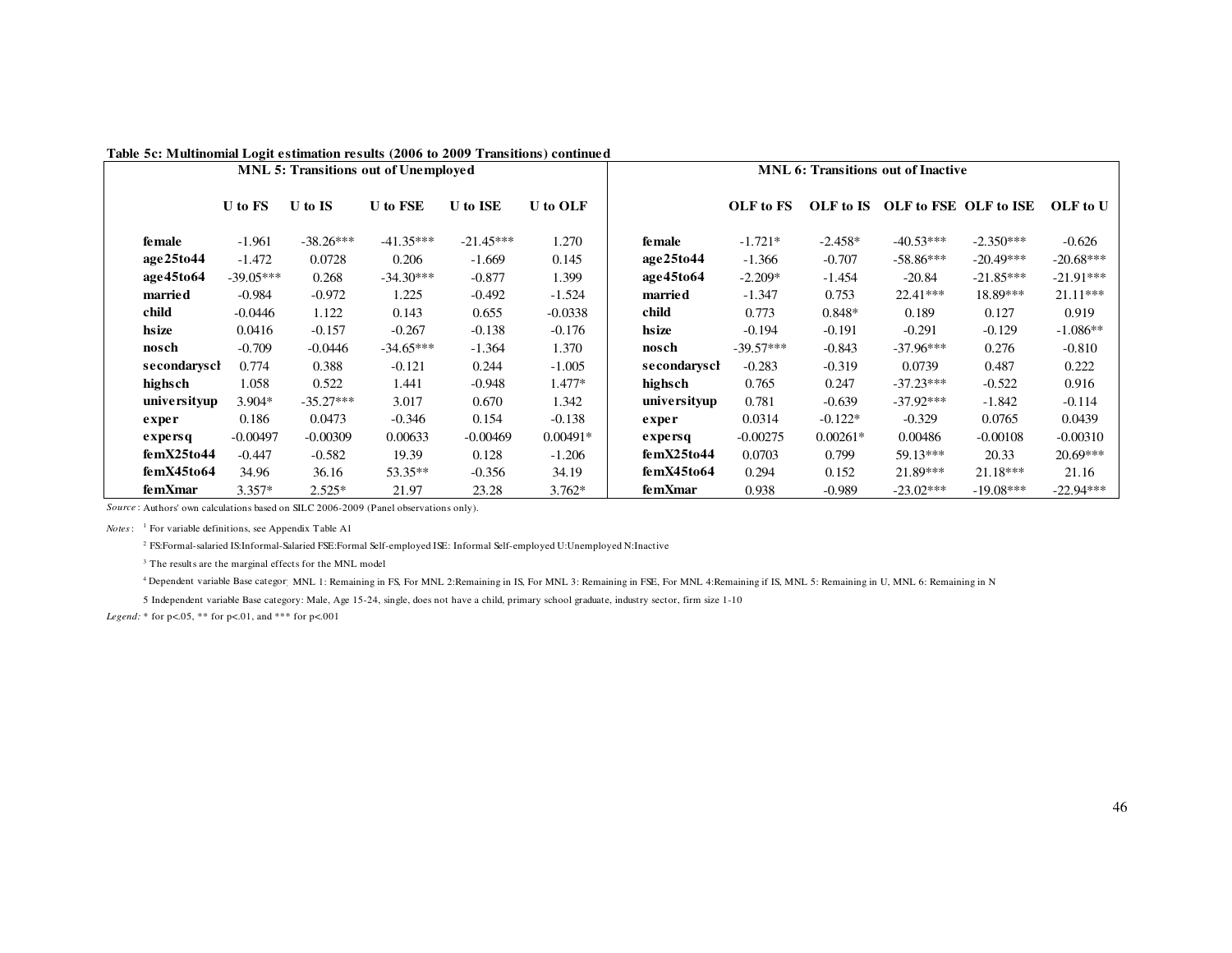# **APPENDIX**

# **Table A1: List of Definitions**

| i. Definition of Labor Market States                            |                |                         |                                     |                                                                                                        |
|-----------------------------------------------------------------|----------------|-------------------------|-------------------------------------|--------------------------------------------------------------------------------------------------------|
| Formal Salaried (FS)                                            |                |                         |                                     | Regular or casual employee who are wage employed AND registered to the Social Security Institution     |
| Informal Salaried (IS)                                          |                |                         |                                     | Regular or casual employee who are wage employed AND not registered to the Social Security Institution |
| Formal Self-employed (FSE)                                      |                |                         |                                     | Self-employed or unpaid family worker AND registered to the Social Security Institution                |
| Informal Self-employed (ISE)                                    |                |                         |                                     | Self-employed or unpaid family worker AND not registered to the Social Security Institution            |
| Unemployed (U)                                                  |                |                         |                                     | Those who do not work in the reference week BUT available for work AND actively searching              |
| Inactive $(N)$                                                  |                |                         |                                     | Those who do not work in the reference week, not available for work AND not actively searching         |
| ii. Definition of Multinomial Logit Model Explanatory Variables |                |                         |                                     |                                                                                                        |
| Gender                                                          |                |                         |                                     |                                                                                                        |
|                                                                 | "male"         | Male                    | (Base category)                     |                                                                                                        |
|                                                                 | "female"       | Female                  |                                     |                                                                                                        |
| Age                                                             |                |                         |                                     |                                                                                                        |
|                                                                 |                |                         |                                     |                                                                                                        |
|                                                                 | "age15to24"    | Age 15-24               | (Base category)                     |                                                                                                        |
|                                                                 | "age25to44"    | Age 25-44               |                                     |                                                                                                        |
|                                                                 | "age45to64"    | Age 45-64.              |                                     |                                                                                                        |
| <b>Marital Status</b>                                           |                |                         |                                     |                                                                                                        |
|                                                                 | "single"       | not married             | (Base category)                     |                                                                                                        |
|                                                                 | "married"      | married                 |                                     |                                                                                                        |
| Education                                                       |                |                         |                                     |                                                                                                        |
|                                                                 | "nosch"        |                         |                                     | Illiterates and individuals who are literate but did not graduate from a school                        |
|                                                                 | "primarysch"   | Primary school graduate |                                     | (Base category)                                                                                        |
|                                                                 | "secondarysch" |                         | Secondary school graduate           |                                                                                                        |
|                                                                 | "highsch"      |                         |                                     | High school or vocational school graduate                                                              |
|                                                                 | "universityup" |                         | University or higher graduate       |                                                                                                        |
| Children                                                        |                |                         |                                     |                                                                                                        |
|                                                                 | "nochild"      |                         |                                     | Does not have children (Base category)                                                                 |
|                                                                 | "child"        | Has children            |                                     |                                                                                                        |
| Economic Sector                                                 |                |                         |                                     |                                                                                                        |
|                                                                 | "agriculture"  | Agriculture             |                                     |                                                                                                        |
|                                                                 | "industry"     |                         |                                     | Mining, manufacturing and utilities (Base category)                                                    |
|                                                                 | "construction" | Construction            |                                     |                                                                                                        |
|                                                                 | "services"     |                         |                                     | Trade, hotels and restaurants, transportation, financial intermediation, business services,            |
|                                                                 |                |                         |                                     | public administration, education, health, others.                                                      |
| Firm Size                                                       |                |                         |                                     |                                                                                                        |
|                                                                 | "fsize1to10"   |                         | Establishments with 1-10 employees  | (Base category)                                                                                        |
|                                                                 | "fsize11to49"  |                         | Establishments with 11-49 employees |                                                                                                        |
|                                                                 | "fsize50plus"  |                         |                                     | Establishments with 50 or more employees                                                               |
| Household Size                                                  |                |                         |                                     |                                                                                                        |
|                                                                 | "hsize"        |                         |                                     | Number of individuals in the household of the survey respondent excluding himself/herself.             |
|                                                                 |                |                         |                                     |                                                                                                        |
| Work Experience                                                 |                |                         |                                     |                                                                                                        |
|                                                                 | "exper"        |                         |                                     | Total number of years a survey respondent has worked for.                                              |
| Female-Age Interaction                                          |                |                         |                                     |                                                                                                        |
|                                                                 | "femX15to24"   | Female AND aged 15-24   |                                     | (Base category)                                                                                        |
|                                                                 | "femX25to44"   | Female AND aged 25-44   |                                     |                                                                                                        |
|                                                                 | "femX45to64"   | Female AND aged 45-64   |                                     |                                                                                                        |
| Female-Marital Interaction                                      |                |                         |                                     |                                                                                                        |
|                                                                 | "femXsing"     | Female AND single       |                                     | (Base category)                                                                                        |
|                                                                 | "femXmar"      | Female AND married      |                                     |                                                                                                        |